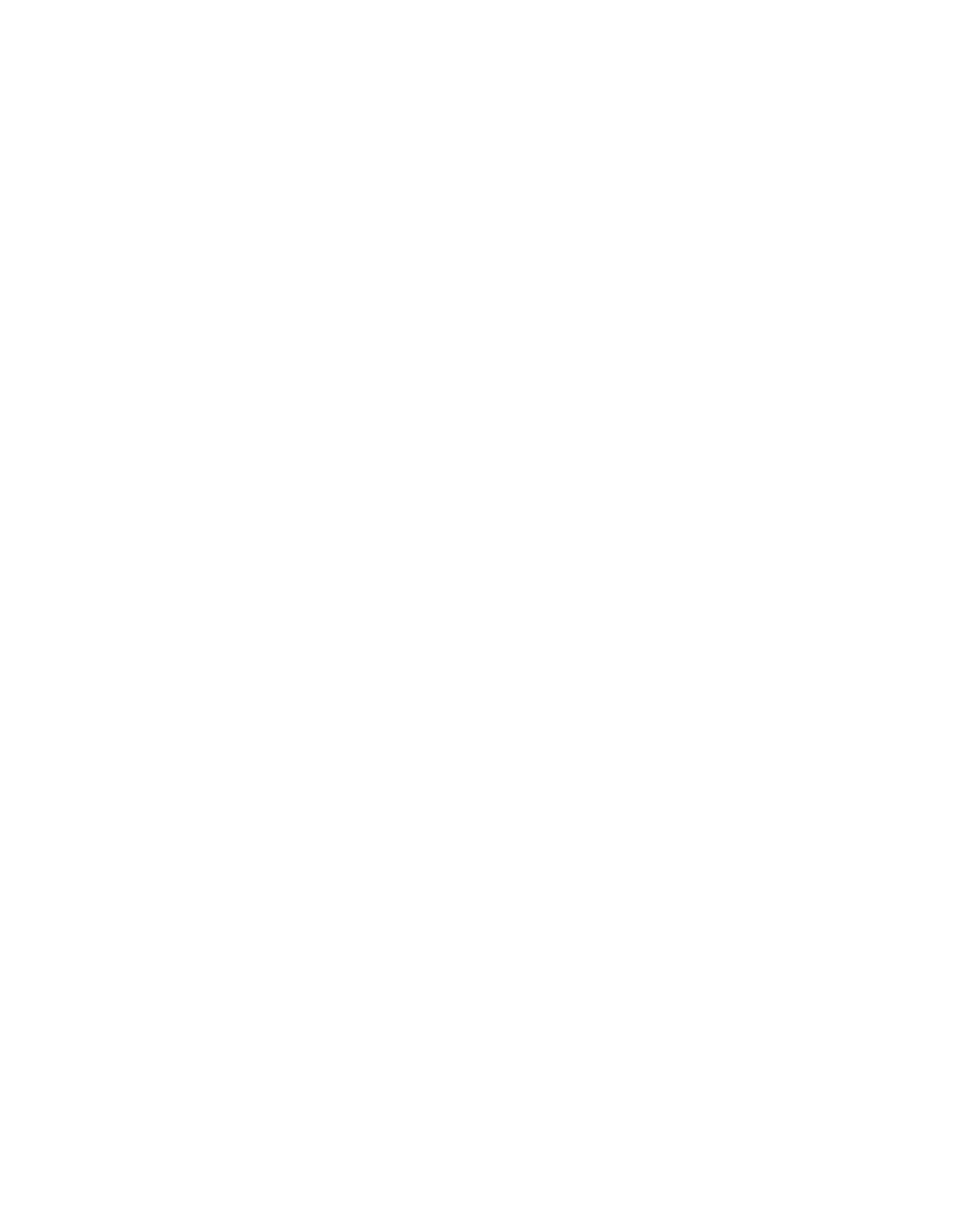## **TABLE OF CONTENTS**

| 1.0  | STATUTORY AUTHORIZATION, FINDING OF FACT, STATEMENT OF |                                                    |                          |
|------|--------------------------------------------------------|----------------------------------------------------|--------------------------|
|      |                                                        | PURPOSE, TITLE AND GENERAL PROVISIONS              | $\overline{c}$           |
|      | 1.1                                                    | <b>Statutory Authorization</b>                     | $\overline{a}$           |
|      | 1.2                                                    | Finding of Fact                                    | $\overline{a}$           |
|      | 1.3                                                    | <b>Statement of Purpose</b>                        | $\overline{c}$           |
|      | 1.4                                                    | Title                                              | $\overline{\mathbf{c}}$  |
|      | 1.5                                                    | <b>General Provisions</b>                          | $\frac{2}{2}$            |
|      |                                                        | (1)<br>Areas to be Regulated                       |                          |
|      |                                                        | (2)<br><b>Official Maps and Revisions</b>          | 3                        |
|      |                                                        | <b>Establishment of Districts</b><br>(3)           | $\overline{\mathbf{4}}$  |
|      |                                                        | Locating Floodplain Boundaries<br>(4)              | 4                        |
|      |                                                        | Removal of Lands from Floodplain<br>(5)            | 5                        |
|      |                                                        | (6)<br>Compliance                                  | 6                        |
|      |                                                        | Municipalities and State Agencies Regulated<br>(7) | 6                        |
|      |                                                        | Abrogation and Greater Restrictions<br>(8)         | 6                        |
|      |                                                        | (9)<br>Interpretation                              | 6                        |
|      |                                                        | (10) Warning and Disclaimer of Liability           | $\overline{7}$           |
|      |                                                        | (11) Severability                                  | $\overline{\mathbf{7}}$  |
|      |                                                        | (12) Annexed Areas for Cities/Villages             | $\overline{\mathcal{I}}$ |
| 2.0  |                                                        | GENERAL STANDARDS APPLICABLE TO ALL FLOODPLAIN     | $\overline{\mathcal{I}}$ |
|      | 2.1                                                    | Hydraulic and Hydrologic Analyses                  | 8                        |
|      | 2.2                                                    | <b>Watercourse Alterations</b>                     | 8                        |
|      | 2.3                                                    | Chapter 30, 31, Wis. Stats., Development           | 8                        |
|      | 2.4                                                    | Public or Private Campgrounds                      | 9                        |
| 3.0  |                                                        | FLOODWAY DISTRICT (FW)                             | 16                       |
|      | 3.1                                                    | Applicability                                      | 16                       |
|      | 3.2                                                    | <b>Permitted Uses</b>                              | 16                       |
|      | 3.3                                                    | <b>Standards for Development</b>                   | 17                       |
|      | 3.4                                                    | <b>Prohibited Uses</b>                             | 19                       |
| 4.0  | FLOODFRINGE DISTRICT (FF)                              |                                                    | 20                       |
|      | 4.1                                                    | Applicability                                      | 20                       |
|      | 4.2                                                    | <b>Permitted Uses</b>                              | 20                       |
|      | 4.3                                                    | <b>Standards for Development</b>                   | 20                       |
| 5.0  |                                                        | OTHER FLOODPLAIN DISTRICT                          | 22                       |
|      | 5.1                                                    | General Floodplain District (GFP)                  | 22                       |
|      | 5.2                                                    | Flood Storage District (when applicable)           | 24                       |
| 6.0  | NONCONFORMING USES                                     |                                                    | 26                       |
|      | 6.1                                                    | General                                            | 26                       |
|      | 6.2                                                    | <b>Floodway District</b>                           | 31                       |
|      | 6.3                                                    | <b>Floodfringe District</b>                        | 32                       |
|      | 6.4                                                    | Flood Storage Districts (when applicable)          | 33                       |
| 7.0  | <b>ADMINISTRATION</b>                                  |                                                    |                          |
|      | 7.1                                                    | Zoning Administrator                               | 33                       |
|      | 7.2                                                    | Zoning Agency                                      | 39                       |
|      | 7.3                                                    | Board of Adjustment/Appeals                        | 39                       |
|      | 7.4                                                    | To Review Appeals of Permit Denials                | 42                       |
|      | 7.5                                                    | Floodproofing                                      | 42                       |
|      | 7.6                                                    | Public Information                                 | 43                       |
| 8.0  | <b>AMENDMENTS</b>                                      |                                                    |                          |
|      | 8.1                                                    | General                                            | 44                       |
|      | 8.2                                                    | Procedures                                         | 44                       |
| 9.0  |                                                        | <b>ENFORCEMENT AND PENALTIES</b>                   | 45                       |
| 10.0 | <b>DEFINITIONS</b>                                     |                                                    | 45                       |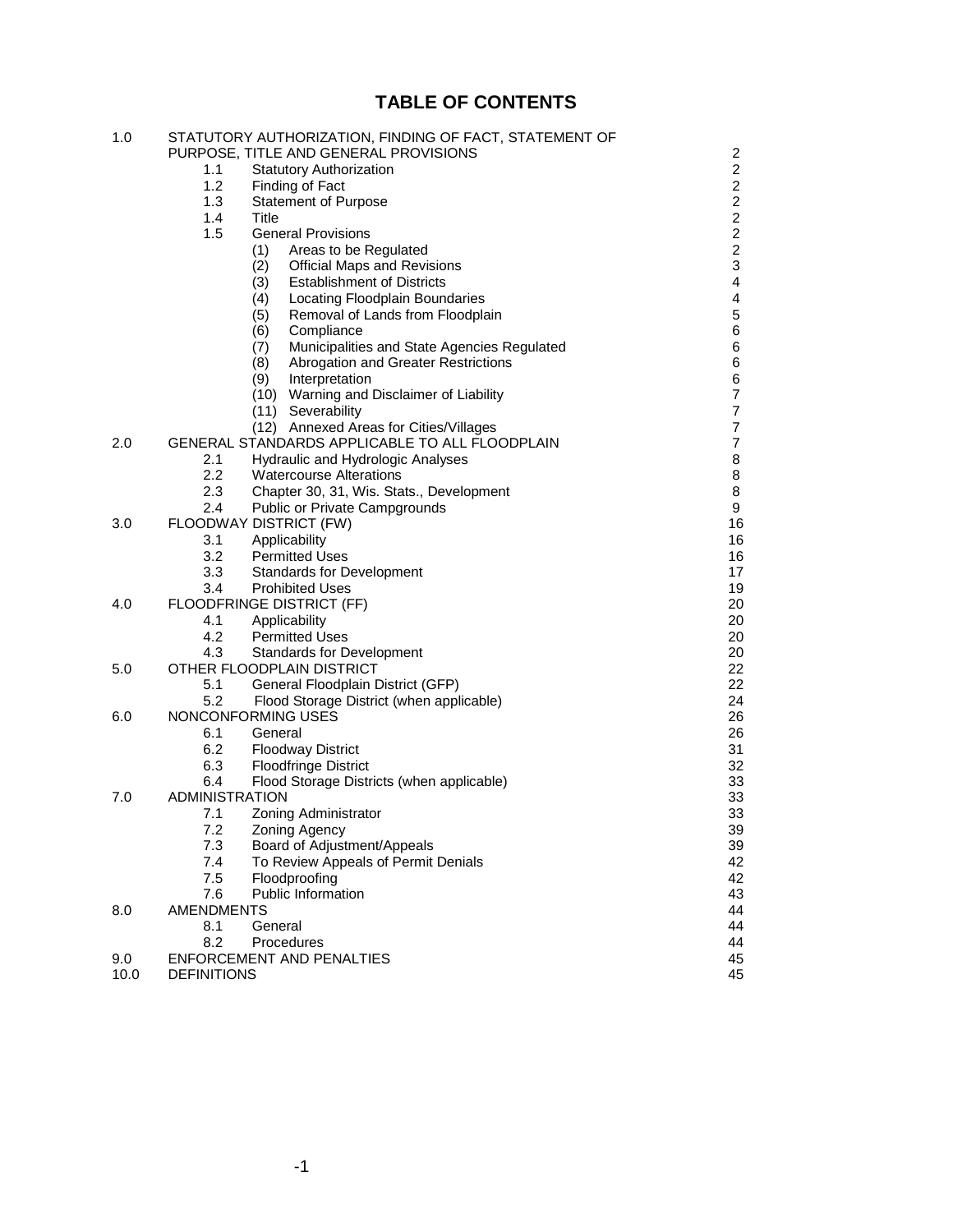## **1.0 STATUTORY AUTHORIZATION, FINDING OF FACT, STATEMENT OF PURPOSE, TITLE AND GENERAL PROVISIONS**

## **1.1 STATUTORY AUTHORIZATION**

This ordinance is adopted pursuant to the authorization in s. 61.35 and 62.23, for villages and cities; and the requirements in s. 87.30, Stats.

## **1.2 FINDING OF FACT**

Uncontrolled development and use of the floodplains and rivers of this municipality would impair the public health, safety, convenience, general welfare and tax base.

## **1.3 STATEMENT OF PURPOSE**

This ordinance is intended to regulate floodplain development to:

- (1) Protect life, health and property;
- (2) Minimize expenditures of public funds for flood control projects;
- (3) Minimize rescue and relief efforts undertaken at the expense of the taxpayers;
- (4) Minimize business interruptions and other economic disruptions;
- (5) Minimize damage to public facilities in the floodplain;
- (6) Minimize the occurrence of future flood blight areas in the floodplain;
- (7) Discourage the victimization of unwary land and homebuyers;
- (8) Prevent increases in flood heights that could increase flood damage and result in conflicts between property owners; and
- (9) Discourage development in a floodplain if there is any practicable alternative to locate the activity, use or structure outside of the floodplain.

## **1.4 TITLE**

This ordinance shall be known as the Floodplain Zoning Ordinance for the City of Hartford, Wisconsin.

## **1.5 GENERAL PROVISIONS**

## (1) AREAS TO BE REGULATED

This ordinance regulates all areas of special flood hazard identified as zones A, AO, AH, A1-30, AE, on the Flood Insurance Rate Map. Additional areas identified on maps approved by the Department of Natural Resources (DNR) and local community may also be regulated under the provisions of this ordinance, where applicable.

## (2) OFFICIAL MAPS & REVISIONS

Special Flood Hazard Areas (SFHA) are designated as zones A, A1-30, AE, AH, AO, on the Flood Insurance Rate Maps (FIRMs) based on flood hazard analyses summarized in the Flood Insurance Study (FIS) listed in subd. (a) below. Additional flood hazard areas subject to regulation under this ordinance are identified on maps based on studies approved by the DNR and listed in subd. (b) below. These maps and revisions are on file in the Engineering Department of the City of Hartford*.*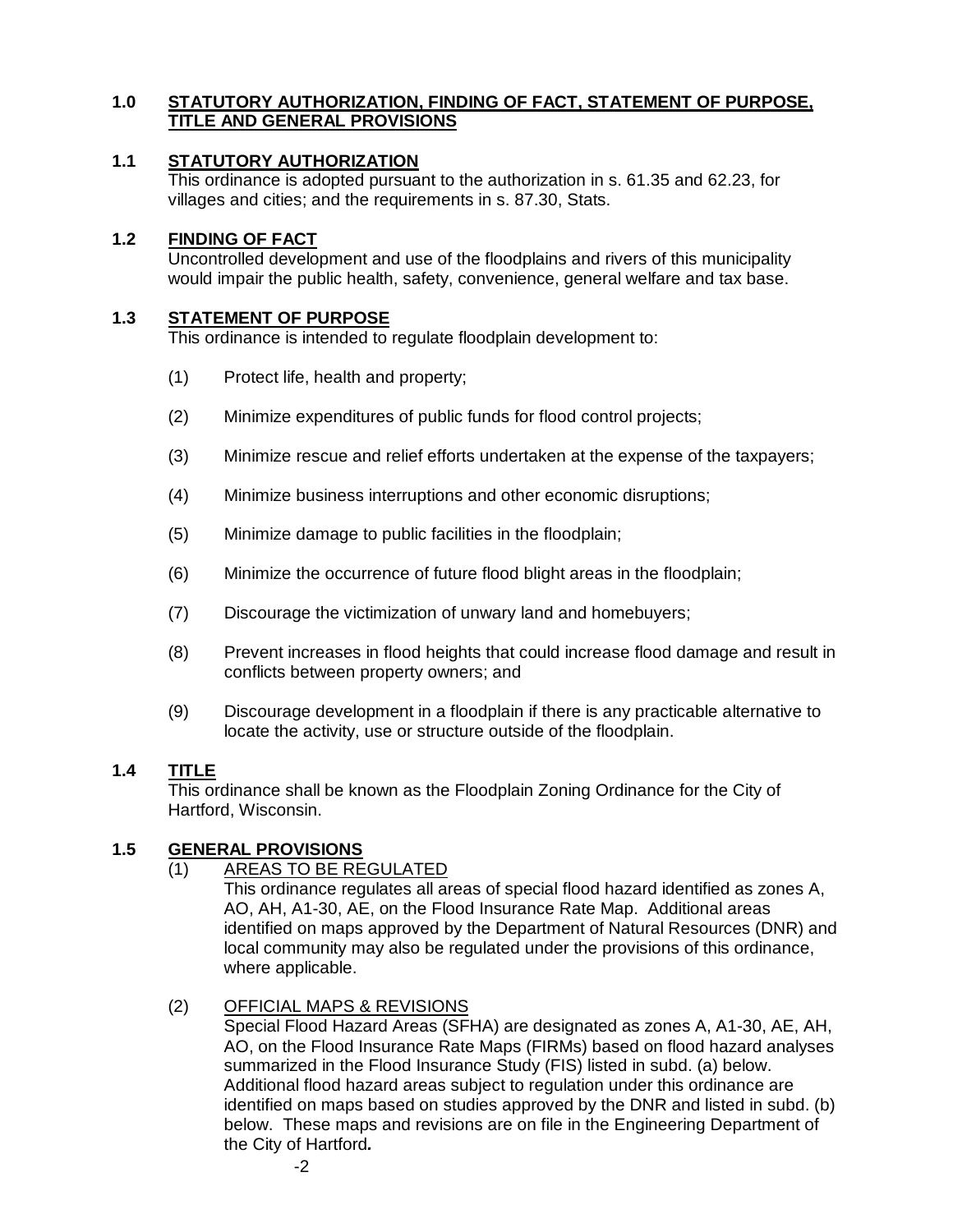- (a) OFFICIAL MAPS: Based on the Flood Insurance Study (FIS):
	- 1.Flood Insurance Rate Map (FIRM), panel numbers 55131C0206E, 55131C0207E, 55131C0208E, 55131C0209E, 55131C0217E, 55131C0228E, 55131C0229E, 55131C0233E, 55131C0236E, 55131C0241E, dated 10/16/2015;
	- 2. Flood Insurance Study (FIS) for Washington County, volumes 55131CV001C, 55131CV002C, 55131CV003C, 55131CV004C, 55131CV005C, 55131CV006C, dated 02/25/2022.
	- 3. Flood Insurance Rate Map (FIRM), panel numbers 55027C0583G, 55027C0585G and 55027C0579G dated 5/19/2014.
	- 4. Flood Insurance Study (FIS) for Dodge County; volumes 55131CV001B, 55131CV002B, 55131CV003B dated 10/16/2015
	- 5. Letter of Map Revision 17-05-4823P effective 02/07/2018

Approved by: The DNR and FEMA

- (b) OFFICIAL MAPS**:** Based on other studies.Any maps referenced in this section must be approved by the DNR and be more restrictive than those based on the FIS at the site of the proposed development.
	- 1. Washington County and incorporated areas Flood Storage Districts, panel number 7, dated February 25, 2022, approved by the DNR.
- (3) ESTABLISHMENT OF FLOODPLAIN ZONING DISTRICTS The flood hazard areas regulated by this ordinance are divided into districts as follows:
	- (a) The Floodway District (FW), is the channel of a river or stream and those portions of the floodplain adjoining the channel required to carry the regional floodwaters, within AE Zones as shown on the FIRM, or within A Zones shown on the FIRM when determined according to s. 5.1(5).
	- (b) The Floodfringe District (FF) is that portion of a riverine special flood hazard area outside the floodway within AE Zones on the FIRM, or, when floodway limits have been determined according to s. 5.1(5), within A Zones shown on the FIRM.
	- (c) The General Floodplain District (GFP) is those riverine areas that may be covered by floodwater during the regional flood in which a floodway boundary has not been delineated on the FIRM and also includes shallow flooding areas identified as AH and AO zones on the FIRM.
	- (e) The Flood Storage District (FSD) is that area of the floodplain where storage of floodwaters is calculated to reduce the regional flood discharge.
- (4) LOCATING FLOODPLAIN BOUNDARIES Discrepancies between the exterior boundaries of zones A1-30, AE, AH, or A on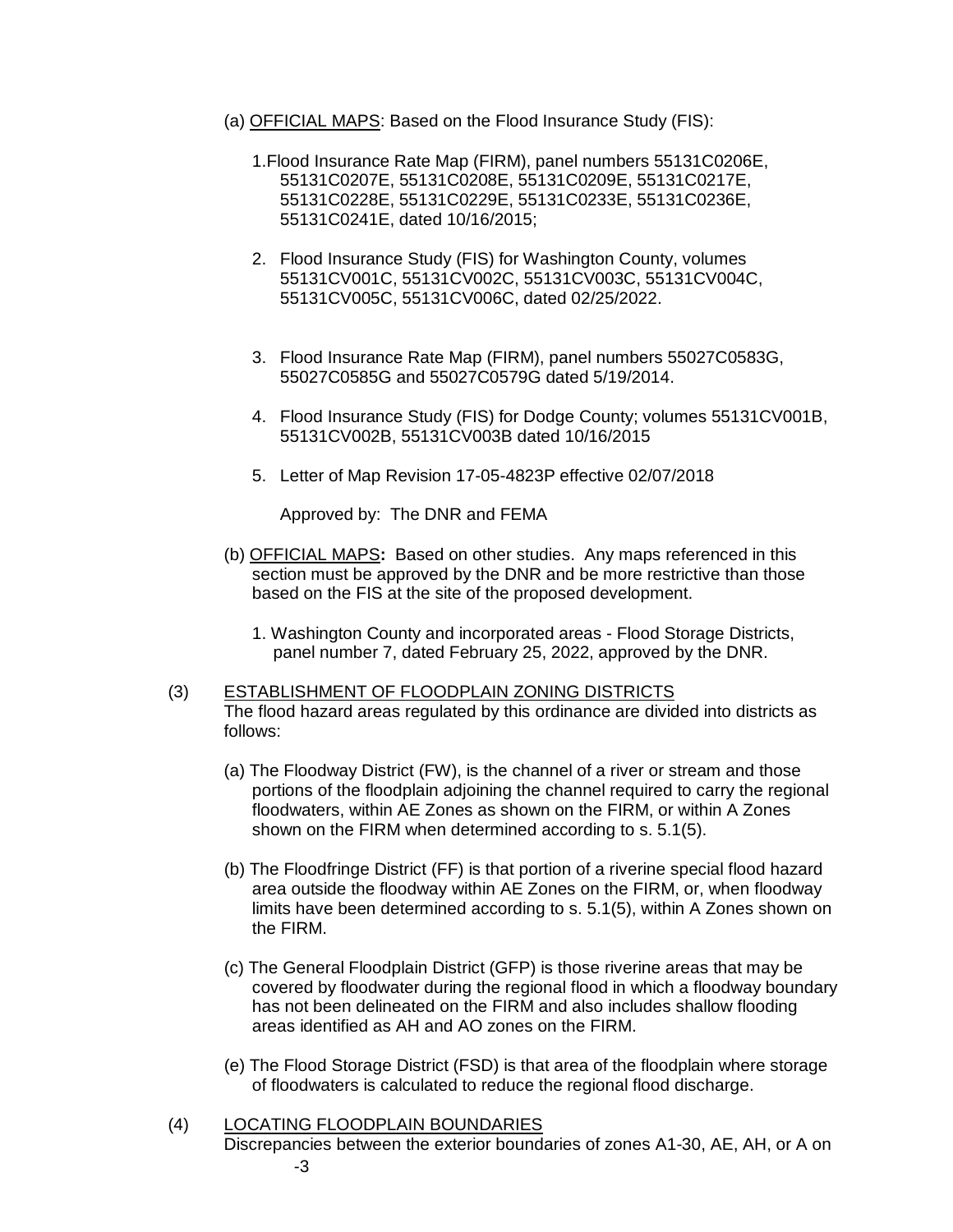the official floodplain zoning map and actual field conditions may be resolved using the criteria in subd (a) or (b) below. If a significant difference exists, the map shall be amended according to s. 8.0 *Amendments*. The zoning administrator can rely on a boundary derived from a profile elevation to grant or deny a land use permit, whether or not a map amendment is required. The zoning administrator shall be responsible for documenting actual predevelopment field conditions and the basis upon which the district boundary was determined. Disputes between the zoning administrator and an applicant over the district boundary line shall be settled according to s. 7.3(3) and the criteria in (a) and (b) below**.** Where the flood profiles are based on established base flood elevations from a FIRM, FEMA must approve any map amendment or revision pursuant to s. 8.0 *Amendments*.

- (a) If flood profiles exist, the map scale and the profile elevations shall determine the district boundary. The regional or base flood elevations shall govern if there are any discrepancies.
- (b) Where flood profiles do not exist for projects, including any boundary of zone A, AO, the location of the boundary shall be determined by the map scale.

#### (5) REMOVAL OF LANDS FROM FLOODPLAIN

- (a) Compliance with the provisions of this ordinance shall not be grounds for removing land from the floodplain unless it is filled at least two feet above the regional or base flood elevation, the fill is contiguous to land outside the floodplain, and the map is amended pursuant to s. 8.0 *Amendments.*
- (b) The delineation of any of the Floodplain Districts may be revised by the community where natural or man-made changes have occurred and/or where more detailed studies have been conducted. However, prior to any such change, approval must be obtained from the Wisconsin Department of Natural Resources and Federal Emergency Management Agency. A completed Letter of Map Revision is a record of this approval. The floodplain administrator shall not sign a community acknowledgement form unless all criteria set forth in the following paragraphs are met:
	- 1.The land and/or land around the structure must be filled at least two feet above the regional or base flood elevation;
	- 2.The fill must be contiguous to land outside the floodplain; Applicant shall obtain floodplain development permit before applying for a LOMR or LOMR-F;
- (c) Removal of lands from the floodplain may also occur by operation of §87.30(1)(e), Wis. Stat. if a property owner has obtained a letter of map amendment from the federal emergency management agency under 44 C.F.R. 70.

## (6) COMPLIANCE

(a) No structure or use within areas regulated by this ordinance shall hereafter be located, erected, constructed, reconstructed, repaired, extended, converted, enlarged, or altered without full compliance with the terms of these regulations and all other applicable regulations that apply to uses within the jurisdiction of these regulations.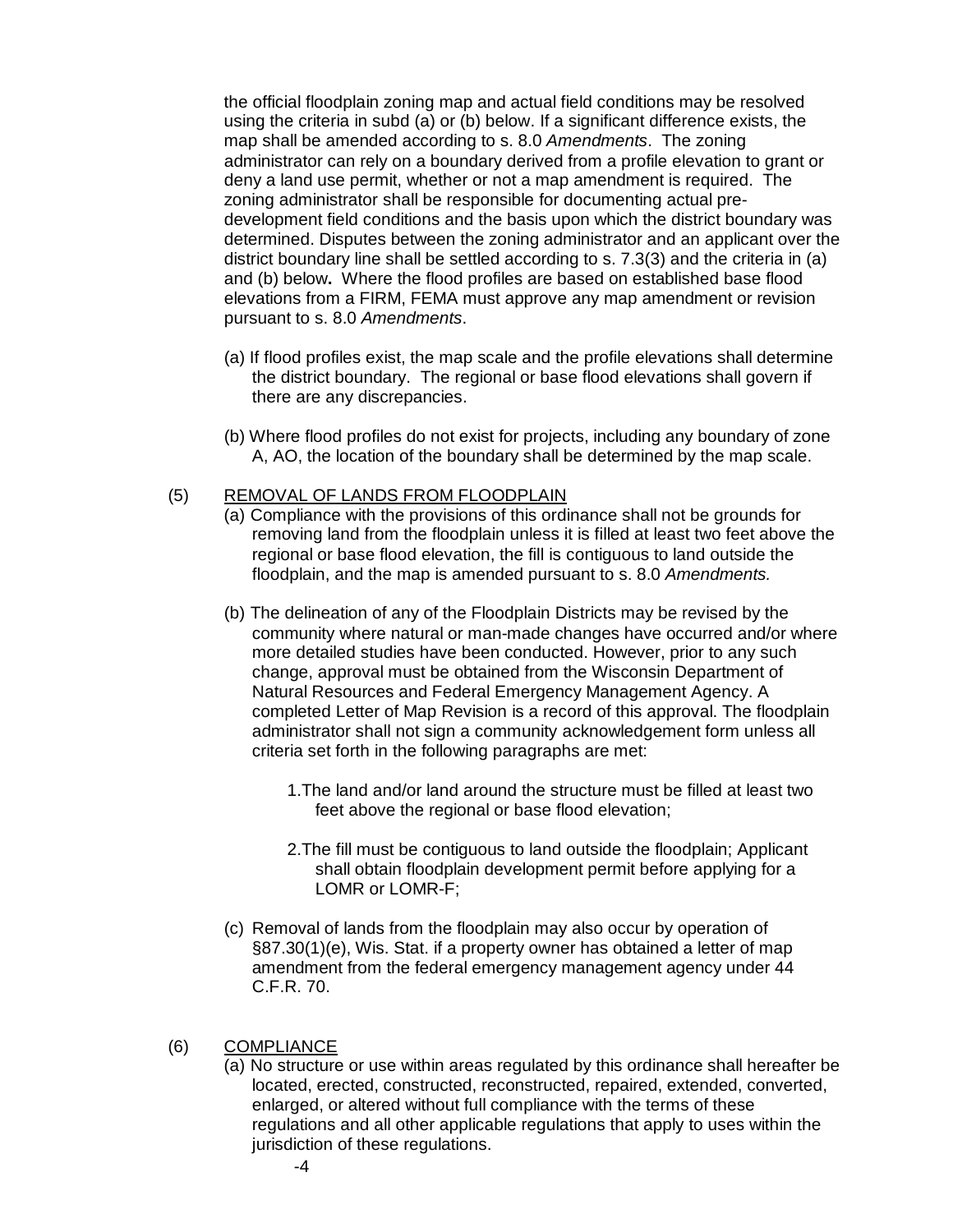- (b) Failure to obtain a floodplain development permit shall be a violation of these regulations and shall be punishable in accordance with s. 9.0.
- (c) Floodplain development permits issued on the basis of plans and applications approved by the Floodplain Administrator authorize only the use, and arrangement, set forth in such approved plans and applications, or amendments thereto if approved by the Floodplain Administrator. Use, arrangement, or construction contrary to that authorized shall be deemed a violation of these regulations and punishable in accordance with s. 9.0.

### (7) MUNICIPALITIES AND STATE AGENCIES REGULATED

Unless specifically exempted by law, all cities, villages, towns, and counties are required to comply with this ordinance and obtain all necessary permits. State agencies are required to comply if s. 13.48(13), Stats., applies. The construction, reconstruction, maintenance and repair of state highways and bridges by the Wisconsin Department of Transportation is exempt when s. 30.2022, Stats., applies. Although exempt from a local zoning permit and permit fees, DOT must provide sufficient project documentation and analysis to ensure that the community is in compliance with Federal, State, and local floodplain standards.

## (8) ABROGATION AND GREATER RESTRICTIONS

- (a) This ordinance supersedes all the provisions of any municipal zoning ordinance enacted under s. 62.23 for cities; or s. 87.30, Stats., which relate to floodplains. A more restrictive ordinance shall continue in full force and effect to the extent of the greater restrictions, but not otherwise.
- (b) This ordinance is not intended to repeal, abrogate or impair any existing deed restrictions, covenants or easements. If this ordinance imposes greater restrictions, the provisions of this ordinance shall prevail.

## (9) INTERPRETATION

In their interpretation and application, the provisions of this ordinance are the minimum requirements liberally construed in favor of the governing body and are not a limitation on or repeal of any other powers granted by the Wisconsin Statutes. If a provision of this ordinance, required by ch. NR 116, Wis. Adm. Code, is unclear, the provision shall be interpreted in light of the standards in effect on the date of the adoption of this ordinance or in effect on the date of the most recent text amendment to this ordinance.

## (10) WARNING AND DISCLAIMER OF LIABILITY

The flood protection standards in this ordinance are based on engineering experience and research. Larger floods may occur, or the flood height may be increased by man-made or natural causes. This ordinance does not imply or guarantee that non-floodplain areas or permitted floodplain uses will be free from flooding and flood damages. This ordinance does not create liability on the part of, or a cause of action against, the municipality or any officer or employee thereof for any flood damage that may result from reliance on this ordinance.

## (11) SEVERABILITY

Should any portion of this ordinance be declared unconstitutional or invalid by a court of competent jurisdiction, the remainder of this ordinance shall not be affected.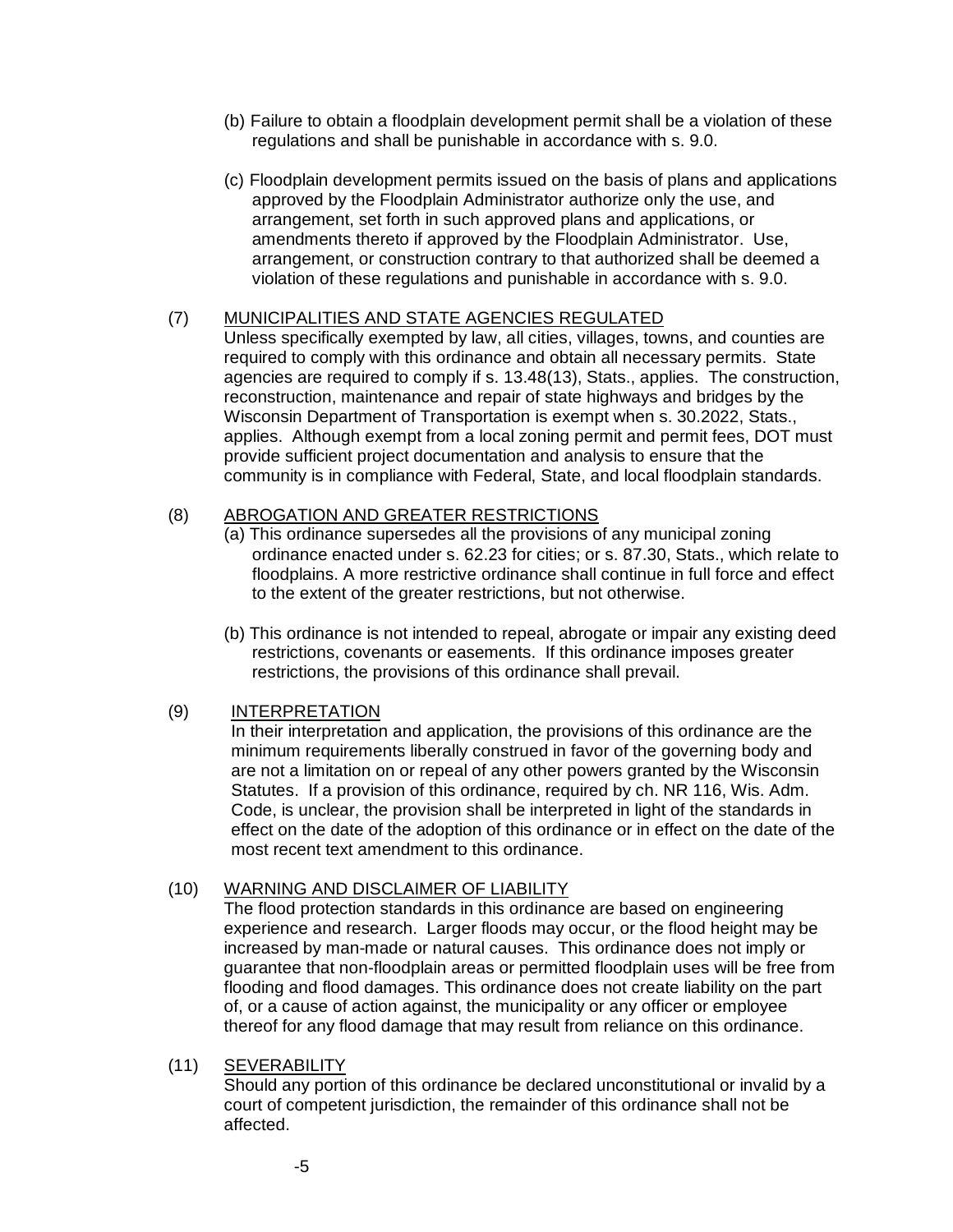## (12) ANNEXED AREAS FOR CITIES AND VILLAGES

The Washington County floodplain zoning provisions in effect on the date of annexation shall remain in effect and shall be enforced by the municipality for all annexed areas until the municipality adopts and enforces an ordinance which meets the requirements of ch. NR 116, Wis. Adm. Code and 44 CFR 59-72, *National Flood Insurance Program* (NFIP). These annexed lands are described on the municipality's official zoning map. County floodplain zoning provisions are incorporated by reference for the purpose of administering this section and are on file in the office of the municipal zoning administrator. All plats or maps of annexation shall show the regional flood elevation and the floodway location.

## **2.0 GENERAL STANDARDS APPLICABLE TO ALL FLOODPLAIN DISTRICTS**

The community shall review all permit applications to determine whether proposed building sites will be reasonably safe from flooding and assure that all necessary permits have been received from those governmental agencies whose approval is required by federal or state law.

- (1) If a proposed building site is in a flood-prone area, all new construction and substantial improvements shall:
	- (a) be designed and anchored to prevent flotation, collapse, or lateral movement of the structure resulting from hydrodynamic and hydrostatic loads, including the effects of buoyancy;
	- (b) be constructed with flood-resistant materials;
	- (c) be constructed by methods and practices that minimize flood damages; and
	- (d) be constructed with electrical, heating, ventilation, plumbing, and air conditioning equipment and other service facilities that are designed and/or located so as to prevent water from entering or accumulating within the components during conditions of flooding.
- (2) If a subdivision or other proposed new development is in a flood-prone area, the community shall assure that:
	- (a) such proposed subdivision or other proposed new development is consistent with the need to minimize flood damage within the flood-prone area;
	- (b) public utilities and facilities such as sewer, gas, electrical, and water systems are located and constructed to minimize or eliminate flood damage; and
	- (c) adequate drainage is provided to reduce exposure to flood hazards.

All subdivision proposals (including manufactured home parks) shall include regional flood elevation and floodway data for any development that meets the subdivision definition of this ordinance and all other requirements in s. 7.1(2).

## **2.1 HYDRAULIC AND HYDROLOGIC ANALYSES**

(1) No floodplain development shall:

(a) Obstruct flow, defined as development which blocks the conveyance of floodwaters by itself or with other development, causing any increase in the regional flood height; or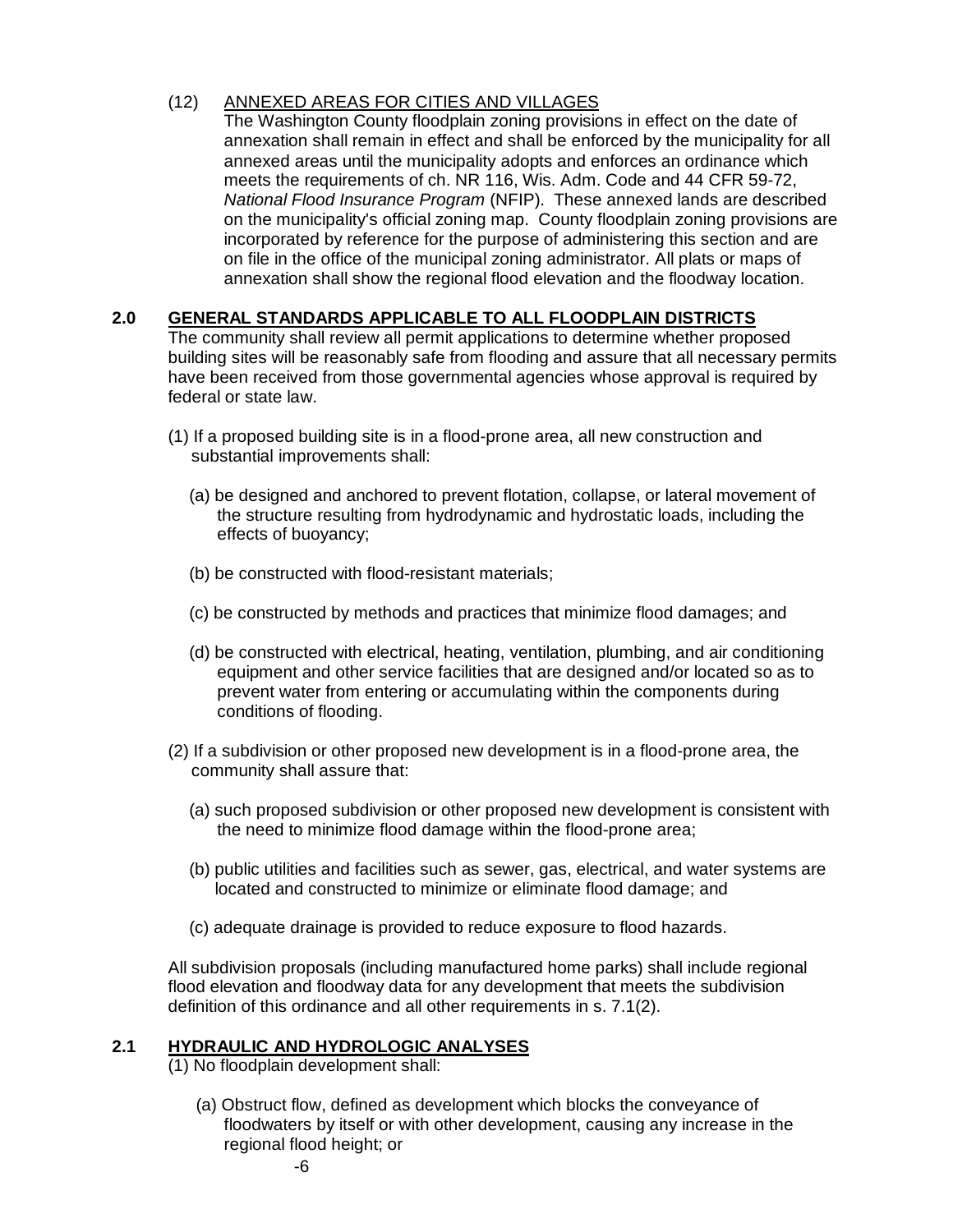- (b) Cause any increase in the regional flood height due to floodplain storage area lost.
- (2) The zoning administrator shall deny permits if it is determined the proposed development will obstruct flow or cause any increase in the regional flood height, based on the officially adopted FIRM or other adopted map, unless the provisions of s. 8.0 *Amendments* are met.

## **2.2 WATERCOURSE ALTERATIONS**

No land use permit to alter or relocate a watercourse in a mapped floodplain shall be issued until the local official has notified in writing all adjacent municipalities, the Department and FEMA regional offices, and required the applicant to secure all necessary state and federal permits. The standards of s. 2.1 must be met and the flood carrying capacity of any altered or relocated watercourse shall be maintained.

As soon as is practicable, but not later than six months after the date of the watercourse alteration or relocation and pursuant to s. 8.0 *Amendments,* the community shall apply for a Letter of Map Revision (LOMR) from FEMA. Any such alterations must be reviewed and approved by FEMA and the DNR through the LOMC process.

## **2.3 CHAPTER 30, 31, WIS. STATS., DEVELOPMENT**

Development which requires a permit from the Department, under chs. 30 and 31, Stats., such as docks, piers, wharves, bridges, culverts, dams and navigational aids, may be allowed if the necessary permits are obtained and amendments to the floodplain zoning ordinance are made according to s. 8.0 *Amendments*.

## **2.4 PUBLIC OR PRIVATE CAMPGROUNDS**

Public or private campgrounds shall have a low flood damage potential and shall meet the following provisions:

- (1) The campground is approved by the Department of Agriculture, Trade and Consumer Protection;
- (2) A land use permit for the campground is issued by the zoning administrator;
- (3) The character of the river system and the campground elevation are such that a 72 hour warning of an impending flood can be given to all campground occupants;
- (4) There is an adequate flood warning procedure for the campground that offers the minimum notice required under this section to all persons in the campground. This procedure shall include a written agreement between the campground owner, the municipal emergency government coordinator and the chief law enforcement official which specifies the flood elevation at which evacuation shall occur, personnel responsible for monitoring flood elevations, types of warning systems to be used and the procedures for notifying at-risk parties, and the methods and personnel responsible for conducting the evacuation;
- (5) This agreement shall be for no more than one calendar year, at which time the agreement shall be reviewed and updated - by the officials identified in sub. (4) - to remain in compliance with all applicable regulations, including those of the state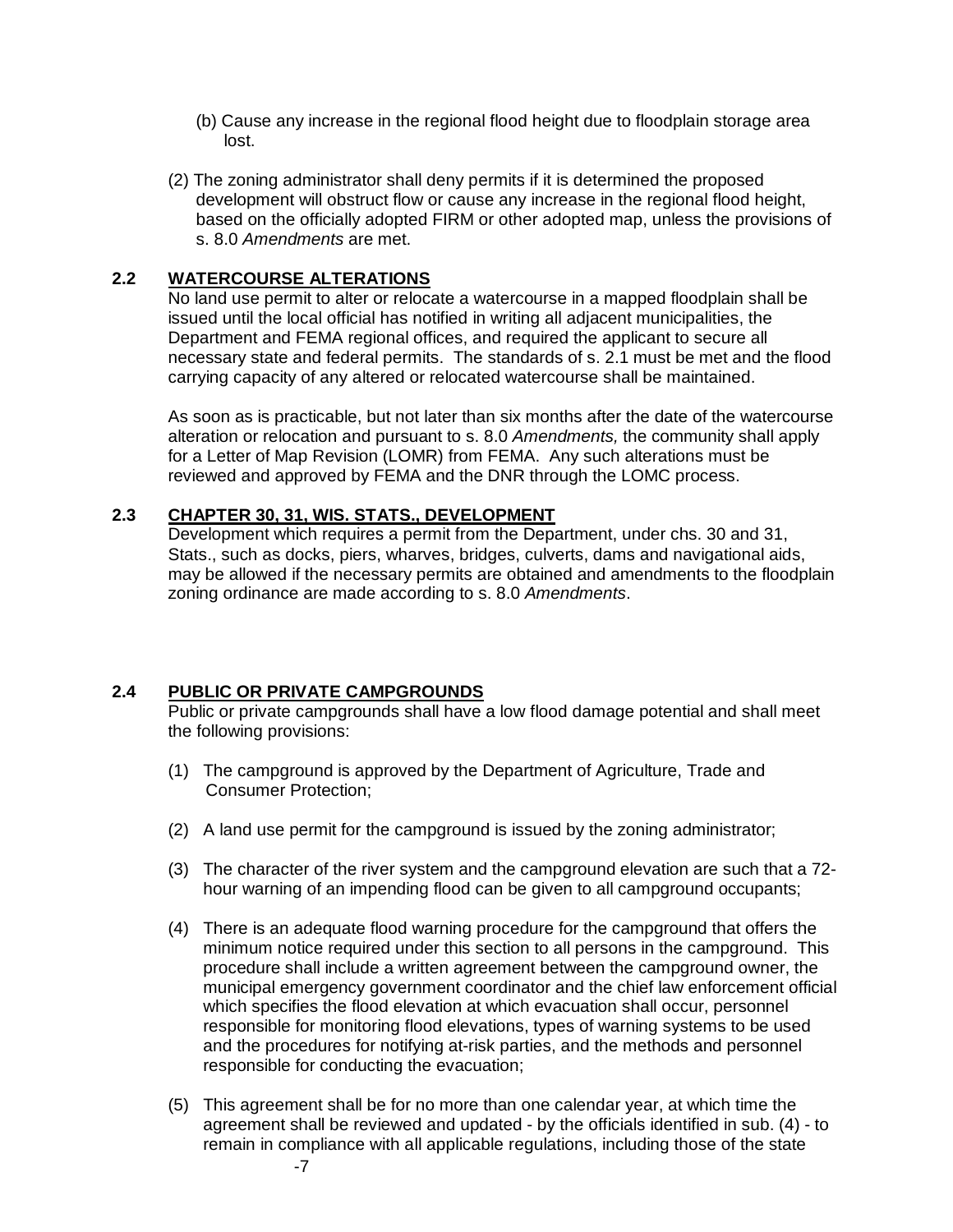Department of Agriculture, Trade and Consumer Protection and all other applicable regulations;

- (6) All mobile recreational vehicles placed on the site must meet one of the following:
	- (a) Only camping units that are fully licensed, if required, and ready for highway use are allowed; or
	- (b) The camping units shall not occupy any site in the campground for more than 180 consecutive days, at which time the camping unit must be removed from the floodplain for a minimum of 24 hours;

A mobile recreational vehicle is ready for highway use if it is on its wheels or jacking system, is attached to the site only by quick-disconnect utilities and security devices and has no permanently attached additions.

- (7) All camping units that remain on site for more than 30 days shall be issued a limited authorization by the campground operator, a written copy of which is kept on file at the campground. Such authorization shall allow placement of a camping unit consistent with 2.4(6) and shall ensure compliance with all the provisions of this section;
- (8) The municipality shall monitor the limited authorizations issued by the campground operator to assure compliance with the terms of this section;
- (9) All camping units that remain in place for more than 180 consecutive days must meet the applicable requirements in either s. 3.0, 4.0, 5.1, or 5.3 for the floodplain district in which the structure is located;
- (10) The campground shall have signs clearly posted at all entrances warning of the flood hazard and the procedures for evacuation when a flood warning is issued; and
- (11) All service facilities, including but not limited to refuse collection, electrical service, gas lines, propane tanks, sewage systems and wells shall be properly anchored and placed at or floodproofed to the flood protection elevation.

#### **3.0 FLOODWAY DISTRICT (FW)**

#### **3.1 APPLICABILITY**

This section applies to all floodway areas on the floodplain zoning maps and those identified pursuant to s. 5.1(5).

#### **3.2 PERMITTED USES**

The following open space uses are allowed in the Floodway District and the floodway areas of the General Floodplain District, if:

- they are not prohibited by any other ordinance;
- they meet the standards in s. 3.3 and 3.4; and
- all permits or certificates have been issued according to s. 7.1.
- (1) Agricultural uses, such as: farming, outdoor plant nurseries, horticulture, viticulture and wild crop harvesting.
- (2) Nonstructural industrial and commercial uses, such as loading areas, parking areas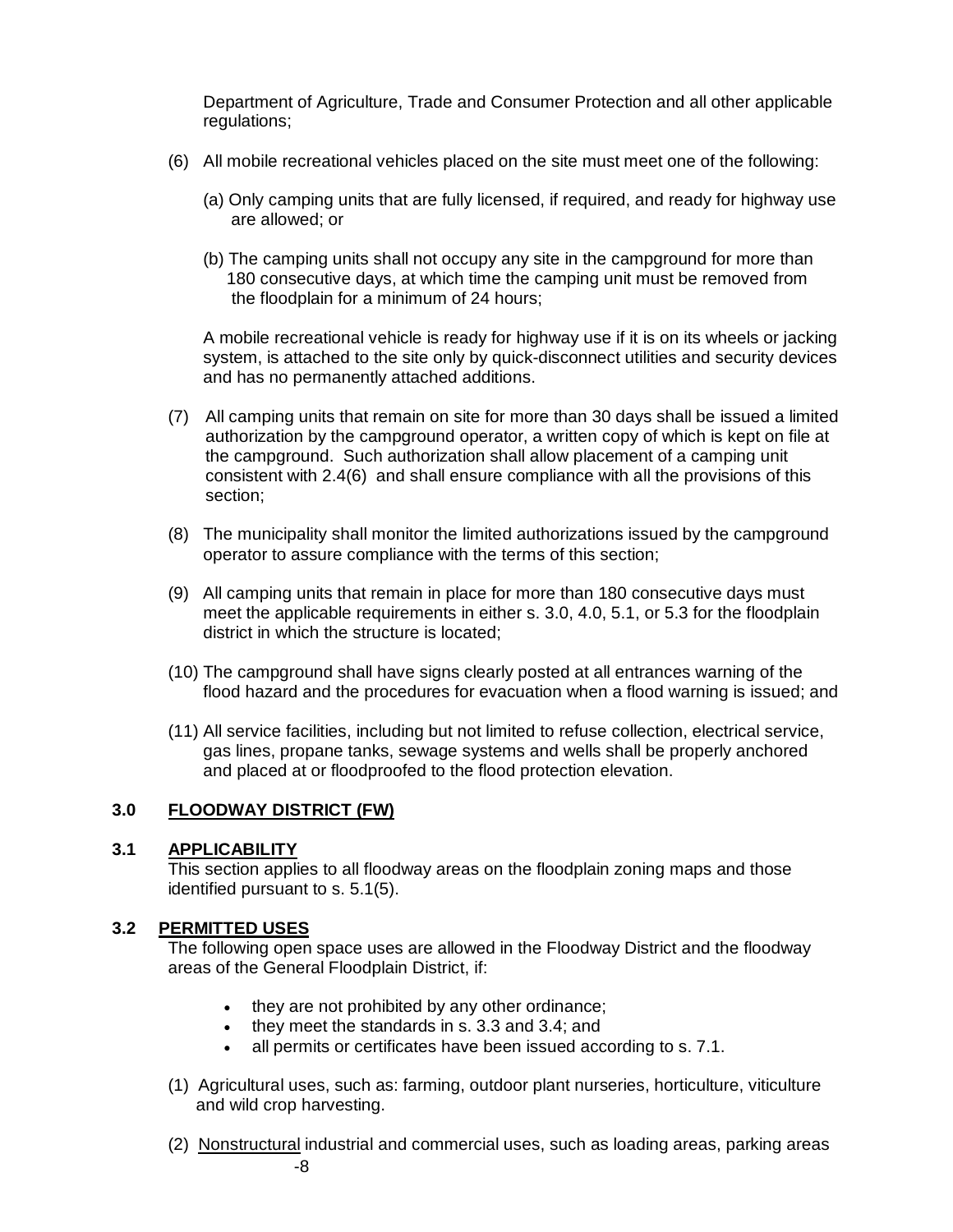and airport landing strips.

- (3) Nonstructural recreational uses, such as golf courses, tennis courts, archery ranges, picnic grounds, boat ramps, swimming areas, parks, wildlife and nature preserves, game farms, fish hatcheries, shooting, trap and skeet activities, hunting and fishing areas and hiking and horseback riding trails, subject to the fill limitations of s. 3.3(4).
- (4) Uses or structures accessory to open space uses or classified as historic structures that comply with s. 3.3 and 3.4.
- (5) Extraction of sand, gravel or other materials that comply with s. 3.3(4).
- (6) Functionally water-dependent uses, such as docks, piers or wharves, dams, flowage areas, culverts, navigational aids and river crossings of transmission lines, and pipelines that comply with chs. 30 and 31, Stats.
- (7) Public utilities, streets and bridges that comply with s. 3.3(3).
- (8) Portable latrines that are removed prior to flooding and systems associated with recreational areas and Department-approved campgrounds that meet the applicable provisions of local ordinances and ch. SPS 383, Wis. Adm. Code.
- (9) Public or private wells used to obtain potable water for recreational areas that meet the requirements of local ordinances and chs. NR 811 and NR 812, Wis. Adm. Code.
- (10)Wastewater treatment ponds or facilities permitted under s. NR 110.15(3)(b), Wis. Adm. Code.
- (11) Sanitary sewer or water supply lines to service existing or proposed development located outside the floodway that complies with the regulations for the floodplain area occupied.

## **3.3 STANDARDS FOR DEVELOPMENTS IN THE FLOODWAY**

## (1) GENERAL

- (a) Any development in the floodway shall comply with s. 2.0 and have a low flood damage potential.
- (b) Applicants shall provide an analysis calculating the effects of this proposal on the regional flood height to determine the effects of the proposal according to s. 2.1 and 7.1(2)(c). The analysis must be completed by a registered professional engineer in the state of Wisconsin.
- (c) Any encroachment in the regulatory floodway is prohibited unless the data submitted for subd. 3.3(1)(b) above demonstrates that the encroachment will cause no increase in flood elevations in flood events up to the base flood at any location or removes the encroached area from the regulatory floodway as provided in s. 1.5(5).

(2) STRUCTURES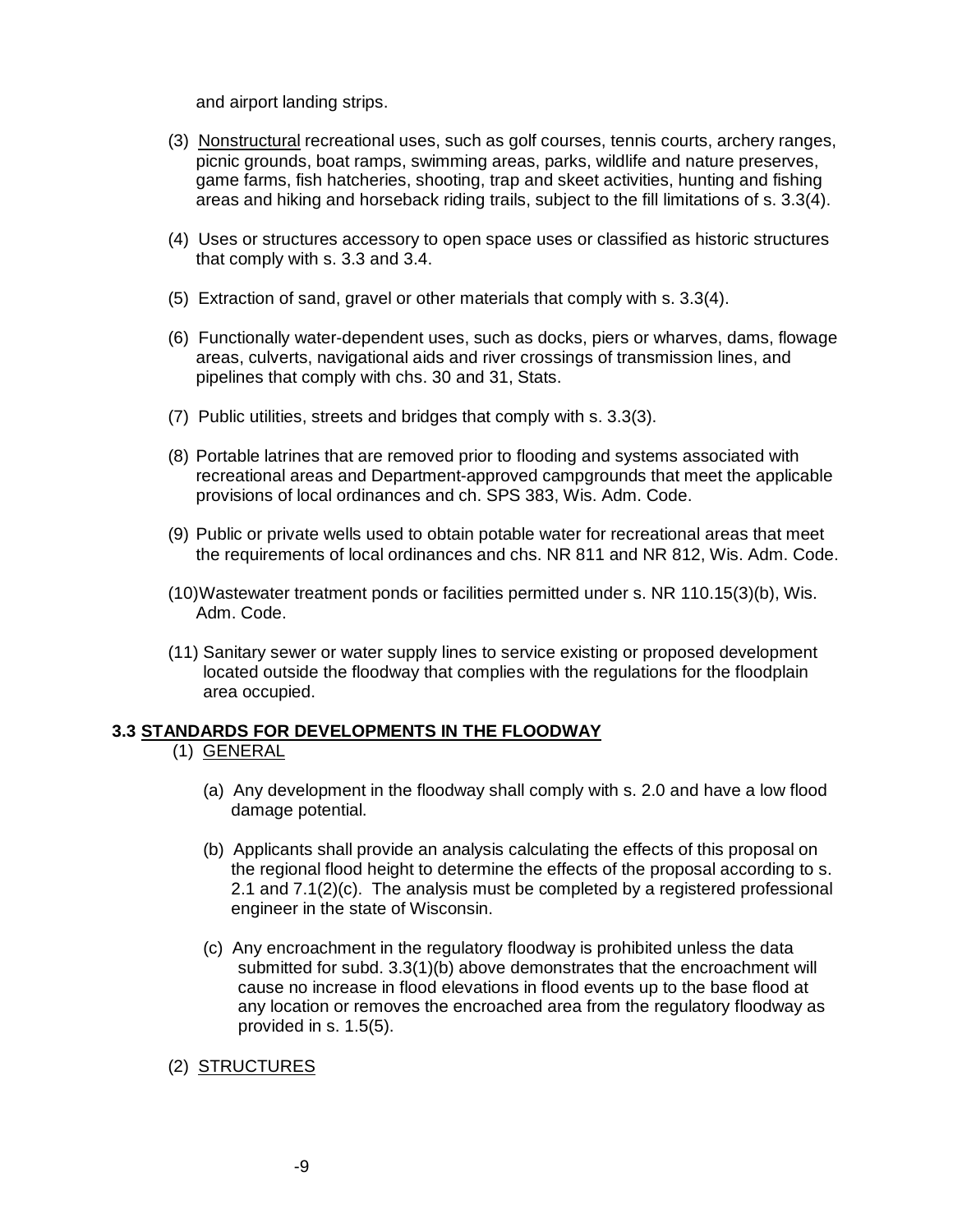Structures accessory to permanent open space uses, including utility and sanitary facilities, or functionally dependent on a waterfront location may be allowed by permit if the structures comply with the following criteria:

- (a) Not designed for human habitation, does not have a high flood damage potential and is constructed to minimize flood damage;
- (b) Shall either have the lowest floor elevated to or above the flood protection elevation or shall meet all the following standards:
	- 1. Have the lowest floor elevated to or above the regional flood elevation and be dry floodproofed so that the structure is watertight with walls substantially impermeable to the passage of water and completely dry to the flood protection elevation without human intervention during flooding;
	- 2. Have structural components capable of meeting all provisions of Section  $3.3(2)(g)$  and;
	- 3. Be certified by a registered professional engineer or architect, through the use of a Federal Emergency Management Agency Floodproofing Certificate, that the design and methods of construction are in accordance with Section 3.3(2)(g).
- (c) Must be anchored to resist flotation, collapse, and lateral movement;
- (d) Mechanical and utility equipment must be elevated to or above the flood protection elevation; and
- (e) Must not obstruct flow of flood waters or cause any increase in flood levels during the occurrence of the regional flood.
- (f) For a structure designed to allow the automatic entry of floodwaters below the Regional Flood Elevation, the applicant shall submit a plan that meets s. 3.3(2)(a) through 3.3(2)(e) and meets or exceeds the following standards:
	- 1. The lowest floor must be elevated to or above the regional flood elevation;
	- 2. a minimum of two openings having a total net area of not less than one square inch for every square foot of enclosed area subject to flooding;
	- 3. the bottom of all openings shall be no higher than one foot above the lowest adjacent grade; openings may be equipped with screens, louvers, valves, or other coverings or devices provided that they permit the automatic entry and exit of floodwaters, otherwise must remain open.
	- 4. The use must be limited to parking, building access or limited storage.
- (g) Certification: Whenever floodproofing measures are required, a registered professional engineer or architect shall certify that the following floodproofing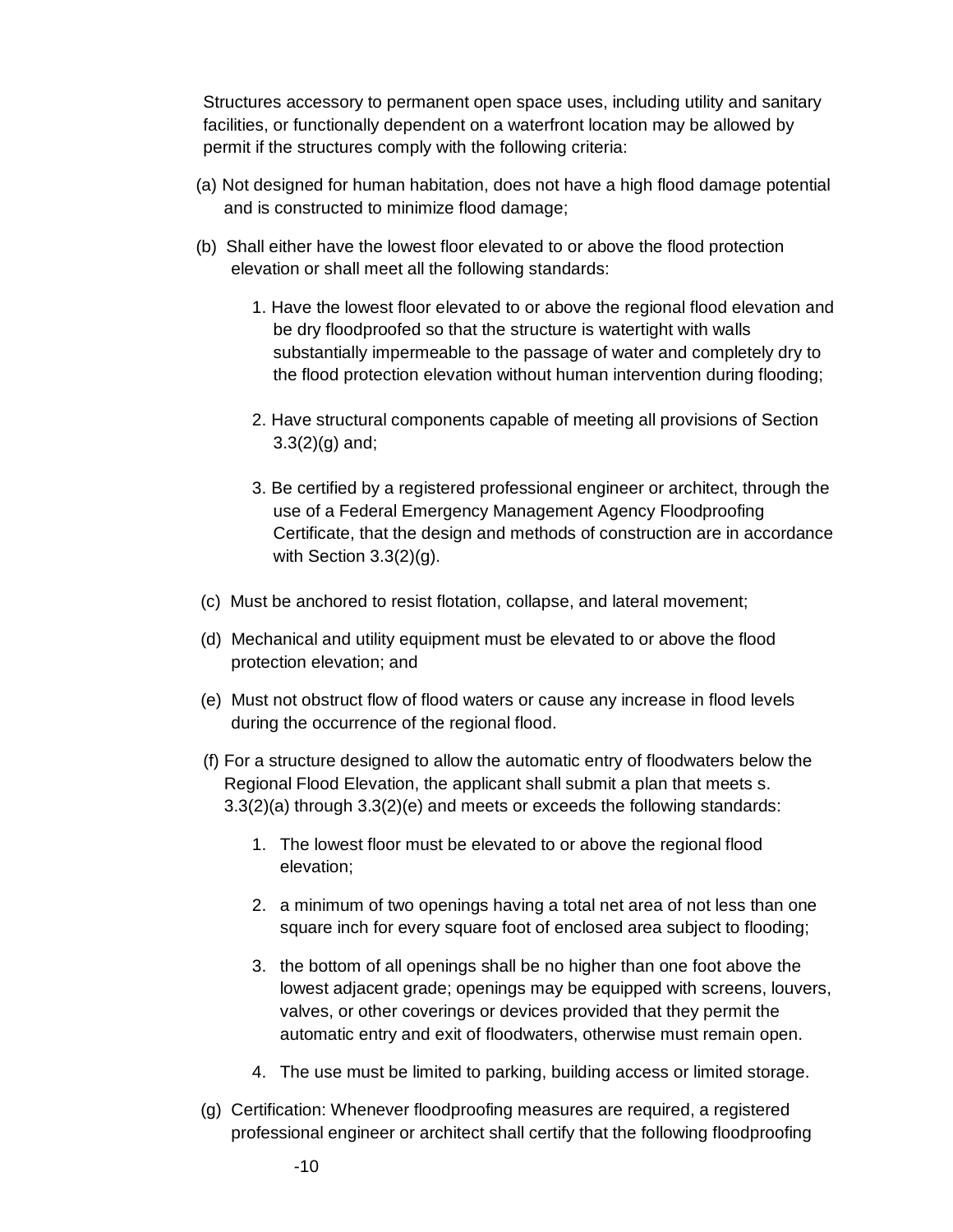measures will be utilized, where appropriate, and are adequate to withstand the flood depths, pressures, velocities, impact and uplift forces and other factors associated with the regional flood:

- 1. Reinforcement of floors and walls to resist rupture, collapse, or lateral movement caused by water pressures or debris buildup;
- 2. Construction of wells, water supply systems and waste treatment systems so as to prevent the entrance of flood waters in such systems and must be in accordance with provisions in Sections 3.4(4) and 3.4(5);
- 3. Subsurface drainage systems to relieve external pressures on foundation walls and basement floors;
- 4. Cutoff valves on sewer lines or the elimination of gravity flow basement drains; and
- 5. Placement of utilities to or above the flood protection elevation.
- (3) PUBLIC UTILITIES, STREETS AND BRIDGES Public utilities, streets and bridges may be allowed by permit, if:
	- (a) Adequate floodproofing measures are provided to the flood protection elevation; and
	- (b) Construction meets the development standards of s. 2.1.

#### (4) FILLS OR DEPOSITION OF MATERIALS Fills or deposition of materials may be allowed by permit, if:

(a) The requirements of s. 2.1 are met;

(b) No material is deposited in navigable waters unless a permit is issued by the Department pursuant to ch. 30, Stats., and a permit pursuant to s. 404 of the Federal Water Pollution Control Act, Amendments of 1972, 33 U.S.C. 1344 has been issued, if applicable, and all other requirements have been met;

- (c) The fill or other materials will be protected against erosion by riprap, vegetative cover, sheet piling or bulkheading; and
- (a)The fill is not classified as a solid or hazardous material.

#### **3.4 PROHIBITED USES**

All uses not listed as permitted uses in s. 3.2 are prohibited, including the following uses:

- (1) Habitable structures, structures with high flood damage potential, or those not associated with permanent open-space uses;
- (2) Storing materials that are buoyant, flammable, explosive, injurious to property, water quality, or human, animal, plant, fish or other aquatic life;
- (3) Uses not in harmony with or detrimental to uses permitted in the adjoining districts;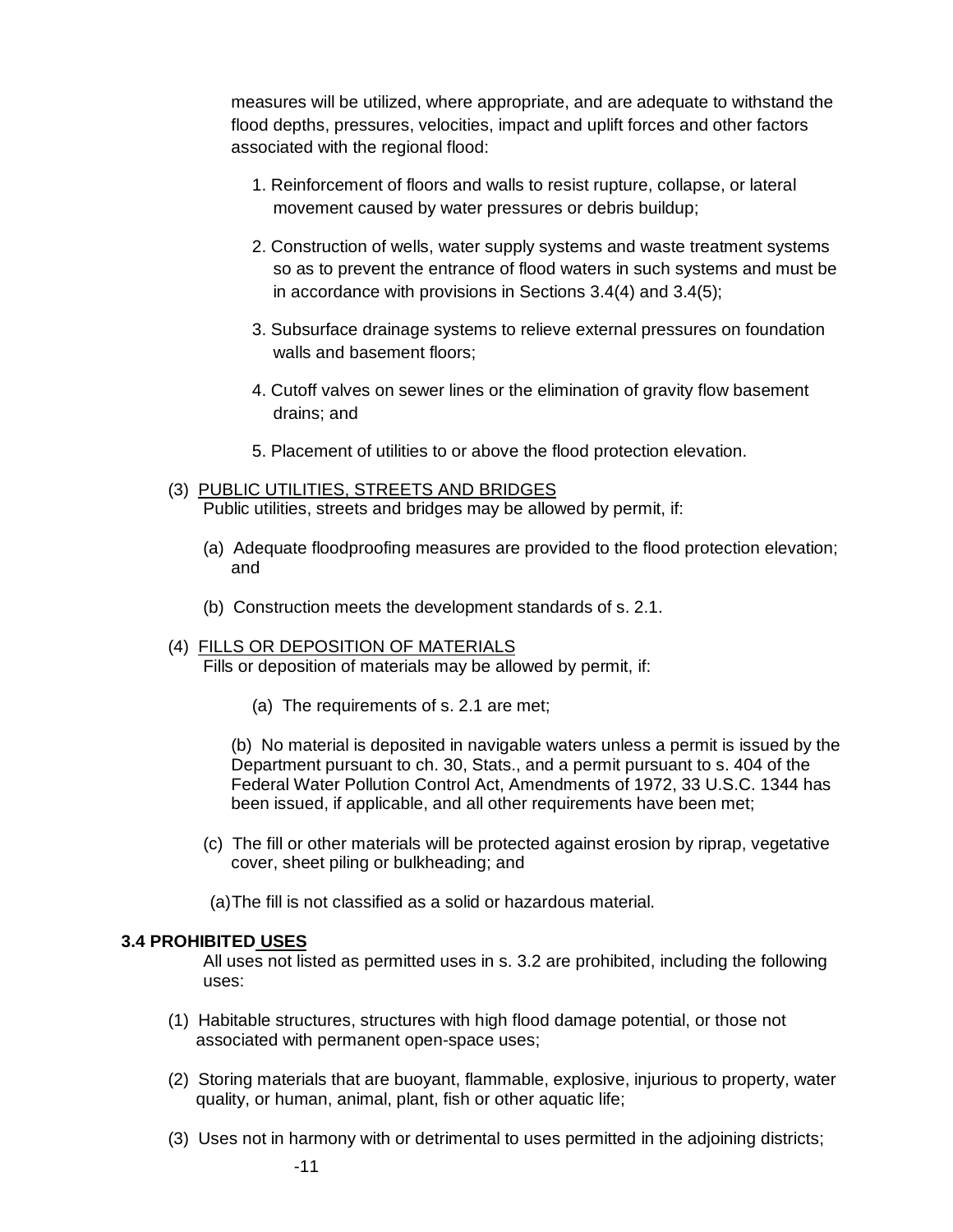- (4) Any private or public sewage systems, except portable latrines that are removed prior to flooding and systems associated with recreational areas and Departmentapproved campgrounds that meet the applicable provisions of local ordinances and ch. SPS 383, Wis. Adm. Code;
- (5) Any public or private wells which are used to obtain potable water, except those for recreational areas that meet the requirements of local ordinances and chs. NR 811 and NR 812, Wis. Adm. Code;
- (6) Any solid or hazardous waste disposal sites;
- (7) Any wastewater treatment ponds or facilities, except those permitted under s. NR 110.15(3)(b), Wis. Adm. Code; and
- (8) Any sanitary sewer or water supply lines, except those to service existing or proposed development located outside the floodway which complies with the regulations for the floodplain area occupied.

## **4.0 FLOODFRINGE DISTRICT (FF)**

#### **4.1 APPLICABILITY**

This section applies to all floodfringe areas shown on the floodplain zoning maps and those identified pursuant to s. 5.1(5).

#### **4.2 PERMITTED USES**

Any structure, land use, or development is allowed in the Floodfringe District if the standards in s. 4.3 are met, the use is not prohibited by this or any other ordinance or regulation and all permits or certificates specified in s. 7.1 have been issued.

#### **4.3 STANDARDS FOR DEVELOPMENT IN THE FLOODFRINGE**

Section 2.0 shall apply in addition to the following requirements according to the use requested. Any existing structure in the floodfringe must meet the requirements of s. 6.0 *Nonconforming Uses*;

## (1) RESIDENTIAL USES

Any structure, including a manufactured home, which is to be newly constructed or moved into the floodfringe, shall meet or exceed the following standards. Any existing structure in the floodfringe must meet the requirements of s. 6.0 *Nonconforming Uses*;

- (a) All new construction, including placement of manufactured homes, and substantial improvement of residential structures, shall have the lowest floor elevated to or above the flood protection elevation on fill. The fill around the structure shall be one foot or more above the regional flood elevation extending at least 15 feet beyond the limits of the structure. No area may be removed from the floodfringe district unless it can be shown to meet s. 1.5(5).
- (b) Notwithstanding s. 4.3 (1)(a), a basement or crawlspace floor may be placed at the regional flood elevation if the basement or crawlspace is designed to make all portions of the structure below the flood protection elevation watertight with walls substantially impermeable to the passage of water and with structural components having the capability of resisting hydrostatic and hydrodynamic loads and effects of buoyancy. No floor of any kind is allowed below the regional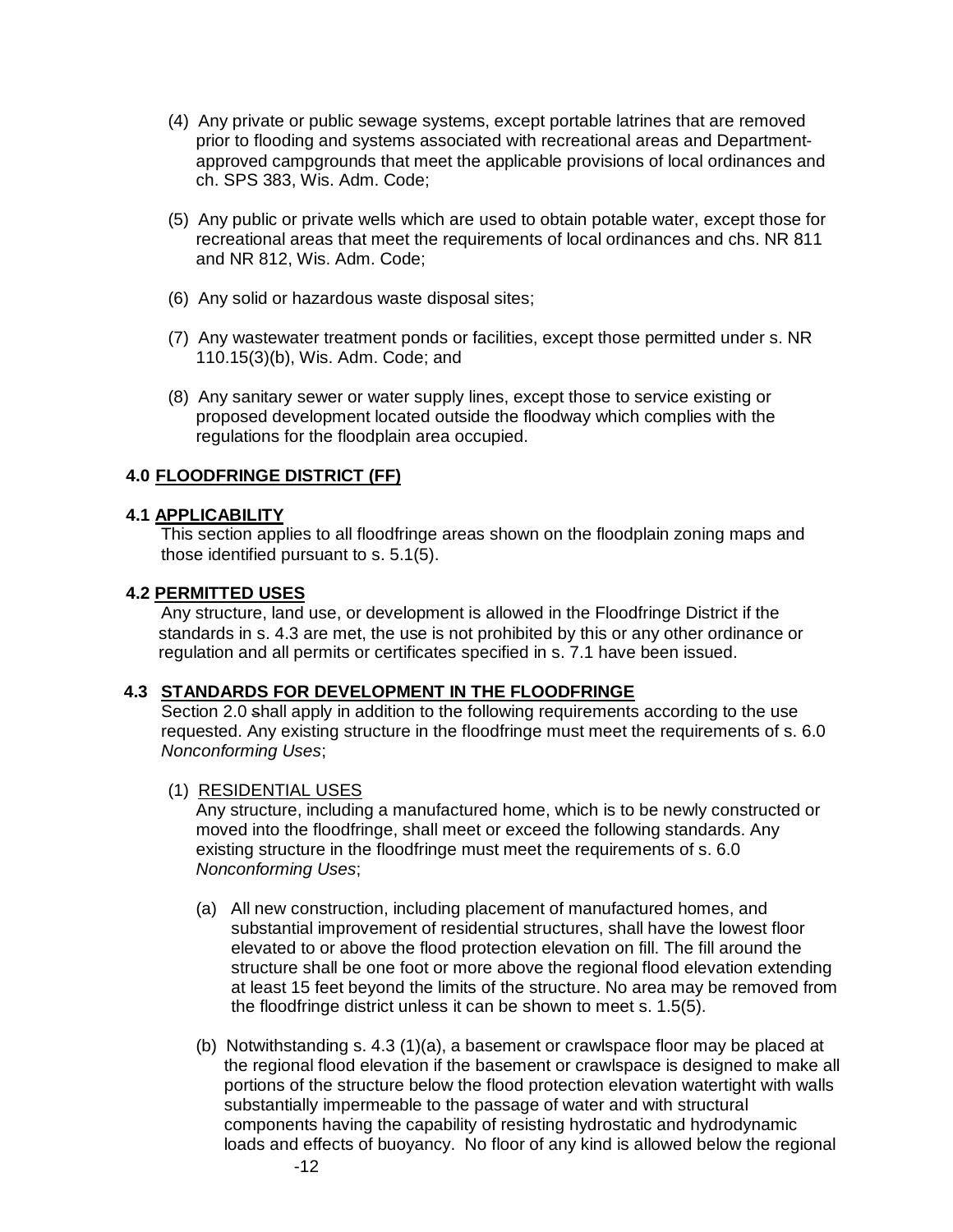flood elevation;

- (c) Contiguous dryland access shall be provided from a structure to land outside of the floodplain, except as provided in subd. (d).
- (d) In developments where existing street or sewer line elevations make compliance with subd. (c) impractical, the municipality may permit new development and substantial improvements where roads are below the regional flood elevation, if:
	- 1. The municipality has written assurance from police, fire and emergency services that rescue and relief will be provided to the structure(s) by wheeled vehicles during a regional flood event; or
	- 2. The municipality has a DNR-approved emergency evacuation plan that follows acceptable hazard mitigation planning guidelines.

## (2) ACCESSORY STRUCTURES OR USES

In addition to s. 2.0, new construction and substantial improvements of Accessory structures shall be constructed on fill with the lowest floor at or above the regional flood elevation.

#### (3) COMMERCIAL USES

In addition to s. 2.0, any commercial structure which is erected, altered or moved into the floodfringe shall meet the requirements of s. 4.3(1). Subject to the requirements of s. 4.3(5), storage yards, surface parking lots and other such uses may be placed at lower elevations if an adequate warning system exists to protect life and property.

## (4) MANUFACTURING AND INDUSTRIAL USES

In addition to s. 2.0, any manufacturing or industrial structure which is erected, altered or moved into the floodfringe shall have the lowest floor elevated to or above the flood protection elevation or meet the floodproofing standards in s 7.5. Subject to the requirements of s. 4.3(5), storage yards, surface parking lots and other such uses may be placed at lower elevations if an adequate warning system exists to protect life and property.

## (5) STORAGE OF MATERIALS

Materials that are buoyant, flammable, explosive, or injurious to property, water quality or human, animal, plant, fish or aquatic life shall be stored at or above the flood protection elevation or floodproofed in compliance with s. 7.5. Adequate measures shall be taken to ensure that such materials will not enter the water body during flooding.

## (6) PUBLIC UTILITIES, STREETS AND BRIDGES

All utilities, streets and bridges shall be designed to be compatible with comprehensive floodplain development plans; and

- (a) When failure of public utilities, streets and bridges would endanger public health or safety, or where such facilities are deemed essential, construction or repair of such facilities shall only be permitted if they are designed to comply with s. 7.5.
- (b) Minor roads or non-essential utilities may be constructed at lower elevations if they are designed to withstand flood forces to the regional flood elevation.
- (7) SEWAGE SYSTEMS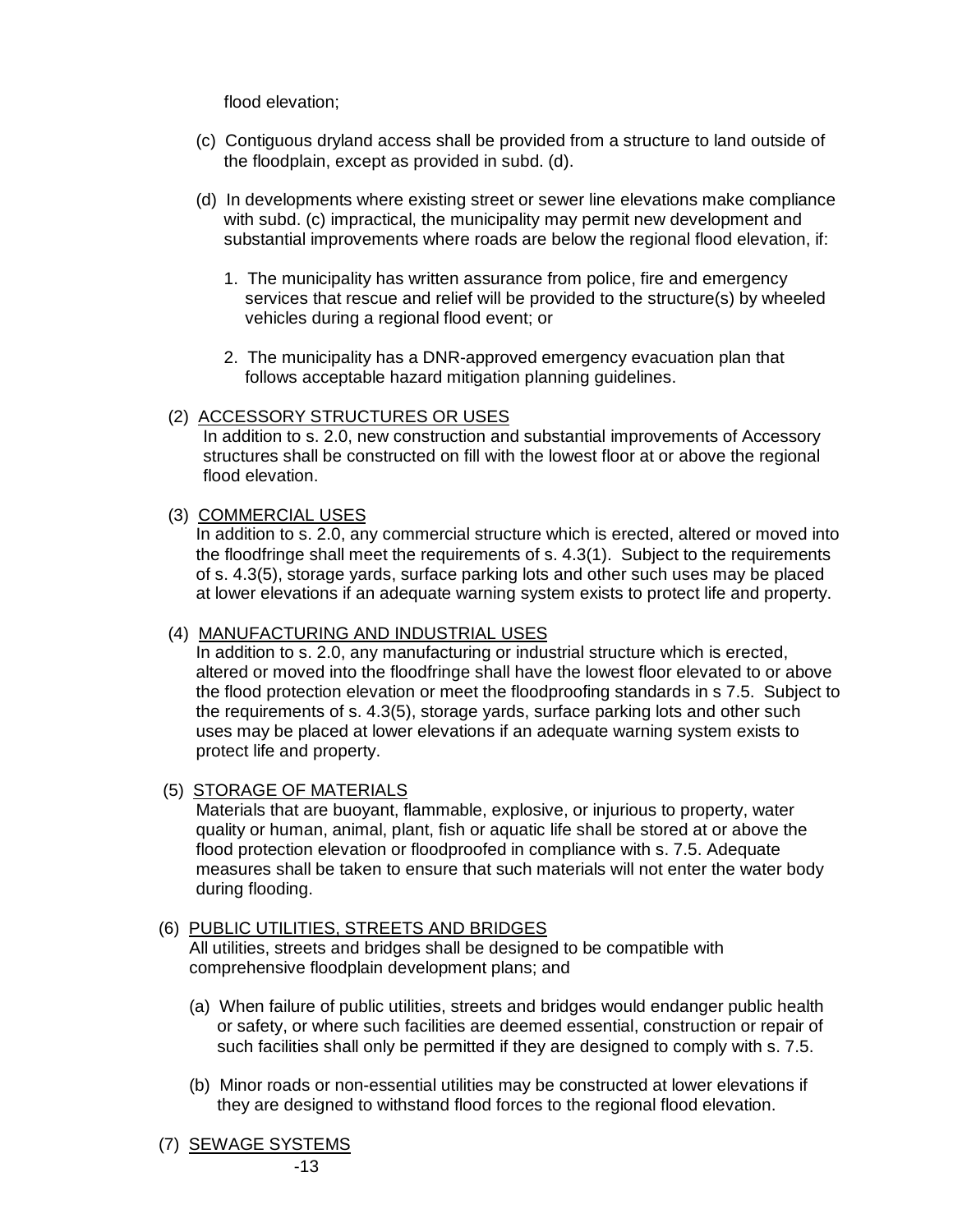All sewage disposal systems shall be designed to minimize or eliminate infiltration of flood water into the system, pursuant to s. 7.5(3), to the flood protection elevation and meet the provisions of all local ordinances and ch. SPS 383, Wis. Adm. Code.

(8) WELLS

All wells shall be designed to minimize or eliminate infiltration of flood waters into the system, pursuant to s. 7.5(3), to the flood protection elevation and shall meet the provisions of chs. NR 811 and NR 812, Wis. Adm. Code.

(9) SOLID WASTE DISPOSAL SITES Disposal of solid or hazardous waste is prohibited in floodfringe areas.

#### (10) DEPOSITION OF MATERIALS

Any deposited material must meet all the provisions of this ordinance.

#### (11) MANUFACTURED HOMES

- (a) Owners or operators of all manufactured home parks and subdivisions shall provide adequate surface drainage to minimize flood damage, and prepare, secure approval and file an evacuation plan, indicating vehicular access and escape routes, with local emergency management authorities.
- (b) In existing manufactured home parks, all new homes, replacement homes on existing pads, and substantially improved homes shall:
	- 1. have the lowest floor elevated to the flood protection elevation; and
	- 2. be anchored so they do not float, collapse or move laterally during a flood
- (c) Outside of existing manufactured home parks, including new manufactured home parks and all single units outside of existing parks, all new, replacement and substantially improved manufactured homes shall meet the residential development standards for the floodfringe in s. 4.3(1).

#### (12) MOBILE RECREATIONAL VEHICLES

All mobile recreational vehicles must be on site for less than 180 consecutive days and be either:

- (a) fully licensed and ready for highway use; or
- (b) shall meet the elevation and anchoring requirements in s. 4.3 (11)(b) and (c).

A mobile recreational vehicle is ready for highway use if it is on its wheels or jacking system, is attached to the site only by quick-disconnect utilities and security devices and has no permanently attached additions.

## **5.0 OTHER FLOODPLAIN DISTRICTS**

## **5.1 GENERAL FLOODPLAIN DISTRICT (GFP)**

(1) APPLICABILITY

The provisions for the General Floodplain District shall apply to development in all floodplains mapped as A, AO, AH, and in AE zones within which a floodway is not delineated on the Flood Insurance Rate Maps identified in s. 1.5(2)(a).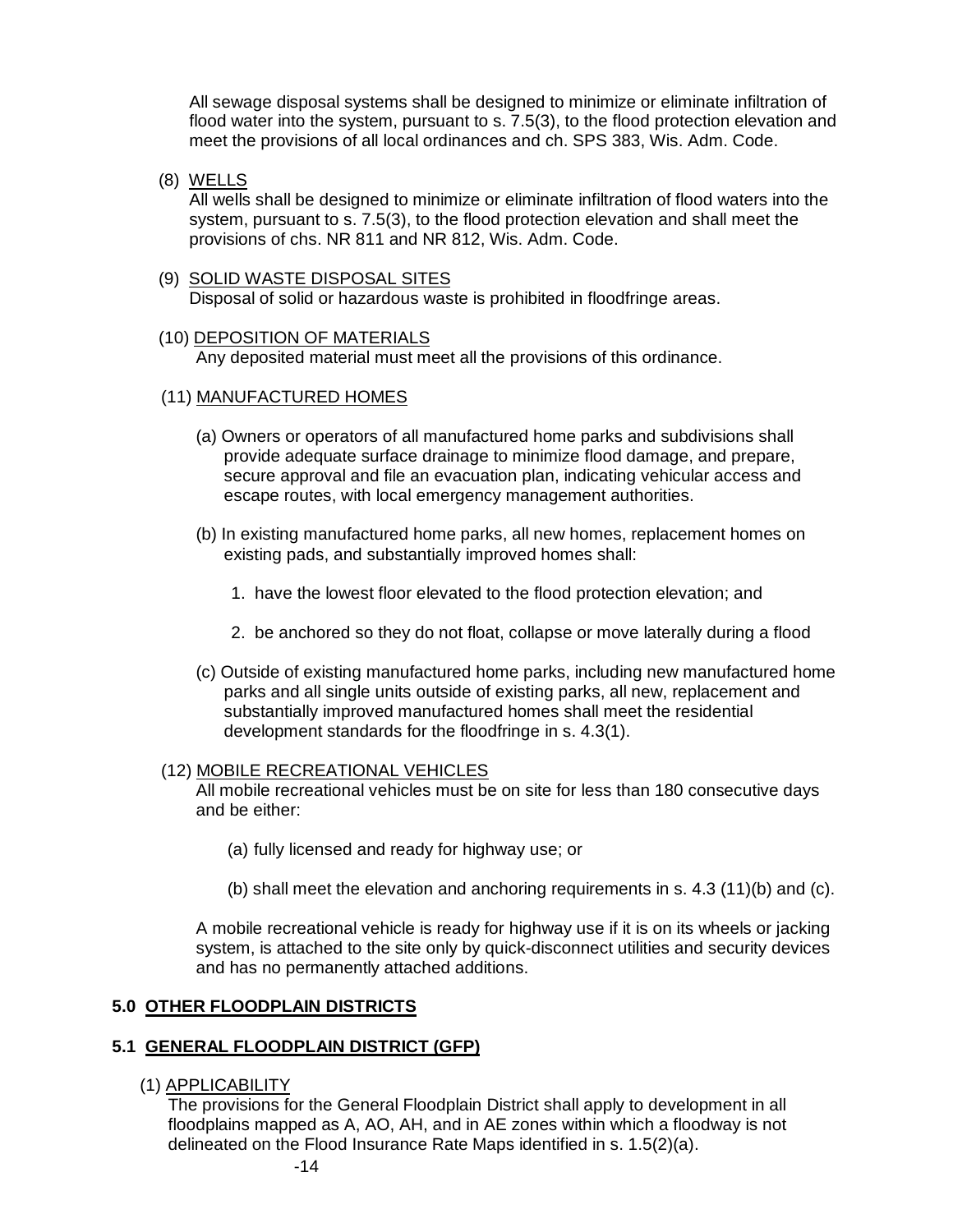## (2) FLOODWAY BOUNDARIES

For proposed development in zone A, or in zone AE within which a floodway is not delineated on the Flood Insurance Rate Map identified in s. 1.5(2)(a), the boundaries of the regulatory floodway shall be determined pursuant to s. 5.1(5). If the development is proposed to encroach upon the regulatory floodway, the development is subject to the standards of s 3.0. If the development is located entirely within the floodfringe, the development is subject to the standards of s. 4.0.

## (3) PERMITTED USES

Pursuant to s. 5.1(5) it shall be determined whether the proposed use is located within the floodway or floodfringe. Those uses permitted in the Floodway (s. 3.2) and Floodfringe (s. 4.2) Districts are allowed within the General Floodplain District, according to the standards of s. 5.1(4) provided that all permits or certificates required under s. 7.1 have been issued.

(4) STANDARDS FOR DEVELOPMENT IN THE GENERAL FLOODPLAIN DISTRICT Section 3.0 applies to floodway areas, determined to pursuant to 5.1(5); Section 4.0 applies to floodfringe areas, determined to pursuant to 5.1(5).

(a) New construction and substantial improvement of structures in zone AO shall have the lowest floor, including basement, elevated:

- 1. To or above the depth, in feet, as shown on the FIRM above the highest adjacent natural grade; or
- 2. If the depth is not specified on the FIRM, to or above two (2) feet above the highest adjacent natural grade.

(b) New Construction and substantial improvement of structures in zone AH shall have the lowest floor, including basement, elevated to or above the flood protection elevation.

- (c) In AO/AH zones, provide adequate drainage paths to guide floodwaters around structures.
- (d) All development in zones AO and zone AH shall meet the requirements of s. 4.0 applicable to flood fringe areas.

## (5) DETERMINING FLOODWAY AND FLOODFRINGE LIMITS

Upon receiving an application for development within zone A, or within zone AE where a floodway has not been delineated on the Flood Insurance Rate Maps, the zoning administrator shall:

- (a) Require the applicant to submit two copies of an aerial photograph or a plan which shows the proposed development with respect to the general floodplain district limits, stream channel, and existing floodplain developments, along with a legal description of the property, fill limits and elevations, building floor elevations and flood proofing measures; and the flood zone as shown on the FIRM.
- (b) Require the applicant to furnish any of the following information deemed necessary by the Department to evaluate the effects of the proposal upon flood height and flood flows, regional flood elevation and to determine floodway boundaries.
	- 1. A Hydrologic and Hydraulic Study as specified in s. 7.1(2)(c).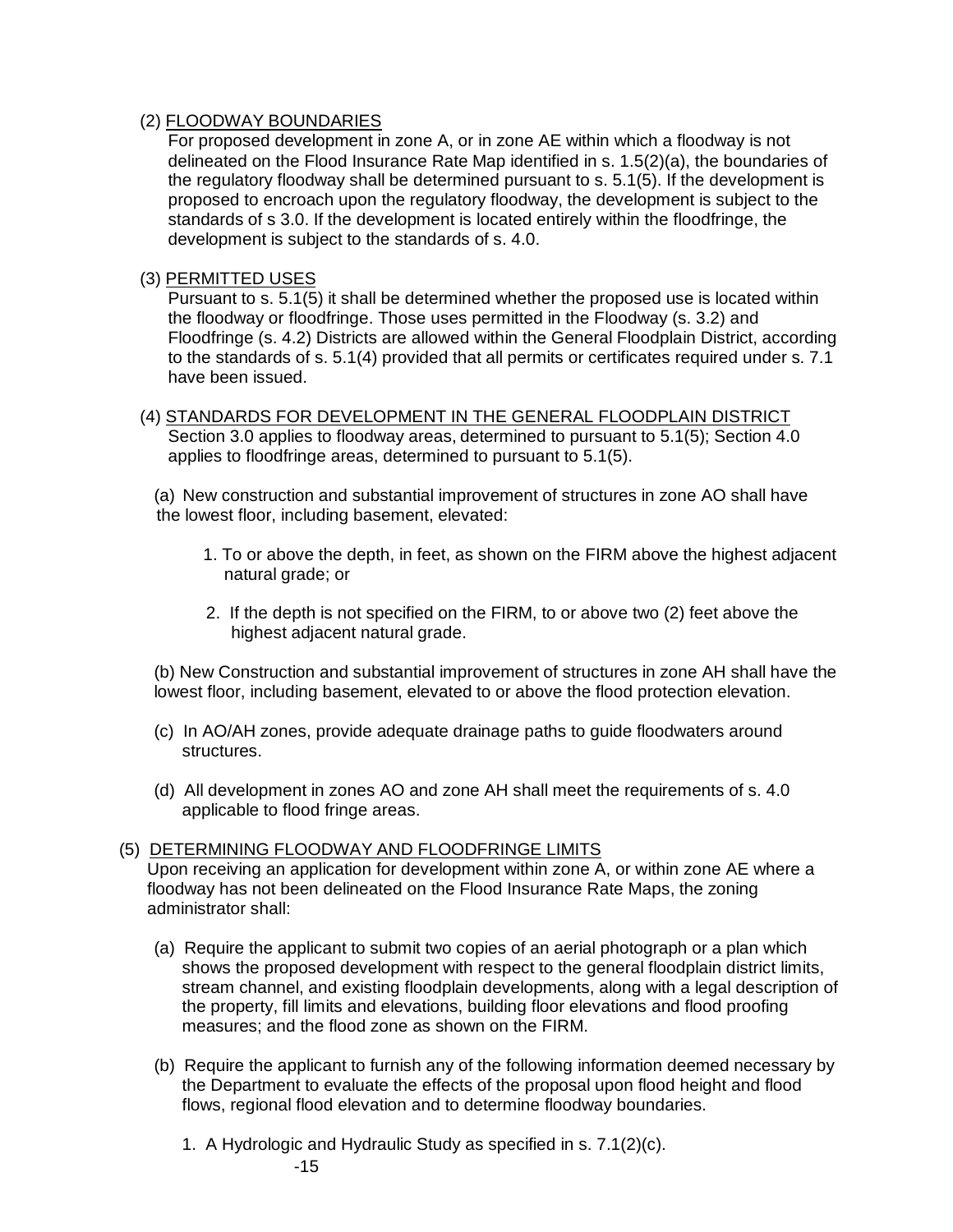- 2. Plan (surface view) showing elevations or contours of the ground; pertinent structure, fill or storage elevations; size, location and layout of all proposed and existing structures on the site; location and elevations of streets, water supply, and sanitary facilities; soil types and other pertinent information;
- 3. Specifications for building construction and materials, floodproofing, filling, dredging, channel improvement, storage, water supply and sanitary facilities.

## **5.2 FLOOD STORAGE DISTRICT**

The flood storage district delineates that portion of the floodplain where storage of floodwaters has been taken into account and is relied upon to reduce the regional flood discharge. The district protects the flood storage areas and assures that any development in the storage areas will not decrease the effective flood storage capacity which would cause higher flood elevations.

#### (1) APPLICABILITY

The provisions of this section apply to all areas within the Flood Storage District (FSD), as shown on the official floodplain zoning maps.

#### (2) PERMITTED USES

Any use or development which occurs in a flood storage district must meet the applicable requirements in s. 4.3.

#### (3) STANDARDS FOR DEVELOPMENT IN FLOOD STORAGE DISTRICTS

- (a) Development in a flood storage district shall not cause an increase equal or greater than 0.00 of a foot in the height of the regional flood.
- (b) No development shall be allowed which removes flood storage volume unless an equal volume of storage as defined by the pre-development ground surface and the regional flood elevation shall be provided in the immediate area of the proposed development to compensate for the volume of storage which is lost, (compensatory storage). Excavation below the groundwater table is not considered to provide an equal volume of storage.
- (c) If compensatory storage cannot be provided, the area may not be developed unless the entire area zoned as flood storage district – on this waterway – is rezoned to the floodfringe district. This must include a revision to the floodplain study and map done for the waterway to revert to the higher regional flood discharge calculated without floodplain storage, as per s. 8.0 *Amendments* of this ordinance.
- (d) No area may be removed from the flood storage district unless it can be shown that the area has been filled to the flood protection elevation and is contiguous to other lands lying outside of the floodplain.

## **6.0 NONCONFORMING USES**

## **6.1 GENERAL**

- (1) APPLICABILITY
	- (a) The standards in this section shall apply to all uses and buildings that do not conform to the provisions contained within a floodplain zoning ordinance or with s. 87.30, Stats. and §§ NR 116.12-14, Wis. Adm. Code and 44 CFR 59-72., these standards shall apply to all modifications or additions to any nonconforming use or structure and to the use of any structure or premises which was lawful before the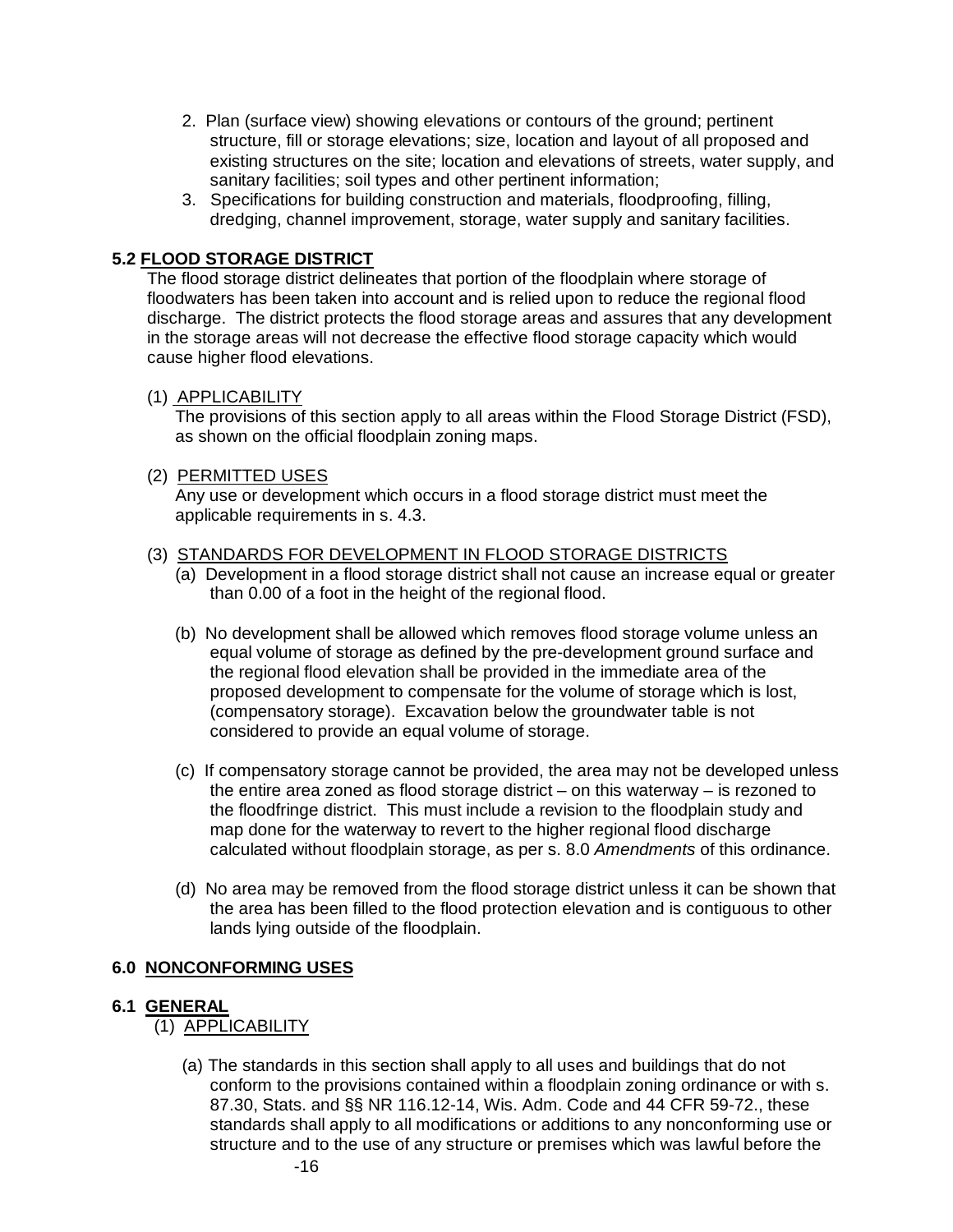passage of this ordinance or any amendment thereto. A party asserting existence of a lawfully established nonconforming use or structure has the burden of proving that the use or structure was compliant with the floodplain zoning ordinance in effect at the time the use or structure was created.

- (b) As permit applications are received for additions, modifications, or substantial improvements to nonconforming buildings in the floodplain, municipalities shall develop a list of those nonconforming buildings, their present equalized assessed value and a list of the costs of those activities associated with changes to those buildings.
- (2) The existing lawful use of a structure or its accessory use which is not in conformity with the provisions of this ordinance may continue subject to the following conditions:
	- (a) No modifications or additions to a nonconforming use or structure shall be permitted unless they comply with this ordinance. The words "modification" and "addition" include, but are not limited to, any alteration, addition, modification, structural repair, rebuilding or replacement of any such existing use, structure or accessory structure or use. Maintenance is not considered a modification; this includes painting, decorating, paneling and other nonstructural components and the maintenance, repair or replacement of existing private sewage or water supply systems or connections to public utilities. Any costs associated with the repair of a damaged structure are not considered maintenance.

The construction of a deck that does not exceed 200 square feet and that is adjacent to the exterior wall of a principal structure is not an extension, modification or addition. The roof of the structure may extend over a portion of the deck in order to provide safe ingress and egress to the principal structure.

(b) If a nonconforming use or the use of a nonconforming structure is discontinued for 12 consecutive months, it is no longer permitted and any future use of the property, and any structure or building thereon, shall conform to the applicable requirements of this ordinance;

(c) The municipality shall keep a record which lists all nonconforming uses and nonconforming structures, their present equalized assessed value, the cost of all modifications or additions which have been permitted, and the percentage of the structure's total current value those modifications represent;

(d) No modification or addition to any nonconforming structure or any structure with a nonconforming use, which over the life of the structure would equal or exceed 50% of its present equalized assessed value, shall be allowed unless the entire structure is permanently changed to a conforming structure with a conforming use in compliance with the applicable requirements of this ordinance. Contiguous dry land access must be provided for residential and commercial uses in compliance with s. 4.3(1). The costs of elevating the lowest floor of a nonconforming building or a building with a nonconforming use to the flood protection elevation are excluded from the 50% provisions of this paragraph;

(e) No maintenance on a per event basis to any nonconforming structure or any structure with a nonconforming use, the cost of which would equal or exceed 50% of its present equalized assessed value, shall be allowed unless the entire structure is permanently changed to a conforming structure with a conforming use in compliance with the applicable requirements of this ordinance. Contiguous dry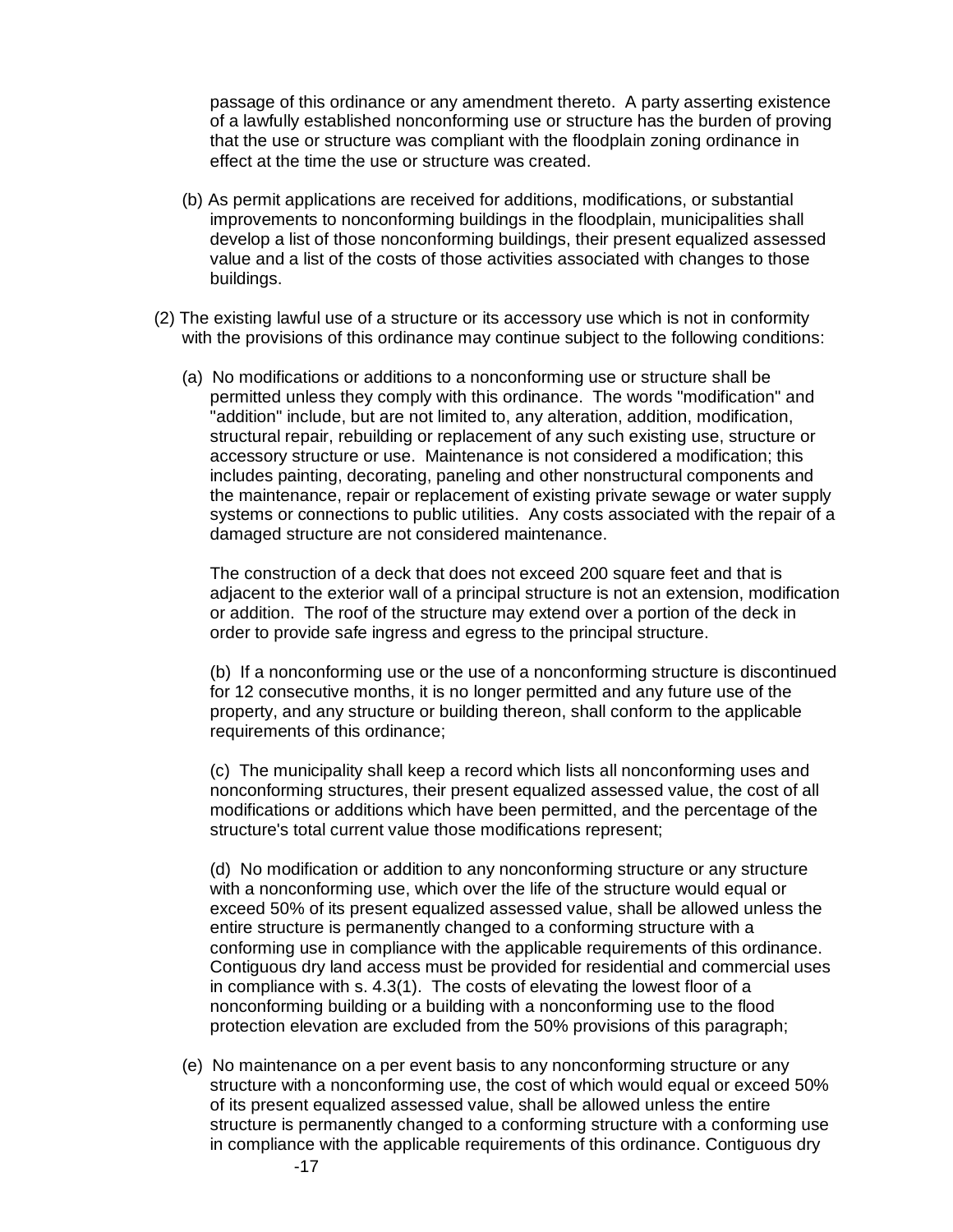land access must be provided for residential and commercial uses in compliance with s. 4.3(1). Maintenance to any nonconforming structure, which does not exceed 50% of its present equalized assessed value on a per event basis, does not count against the cumulative calculations over the life of the structure for substantial improvement calculations.

- (f) If on a per event basis the total value of the work being done under (d) and (e) equals or exceeds 50% of the present equalized assessed value the work shall not be permitted unless the entire structure is permanently changed to a conforming structure with a conforming use in compliance with the applicable requirements of this ordinance. Contiguous dry land access must be provided for residential and commercial uses in compliance with s. 4.3(1).
- (g) Except as provided in subd. (h), if any nonconforming structure or any structure with a nonconforming use is destroyed or is substantially damaged, it cannot be replaced, reconstructed or rebuilt unless the use and the structure meet the current ordinance requirements. A structure is considered substantially damaged if the total cost to restore the structure to its pre-damaged condition equals or exceeds 50% of the structure's present equalized assessed value.
- (h) For nonconforming buildings that are substantially damaged or destroyed by a nonflood disaster, the repair or reconstruction of any such nonconforming building shall be permitted in order to restore it to the size and use in effect prior to the damage event, provided that the following minimum requirements are met and all required permits have been granted prior to the start of construction:
	- 1. Residential Structures
		- a. Shall have the lowest floor, including basement, elevated to or above the flood protection elevation using fill, pilings, columns, posts or perimeter walls. Perimeter walls must meet the requirements of s. 7.5(2).
		- b. Shall be anchored to prevent flotation, collapse, or lateral movement of the structure resulting from hydrodynamic and hydrostatic loads, including the effects of buoyancy and shall be constructed with methods and materials resistant to flood damage.
		- c. Shall be constructed with electrical, heating, ventilation, plumbing and air conditioning equipment and other service facilities that are designed and/or elevated so as to prevent water from entering or accumulating within the components during conditions of flooding.
		- d. In A Zones, obtain, review and utilize any flood data available from a federal, state or other source.
		- e. In AO Zones with no elevations specified, shall have the lowest floor, including basement, meet the standards in s. 5.1(4).
		- f. in AO Zones, shall have adequate drainage paths around structures on slopes to guide floodwaters around and away from the structure.
	- 2. Nonresidential Structures
		- a. Shall meet the requirements of s. 6.1(2)(h)1a-f.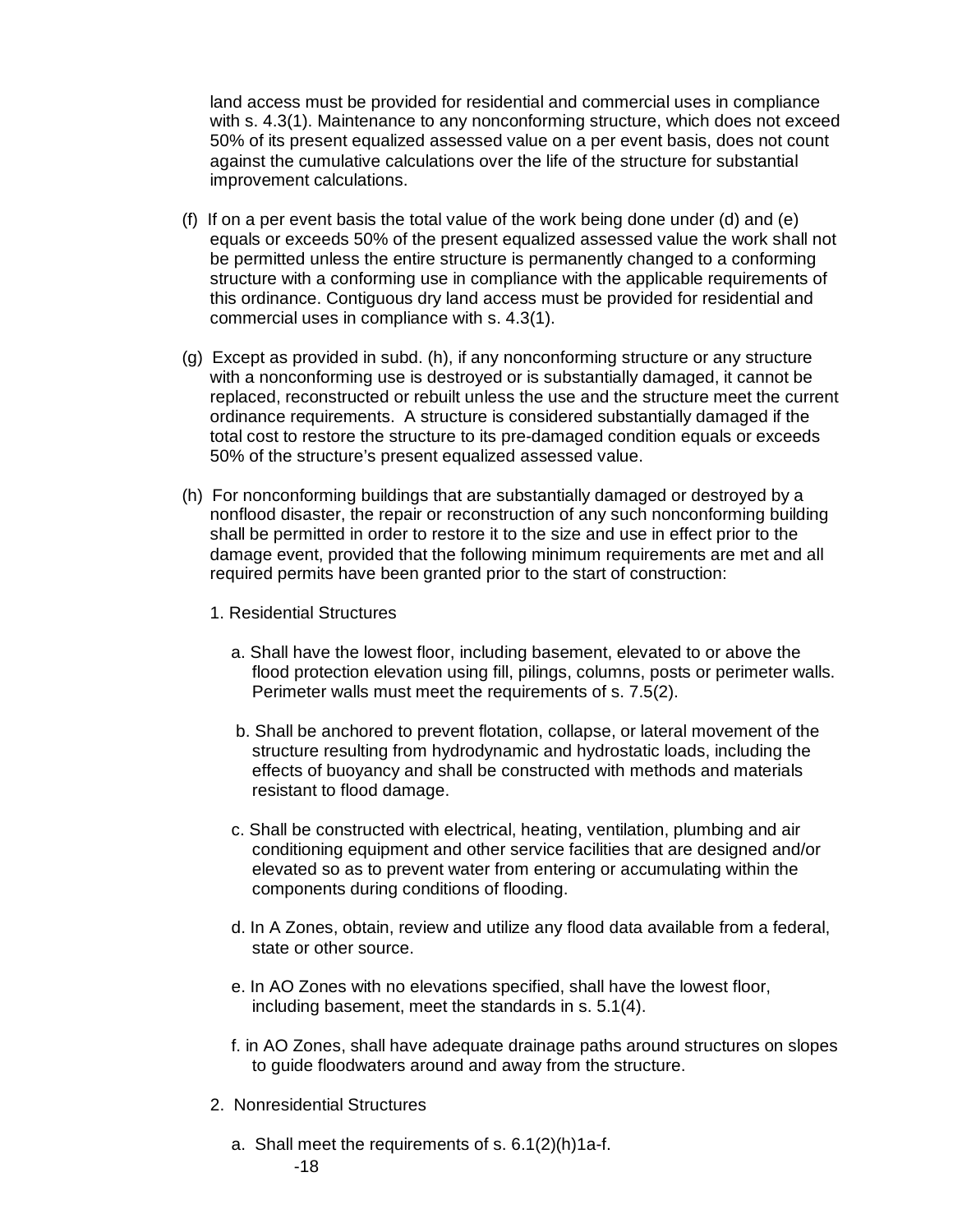- b. Shall either have the lowest floor, including basement, elevated to or above the regional flood elevation; or, together with attendant utility and sanitary facilities, shall meet the standards in s. 7.5 (1) or (2).
- c. In AO Zones with no elevations specified, shall have the lowest floor, including basement, meet the standards in s. 5.1(4).
- (3) A nonconforming historic structure may be altered if the alteration will not preclude the structure's continued designation as a historic structure, the alteration will comply with s. 3.3 (1), flood resistant materials are used, and construction practices and floodproofing methods that comply with s. 7.5 are used. Repair or rehabilitation of historic structures shall be exempt from the development standards of s. 6.1 (2)(h)1 if it is determined that the proposed repair or rehabilitation will not preclude the structure's continued designation as a historic structure and is the minimum necessary to preserve the historic character and design of the structure.

(4) Notwithstanding anything in this chapter to the contrary, modifications, additions, maintenance, and repairs to a nonconforming building shall not be prohibited based on cost and the building's nonconforming use shall be permitted to continue if:

- (a) Any living quarters in the nonconforming building are elevated to be at or above the flood protection elevation;
- (b) The lowest floor of the nonconforming building, including the basement, is elevated to or above the regional flood elevation;
- (c) The nonconforming building is permanently changed to conform to the applicable requirements of 2.0; and
- (d) If the nonconforming building is in the floodway, the building is permanently changed to conform to the applicable requirements of 3.3(1), 3.3(2)(b) through (e), 3.3(3), 3.3(4), and 6.2; or
- (e) If the nonconforming building is in the floodfringe, the building is permanently changed to conform to the applicable requirements of 4.3 and 6.3.
- (f) New construction and substantial improvements of residential buildings in zones A1-30, AE, and AH must have the lowest floor (including basement) elevated to or above the base flood elevation.
- (g) New construction and substantial improvements of non-residential buildings in zones A1-30, AE, and AH must have the lowest floor (including basement) elevated to or above the base flood elevation, or (together with attendant utility and sanitary facilities) be designed so that below the base flood elevation the building is watertight with walls substantially impermeable to the passage of water and with structural components capable of resisting hydrostatic and hydrodynamic loads and effects of buoyancy.
	- i.Where a non-residential structure is intended to be made watertight below the base flood elevation, a registered professional engineer or architect must develop and/or review structural design, specifications, and plans for the construction, and must certify that the design and methods of construction are in accordance with accepted standards of practice for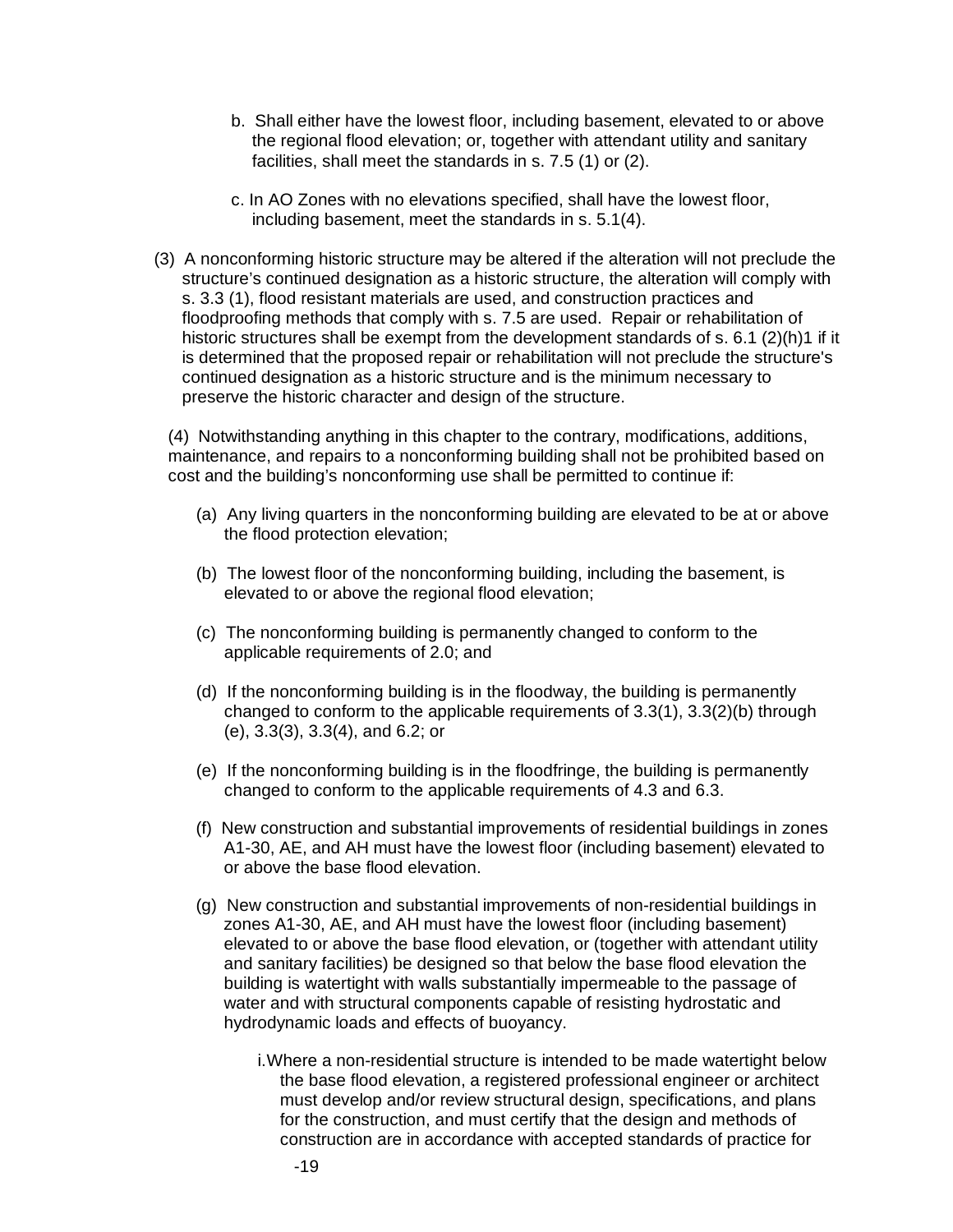meeting the provisions of s. 6.1(4)(g) above.

- ii.The community must maintain a record of such certification including the specific elevation to which each such structure is floodproofed.
- (h) Fully enclosed areas below the lowest floor of new construction and substantial improvements in zones A1-30, AE, and AH that are usable solely for parking of vehicles, building access, or storage, must be designed to adequately equalize hydrostatic forces on exterior walls by allowing for the entry and exit of floodwaters. Designs for meeting this requirement must either be certified by a registered professional engineer or architect, or meet the following criteria:
	- i.A minimum of two openings into each enclosed area must be located below the base flood elevation and provide a total net area of not less than one square inch for every square foot of enclosed area;
	- ii.The bottom of all openings must be no higher than one foot above the adjacent grade;
	- iii.Openings may be equipped with screens, louvers, valves, or other coverings if they permit the automatic entry and exit of floodwaters.
- (i) Manufactured homes that are placed or substantially improved within zones A1- 30, AE, and AH outside of a manufactured home park or subdivision, in a new manufactured home park or subdivision, in an expansion to an existing manufactured home park or subdivision, or in an existing manufactured home park or subdivision on which a manufactured home has incurred substantial damage as a result of flood, must be elevated on a permanent foundation such that the lowest floor of the manufactured home is at or above the base flood elevation, and be securely anchored to an adequately anchored foundation system to resist flotation, collapse, and lateral movement.
- (j) Manufactured homes that are placed or substantially improved within zones A1- 30, AE, and AH on existing sites in an existing manufactured home park that is not undergoing expansion and on which a manufactured home has not incurred substantial damage as a result of flood must be elevated so that either the lowest floor of the manufactured home is at or above the base flood elevation, or the manufactured home chassis is supported by reinforced piers or other foundation elements of at least equivalent strength that are no less than 36 inches in height above grade, and be securely anchored to an adequately anchored foundation system to resist flotation, collapse, and lateral movement.
- (k) Recreational vehicles placed on sites within zones A1-30, AH, and AE must either

i.Be on site for fewer than 180 consecutive days; or

- ii.Be fully licensed and ready for highway use (a recreational vehicle is ready for highway use if it is on its wheels or jacking system, is attached to the site only by quick disconnect type utilities and security devices, and has no permanently attached additions); or
- iii.Meet the elevation and anchoring requirements for manufactured homes in s. 6.1(4)(i) above.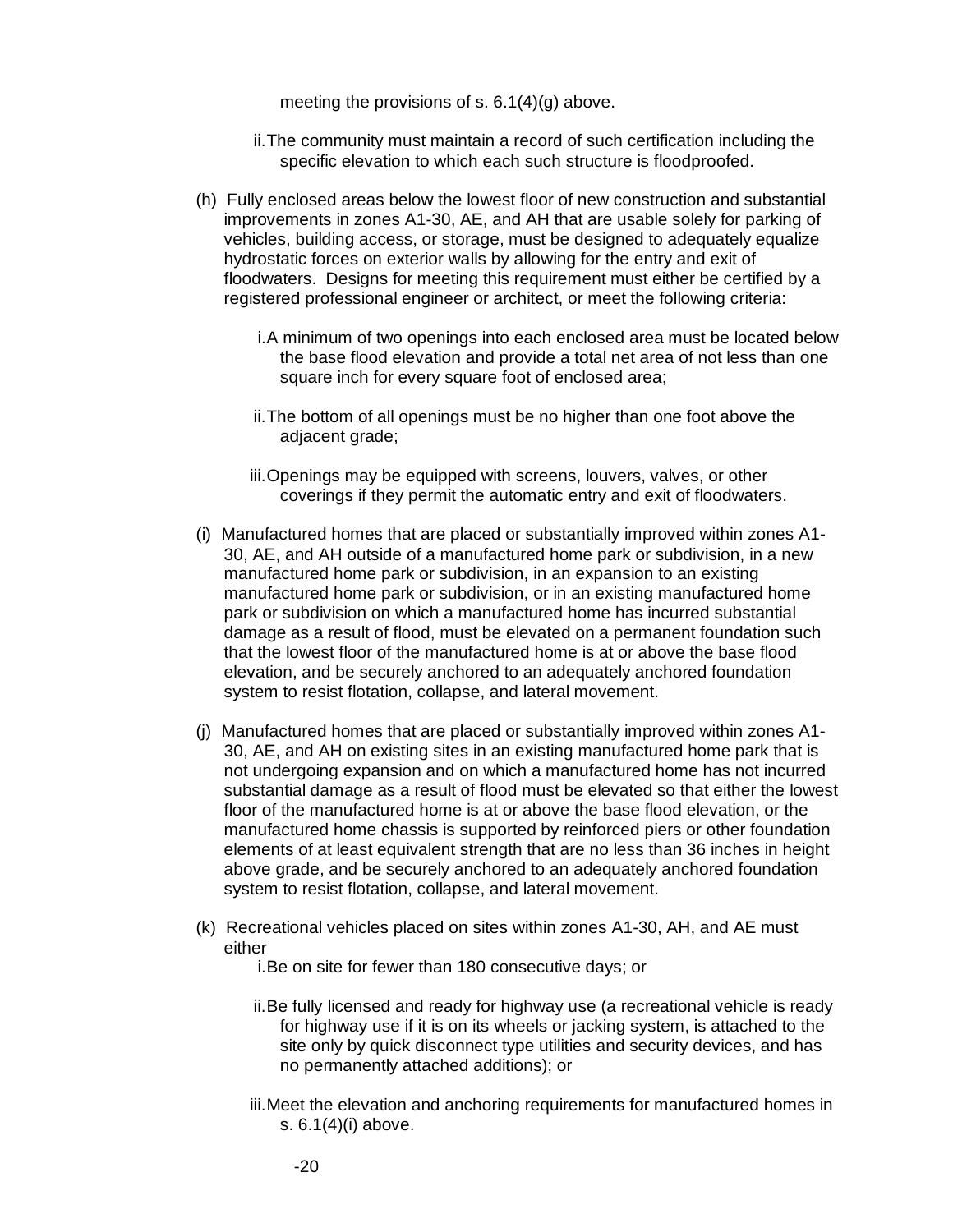- (l) In a regulatory floodway that has been delineated on the FIRM in zone A1-30 or AE, encroachments, including new construction, substantial improvement, or other development (including fill) must be prohibited unless it has been demonstrated through hydrologic and hydraulic analyses performed in accordance with standard engineering practice that the proposed encroachment will not result in any increase in flood levels within the community during the occurrence of the base flood discharge.
- (m) In zone A, the community must obtain, review, and reasonably utilize any base flood elevation and floodway data available from a federal, state, or other source as criteria for requiring new construction, substantial improvement, and other development to meet ss. 6.1(4)(f) through (l) (inclusive) above. If floodway data are available, the community must select and adopt a regulatory floodway based on the principle that the area chosen for the regulatory floodway must be designed to carry the waters of the base flood without increasing the water surface elevation of that flood more than one foot at any point.
- (n) In zones A1-30 or AE where a regulatory floodway has not been delineated on the FIRM, no new construction, substantial improvement, or other development (including fill) may be permitted unless it is demonstrated that the cumulative effect of the proposed development, when combined with all other existing and anticipated development, will not increase the water surface elevation of the base flood more than one foot at any point within the community.
- (o) Notwithstanding the requirements of  $ss. 6.1(4)(I)$  and (n) above, the community may permit certain development in zones A1-30 and AE where a floodway has not been delineated, which will increase the water surface elevation of the base flood by more than one foot, or in a regulatory floodway, which will result in an increase in base flood elevations, if the community first obtains a Conditional Letter of Map Revision (CLOMR) from FEMA and fulfills the requirements of Section 65.12 of Title 44, Code of Federal Regulations.
- (p) In zone AO, new construction and substantial improvements of residential structures must have the lowest floor (including basement) elevated above the highest adjacent grade at least as high as the depth number specified in feet on the FIRM (at least two feet if no depth number is specified).
- (q) In zone AO, new construction and substantial improvements of nonresidential structures must have the lowest floor (including basement) elevated above the highest adjacent grade at least as high as the depth number specified in feet on the FIRM (at least two feet if no depth number is specified), or (together with attendant utility and sanitary facilities) be structurally dry-floodproofed to that level according to the standard specified in s. 6.1(4)(g) above.

## **6.2 FLOODWAY DISTRICT**

- (1) No modification or addition shall be allowed to any nonconforming structure or any structure with a nonconforming use in the Floodway District, unless such modification or addition:
	- (a) Has been granted a permit or variance which meets all ordinance requirements;
	- (b) Meets the requirements of s. 6.1;
	- (c) Shall not increase the obstruction to flood flows or regional flood height;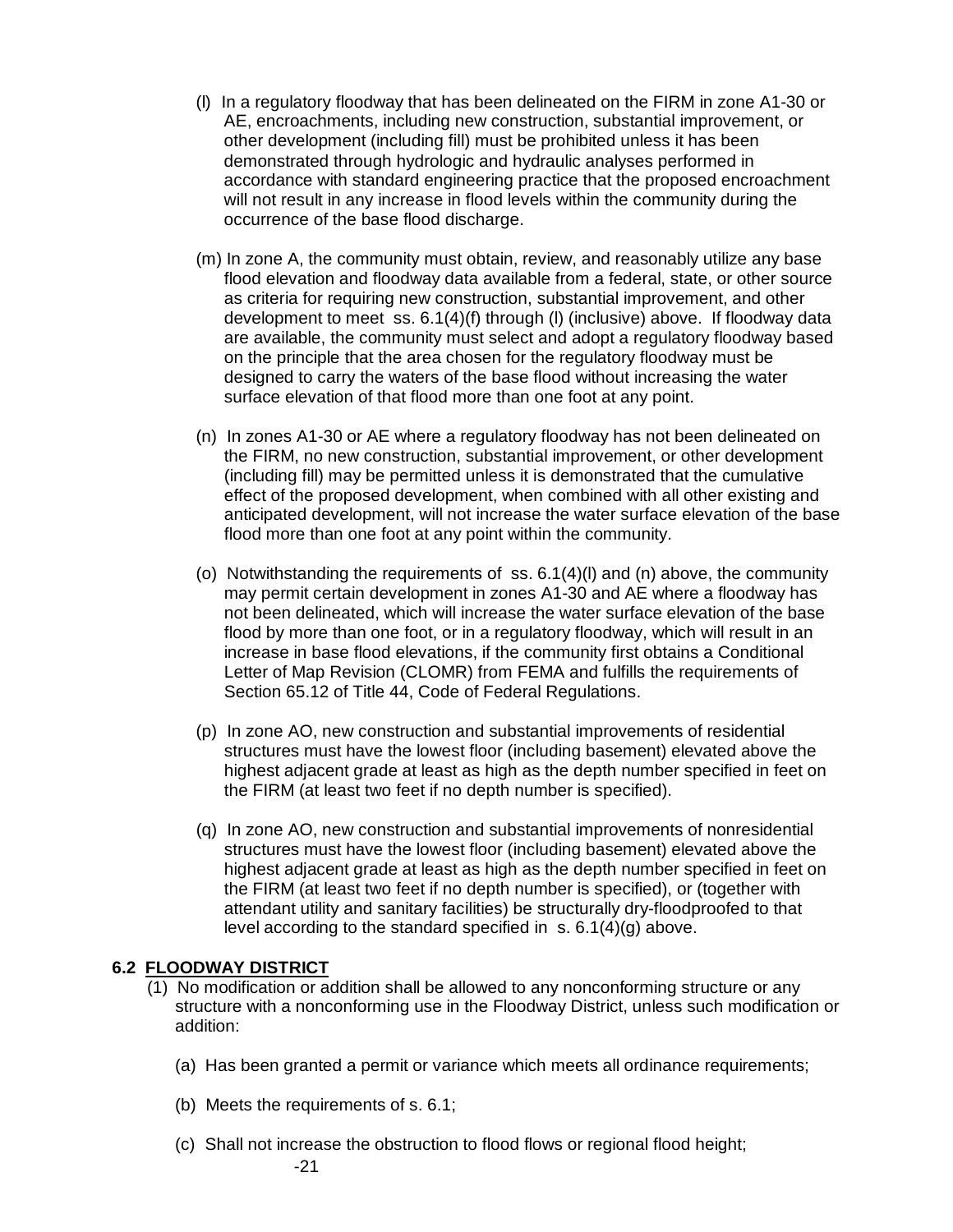- (d) Any addition to the existing structure shall be floodproofed, pursuant to s. 7.5, by means other than the use of fill, to the flood protection elevation; and
- (e) If any part of the foundation below the flood protection elevation is enclosed, the following standards shall apply:
	- 1. The enclosed area shall be designed by a registered architect or engineer to allow for the efficient entry and exit of flood waters without human intervention. A minimum of two openings must be provided with a minimum net area of at least one square inch for every one square foot of the enclosed area. The lowest part of the opening can be no more than 12 inches above the adjacent grade;
	- 2. The parts of the foundation located below the flood protection elevation must be constructed of flood-resistant materials;
	- 3. Mechanical and utility equipment must be elevated or floodproofed to or above the flood protection elevation; and
	- 4. The use must be limited to parking, building access or limited storage.
- (2) No new on-site sewage disposal system, or addition to an existing on-site sewage disposal system, except where an addition has been ordered by a government agency to correct a hazard to public health, shall be allowed in the Floodway District. Any replacement, repair or maintenance of an existing on-site sewage disposal system in a floodway area shall meet the applicable requirements of all municipal ordinances, s. 7.5(3) and ch. SPS 383, Wis. Adm. Code.
- (3) No new well or modification to an existing well used to obtain potable water shall be allowed in the Floodway District. Any replacement, repair or maintenance of an existing well in the Floodway District shall meet the applicable requirements of all municipal ordinances, s. 7.5(3) and chs. NR 811 and NR 812, Wis. Adm. Code.

## **6.3 FLOODFRINGE DISTRICT**

- (1) No modification or addition shall be allowed to any nonconforming structure or any structure with a nonconforming use unless such modification or addition has been granted a permit or variance by the municipality and meets the requirements of s. 4.3 except where s. 6.3(2) is applicable.
- (2) Where compliance with the provisions of subd. (1) would result in unnecessary hardship and only where the structure will not be used for human habitation or be associated with a high flood damage potential, the Board of Adjustment/Appeals, using the procedures established in s. 7.3, may grant a variance from those provisions of subd. (1) for modifications or additions using the criteria listed below. Modifications or additions which are protected to elevations lower than the flood protection elevation may be permitted if:
	- (a) No floor is allowed below the regional flood elevation for residential or commercial structures;
	- (b) Human lives are not endangered;
	- (c) Public facilities, such as water or sewer, shall not be installed;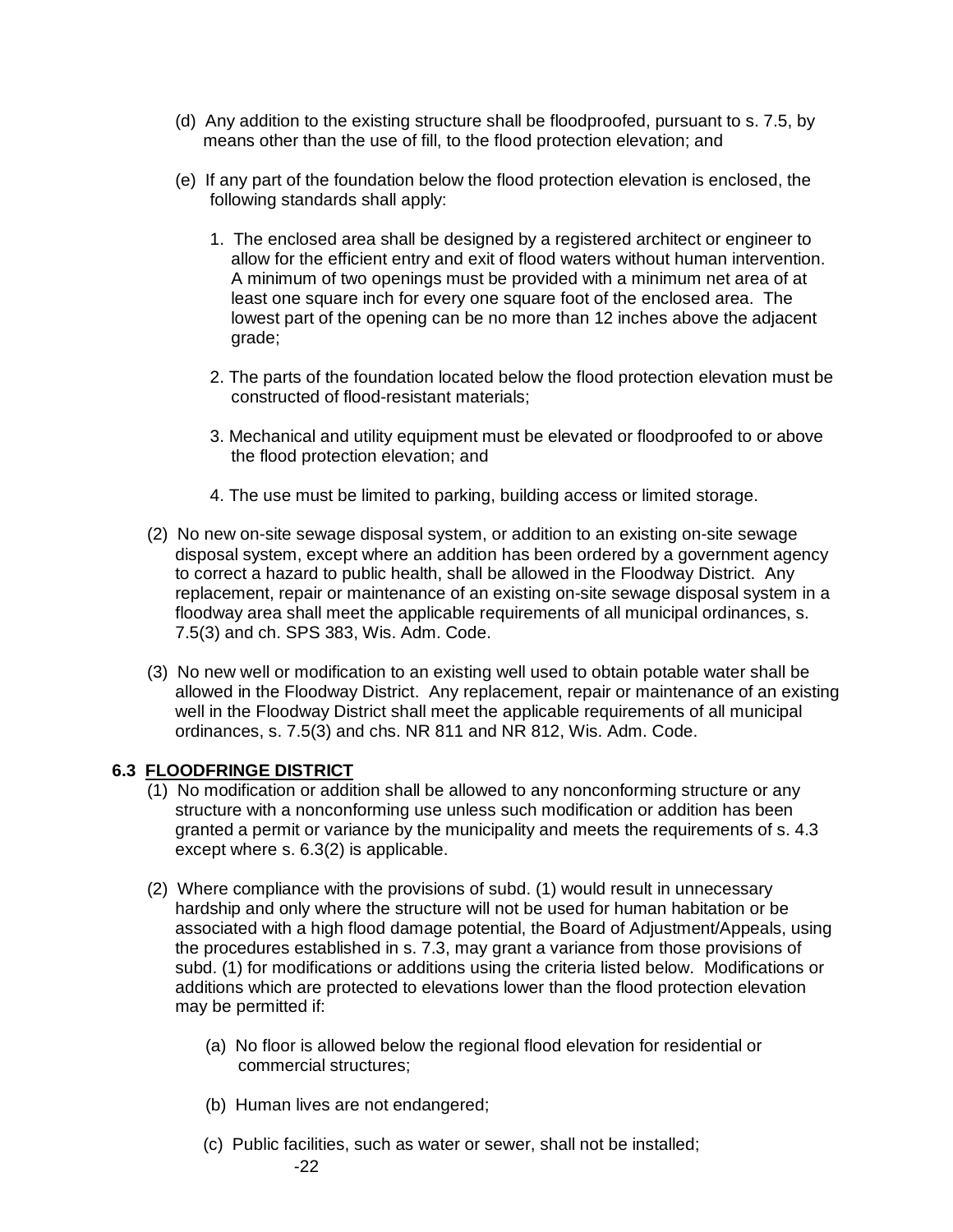- (d) Flood depths shall not exceed two feet;
- (e) Flood velocities shall not exceed two feet per second; and
- (f) The structure shall not be used for storage of materials as described in s. 4.3(5).
- (3) All new private sewage disposal systems, or addition to, replacement, repair or maintenance of a private sewage disposal system shall meet all the applicable provisions of all local ordinances, s. 7.5 (3) and ch. SPS 383, Wis. Adm. Code.
- (4) All new wells, or addition to, replacement, repair or maintenance of a well shall meet the applicable provisions of this ordinance, s. 7.5 (3) and ch. NR 811 and NR 812, Wis. Adm. Code.

#### **6.4 FLOOD STORAGE DISTRICT**

No modifications or additions shall be allowed to any nonconforming structure in a flood storage area unless the standards outlined in 5.2(3) are met.

#### **7.0 ADMINISTRATION**

Where a zoning administrator, planning agency or a board of appeals has already been appointed to administer a zoning ordinance adopted under ss. 59.69, 59.692 or 62.23(7), Stats., these officials shall also administer this ordinance.

## **7.1 ZONING ADMINISTRATOR**

(1) DUTIES AND POWERS

The zoning administrator is authorized to administer this ordinance and shall have the following duties and powers:

- (a) Advise applicants of the ordinance provisions, assist in preparing permit applications and appeals, and assure that the regional flood elevation for the proposed development is shown on all permit applications.
- (b) Issue permits and inspect properties for compliance with provisions of this ordinance and issue certificates of compliance where appropriate.
- (c) Inspect and assess all damaged floodplain structures to determine if substantial damage to the structures has occurred.
- (d) Keep records of all official actions such as:
	- 1. All permits issued, inspections made, and work approved;
	- 2. Documentation of certified lowest floor and regional flood elevations;
	- 3. Floodproofing certificates.
	- 4. Water surface profiles, floodplain zoning maps and ordinances, nonconforming uses and structures including changes, appeals, variances and amendments.
	- 5. All substantial damage assessment reports for floodplain structures.
	- 6. List of nonconforming structures and uses.
- (e) Submit copies of the following items to the Department Regional office:
	- 1. Within 10 days of the decision, a copy of any decisions on variances, appeals for map or text interpretations, and map or text amendments;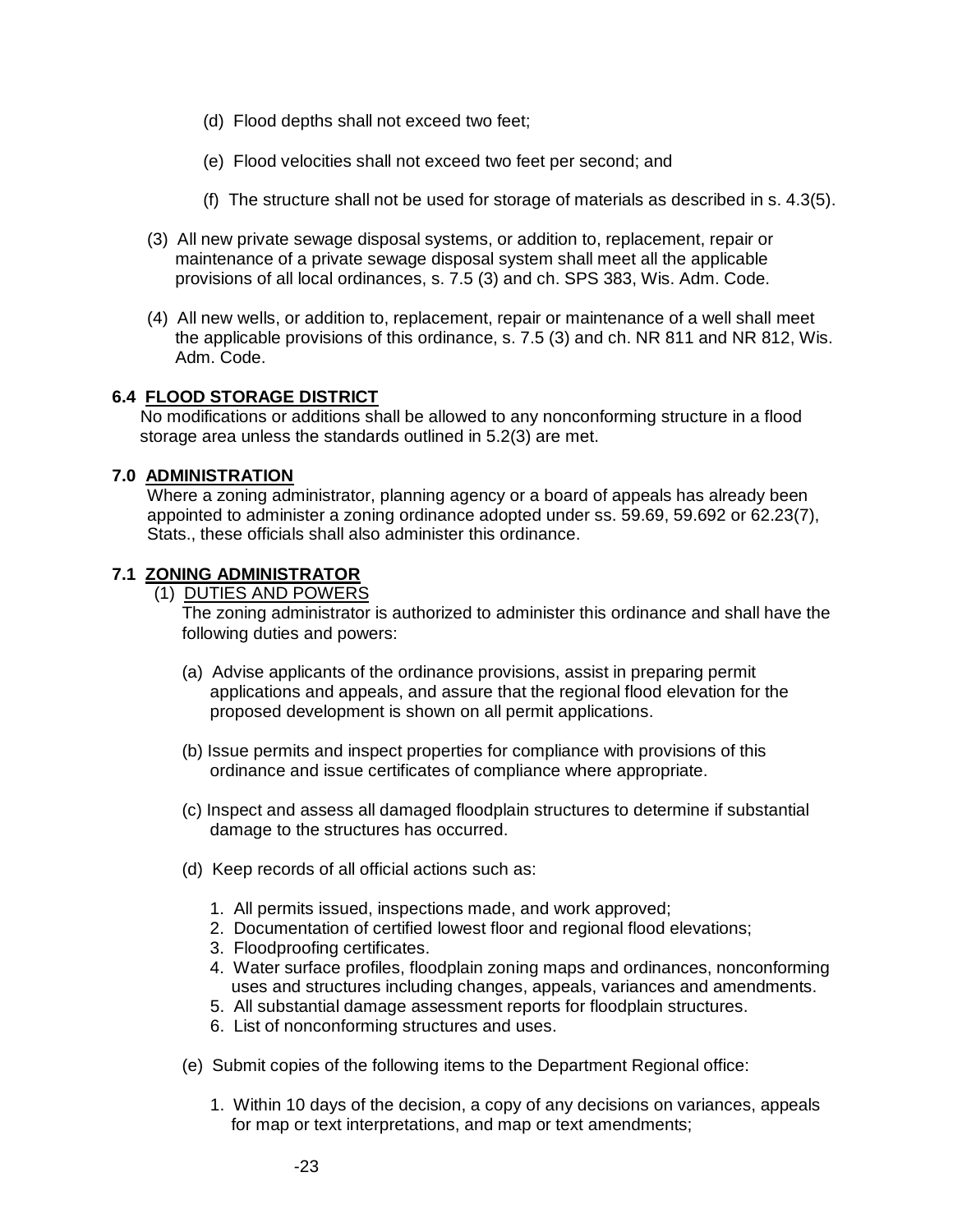- 2. Copies of case-by-case analyses and other required information.
- 3. Copies of substantial damage assessments performed and all related correspondence concerning the assessments.
- (f) Investigate, prepare reports, and report violations of this ordinance to the municipal zoning agency and attorney for prosecution. Copies of the reports shall also be sent to the Department Regional office.
- (g) Submit copies of amendments to the FEMA Regional office.

#### (2) LAND USE PERMIT

A land use permit shall be obtained before any development; repair, modification or addition to an existing structure; or change in the use of a building or structure, including sewer and water facilities, may be initiated. Application to the zoning administrator shall include:

- (a) GENERAL INFORMATION
	- 1. Name and address of the applicant, property owner and contractor;
	- 2. Legal description, proposed use, and whether it is new construction or a modification;

#### (b) SITE DEVELOPMENT PLAN

A site plan drawn to scale shall be submitted with the permit application form and shall contain:

- 1. Location, dimensions, area and elevation of the lot;
- 2. Location of the ordinary highwater mark of any abutting navigable waterways;
- 3. Location of any structures with distances measured from the lot lines and street center lines;
- 4. Location of any existing or proposed on-site sewage systems or private water supply systems;
- 5. Location and elevation of existing or future access roads;
- 6. Location of floodplain and floodway limits as determined from the official floodplain zoning maps;
- 7. The elevation of the lowest floor of proposed buildings and any fill using the vertical datum from the adopted study – either National Geodetic Vertical Datum (NGVD) or North American Vertical Datum (NAVD);
- 8. Data sufficient to determine the regional flood elevation in NGVD or NAVD at the location of the development and to determine whether or not the requirements of s. 3.0 or 4.0 are met; and
- 9. Data to determine if the proposed development will cause an obstruction to flow or an increase in regional flood height or discharge according to s. 2.1. This may include any of the information noted in s. 3.3(1).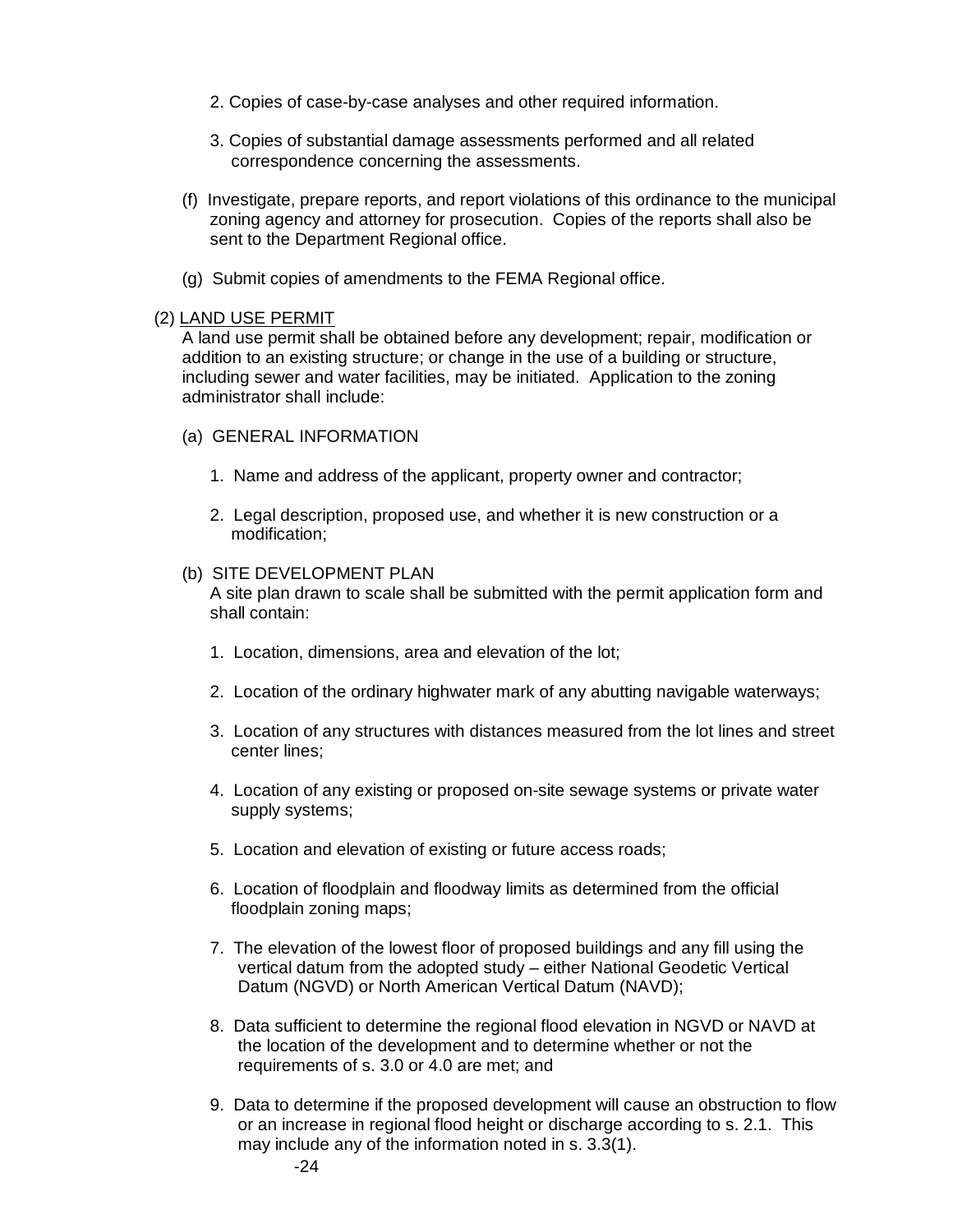(c) HYDRAULIC AND HYDROLOGIC STUDIES TO ANALYZE DEVELOPMENT All hydraulic and hydrologic studies shall be completed under the direct supervision of a professional engineer registered in the State. The study contractor shall be responsible for the technical adequacy of the study. All studies shall be reviewed and approved by the Department.

- 1. Zone A floodplains and in AE zones within which a floodway is not delineated: a. Hydrology
	- i. The appropriate method shall be based on the standards in ch. NR 116.07(3), Wis. Admin. Code, *Hydrologic Analysis: Determination of Regional Flood Discharge.*
	- b. Hydraulic modeling

The regional flood elevation shall be based on the standards in ch. NR 116.07(4), Wis. Admin. Code, *Hydraulic Analysis: Determination of Regional Flood Elevation* and the following:

- i. determination of the required limits of the hydraulic model shall be based on detailed study information for downstream structures (dam, bridge, culvert) to determine adequate starting WSEL for the study.
- ii. channel sections must be surveyed.
- iii. minimum four-foot contour data in the overbanks shall be used for the development of cross section overbank and floodplain mapping.
- iv. a maximum distance of 500 feet between cross sections is allowed in developed areas with additional intermediate cross sections required at transitions in channel bottom slope including a survey of the channel at each location.
- v. the most current version of HEC-RAS shall be used.
- vi. a survey of bridge and culvert openings and the top of road is required at each structure.
- vii. additional cross sections are required at the downstream and upstream limits of the proposed development and any necessary intermediate locations based on the length of the reach if greater than 500 feet.
- viii. standard accepted engineering practices shall be used when assigning parameters for the base model such as flow, Manning's N values, expansion and contraction coefficients or effective flow limits. The base model shall be calibrated to past flooding data such as high water marks to determine the reasonableness of the model results. If no historical data is available, adequate justification shall be provided for any parameters outside standard accepted engineering practices.
- ix. the model must extend past the upstream limit of the difference in the existing and proposed flood profiles in order to provide a tie-in to existing studies. The height difference between the proposed flood profile and the existing study profiles shall be no more than 0.00 feet.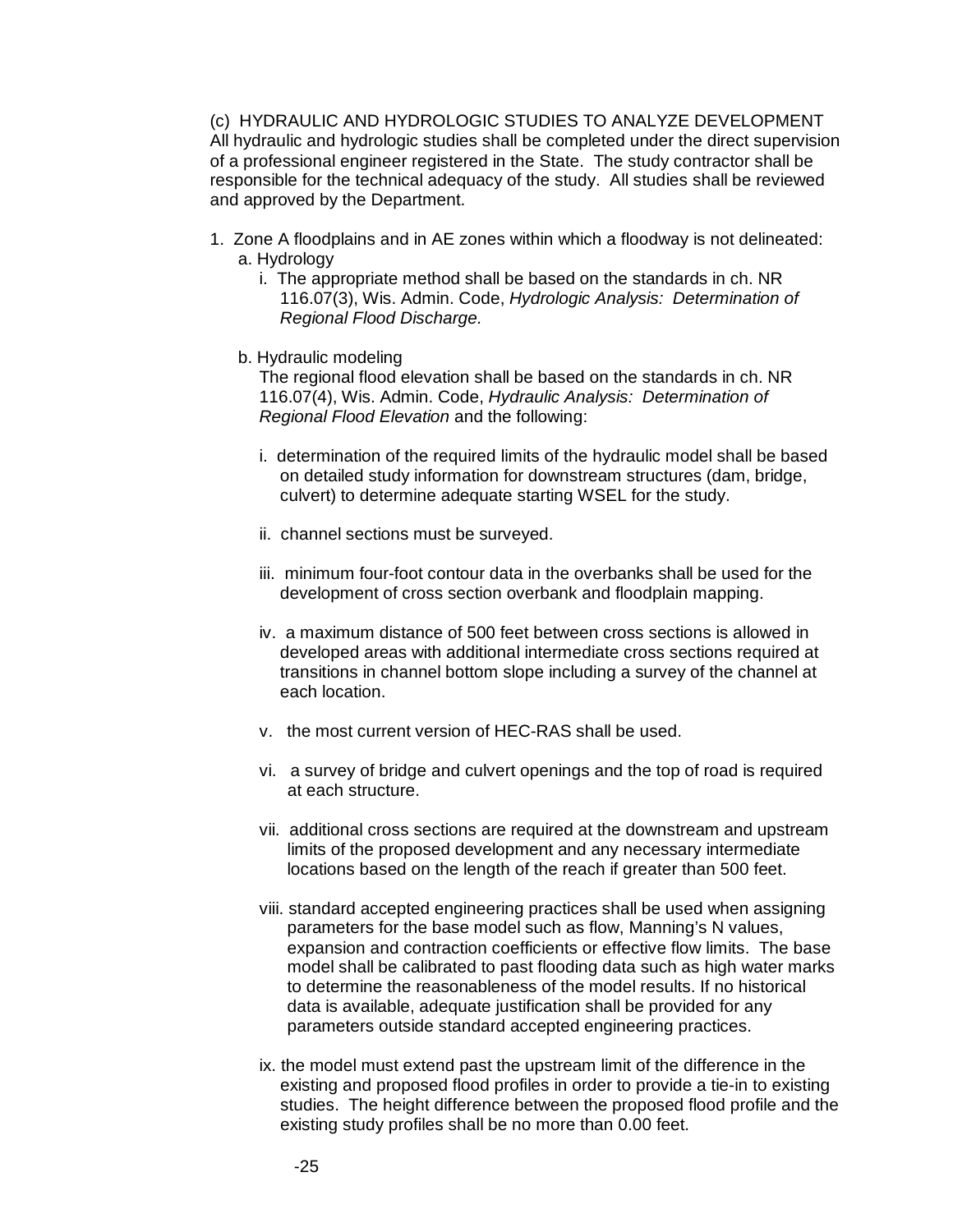c. Mapping

A work map of the reach studied shall be provided, showing all cross-section locations, floodway/floodplain limits based on best available topographic data, geographic limits of the proposed development and whether the proposed development is located in the floodway.

- i. If the proposed development is located outside of the floodway, then it is determined to have no impact on the regional flood elevation.
- ii. If any part of the proposed development is in the floodway, it must be added to the base model to show the difference between existing and proposed conditions. The study must ensure that all coefficients remain the same as in the existing model, unless adequate justification based on standard accepted engineering practices is provided.
- 2. Zone AE Floodplains
	- a. Hydrology

If the proposed hydrology will change the existing study, the appropriate method to be used shall be based on ch. NR 116.07(3), Wis. Admin. Code, *Hydrologic Analysis: Determination of Regional Flood Discharge.*

b. Hydraulic model

The regional flood elevation shall be based on the standards in ch. NR 116.07(4), Wis. Admin. Code, *Hydraulic Analysis: Determination of Regional Flood Elevation* and the following:

i. Duplicate Effective Model

The effective model shall be reproduced to ensure correct transference of the model data and to allow integration of the revised data to provide a continuous FIS model upstream and downstream of the revised reach. If data from the effective model is available, models shall be generated that duplicate the FIS profiles and the elevations shown in the Floodway Data Table in the FIS report to within 0.1 foot.

ii. Corrected Effective Model.

The Corrected Effective Model shall not include any man-made physical changes since the effective model date but shall import the model into the most current version of HEC-RAS for Department review.

iii. Existing (Pre-Project Conditions) Model.

The Existing Model shall be required to support conclusions about the actual impacts of the project associated with the Revised (Post-Project) Model or to establish more up-to-date models on which to base the Revised (Post-Project) Model.

- iv. Revised (Post-Project Conditions) Model. The Revised (Post-Project Conditions) Model shall incorporate the Existing Model and any proposed changes to the topography caused by the proposed development. This model shall reflect proposed conditions.
- v. All changes to the Duplicate Effective Model and subsequent models must be supported by certified topographic information, bridge plans, construction plans and survey notes.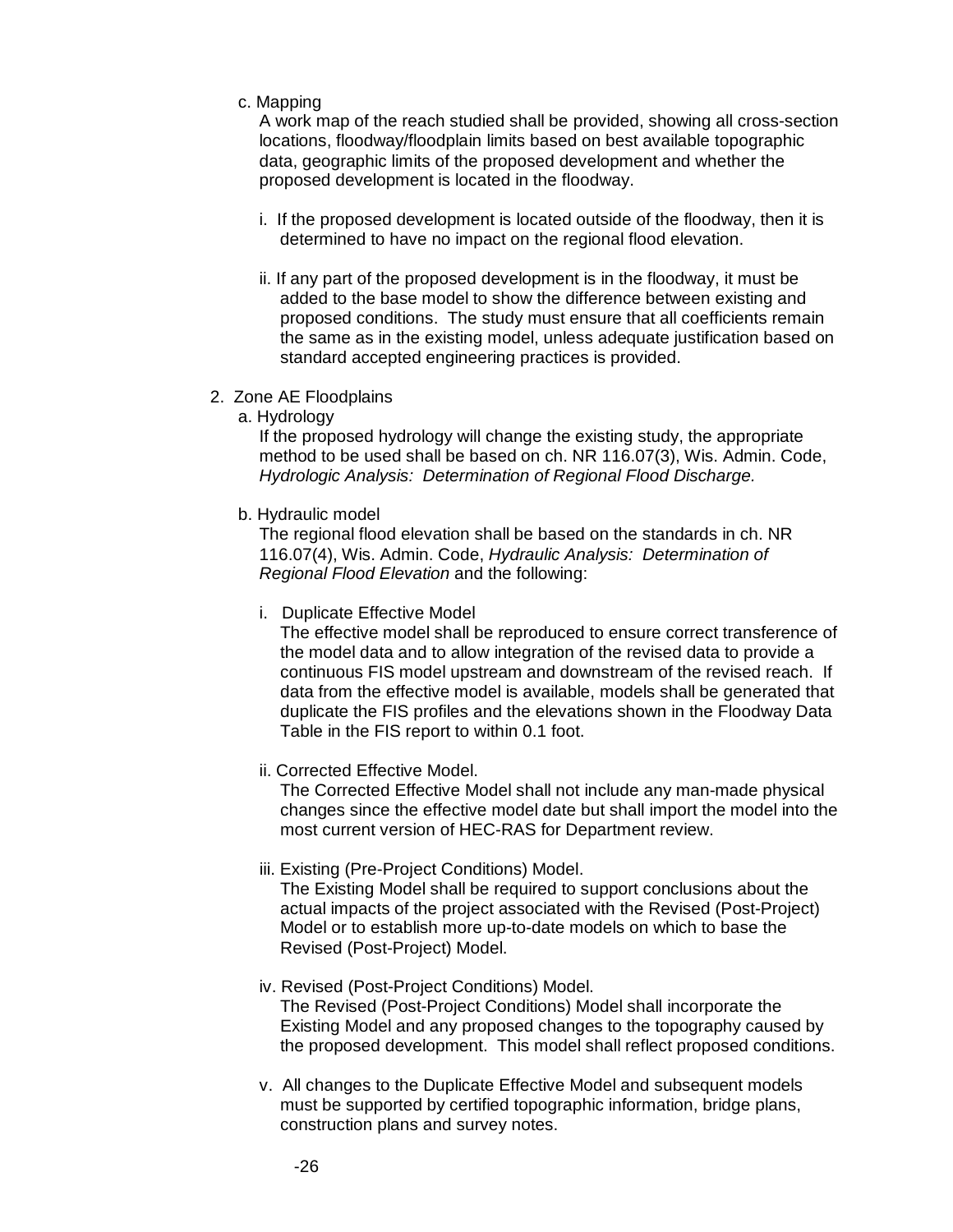- vi. Changes to the hydraulic models shall be limited to the stream reach for which the revision is being requested. Cross sections upstream and downstream of the revised reach shall be identical to those in the effective model and result in water surface elevations and topwidths computed by the revised models matching those in the effective models upstream and downstream of the revised reach as required. The Effective Model shall not be truncated.
- c. Mapping

Maps and associated engineering data shall be submitted to the Department for review which meet the following conditions:

- i. Consistency between the revised hydraulic models, the revised floodplain and floodway delineations, the revised flood profiles, topographic work map, annotated FIRMs and/or Flood Boundary Floodway Maps (FBFMs), construction plans, bridge plans.
- ii. Certified topographic map of suitable scale, contour interval, and a planimetric map showing the applicable items. If a digital version of the map is available, it may be submitted in order that the FIRM may be more easily revised.
- iii. Annotated FIRM panel showing the revised 1% and 0.2% annual chance floodplains and floodway boundaries.
- iv. If an annotated FIRM and/or FBFM and digital mapping data (GIS or CADD) are used then all supporting documentation or metadata must be included with the data submission along with the Universal Transverse Mercator (UTM) projection and State Plane Coordinate System in accordance with FEMA mapping specifications.
- v. The revised floodplain boundaries shall tie into the effective floodplain boundaries.
- vi. All cross sections from the effective model shall be labeled in accordance with the effective map and a cross section lookup table shall be included to relate to the model input numbering scheme.
- vii. Both the current and proposed floodways shall be shown on the map.
- viii. The stream centerline, or profile baseline used to measure stream distances in the model shall be visible on the map.
- (d) EXPIRATION

All permits issued under the authority of this ordinance shall expire no more than 180 days after issuance. The permit may be extended for a maximum of 180 days for good and sufficient cause. If the permitted work has not started within 180 days of the permit date, the development must comply with any regulation, including any revision to the FIRM or FIS, that took effect after the permit date.

## (3) CERTIFICATE OF COMPLIANCE

No land shall be occupied or used, and no building which is hereafter constructed, altered, added to, modified, repaired, rebuilt or replaced shall be occupied until a certificate of compliance is issued by the zoning administrator, except where no permit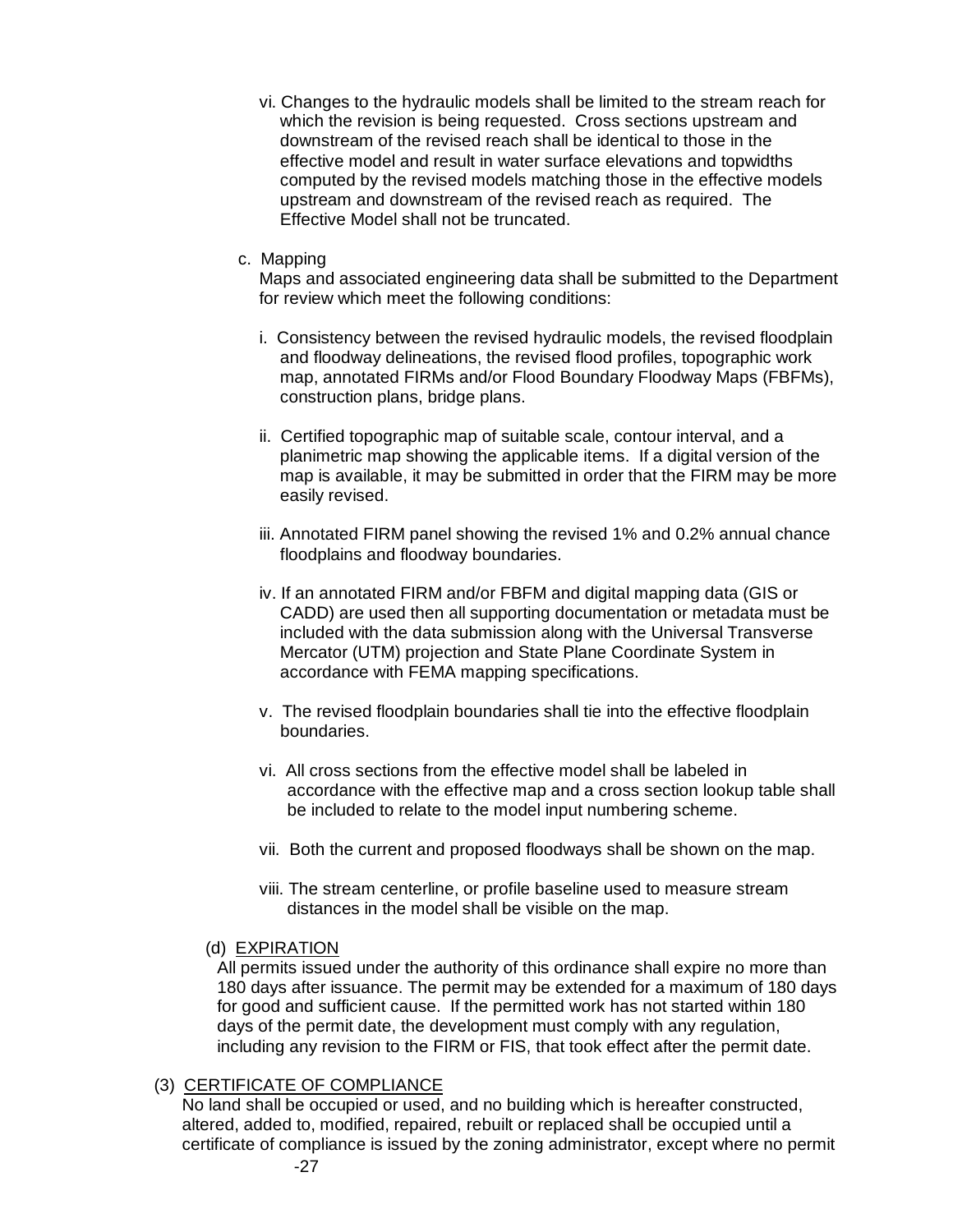is required, subject to the following provisions:

- (a) The certificate of compliance shall show that the building or premises or part thereof, and the proposed use, conform to the provisions of this ordinance;
- (b) Application for such certificate shall be concurrent with the application for a permit;
- (c) If all ordinance provisions are met, the certificate of compliance shall be issued within 10 days after written notification that the permitted work is completed;
- (d) The applicant shall submit a certification signed by a registered professional engineer, architect or land surveyor that the fill, lowest floor and floodproofing elevations are in compliance with the permit issued. Floodproofing measures also require certification by a registered professional engineer or architect that the requirements of s. 7.5 are met.
- (e) Where applicable pursuant to s. 5.1(4), the applicant must submit a certification by a registered professional engineer or surveyor of the elevation of the bottom of the lowest horizontal structural member supporting the lowest floor (excluding pilings or columns), and an indication of whether the structure contains a basement.
- (f) Where applicable pursuant to s. 5.1(4), the applicant must submit certifications by a registered professional engineer or architect that the structural design and methods of construction meet accepted standards of practice as required by s. 5.1(4).

## (4) OTHER PERMITS

Prior to obtaining a floodplain development permit the applicant must secure all necessary permits from federal, state, and local agencies, including but not limited to those required by the U.S. Army Corps of Engineers under s. 404 of the Federal Water Pollution Control Act, Amendments of 1972, 33 U.S.C. 1344.

## **7.2 ZONING AGENCY**

- (1) The City of Hartford Plan Commission shall:
	- (a) oversee the functions of the office of the zoning administrator; and
	- (b) review and advise the governing body on all proposed amendments to this ordinance, maps and text.
	- (c) publish adequate notice pursuant to Ch. 985, Stats., specifying the date, time, place and subject of the public hearing.
- (2) The City of Hartford Plan Commission shall not:
	- (a) grant variances to the terms of the ordinance in place of action by the Board of Adjustment/Appeals; or
	- (b) amend the text or zoning maps in place of official action by the governing body.

## **7.3 BOARD OF APPEALS**

The Board of Appeals, created under s. 62.23(7)(e), Stats., for cities or villages, is hereby authorized or shall be appointed to act for the purposes of this ordinance. The Board shall exercise the powers conferred by Wisconsin Statutes and adopt rules for the conduct of business. The zoning administrator shall not be the secretary of the Board.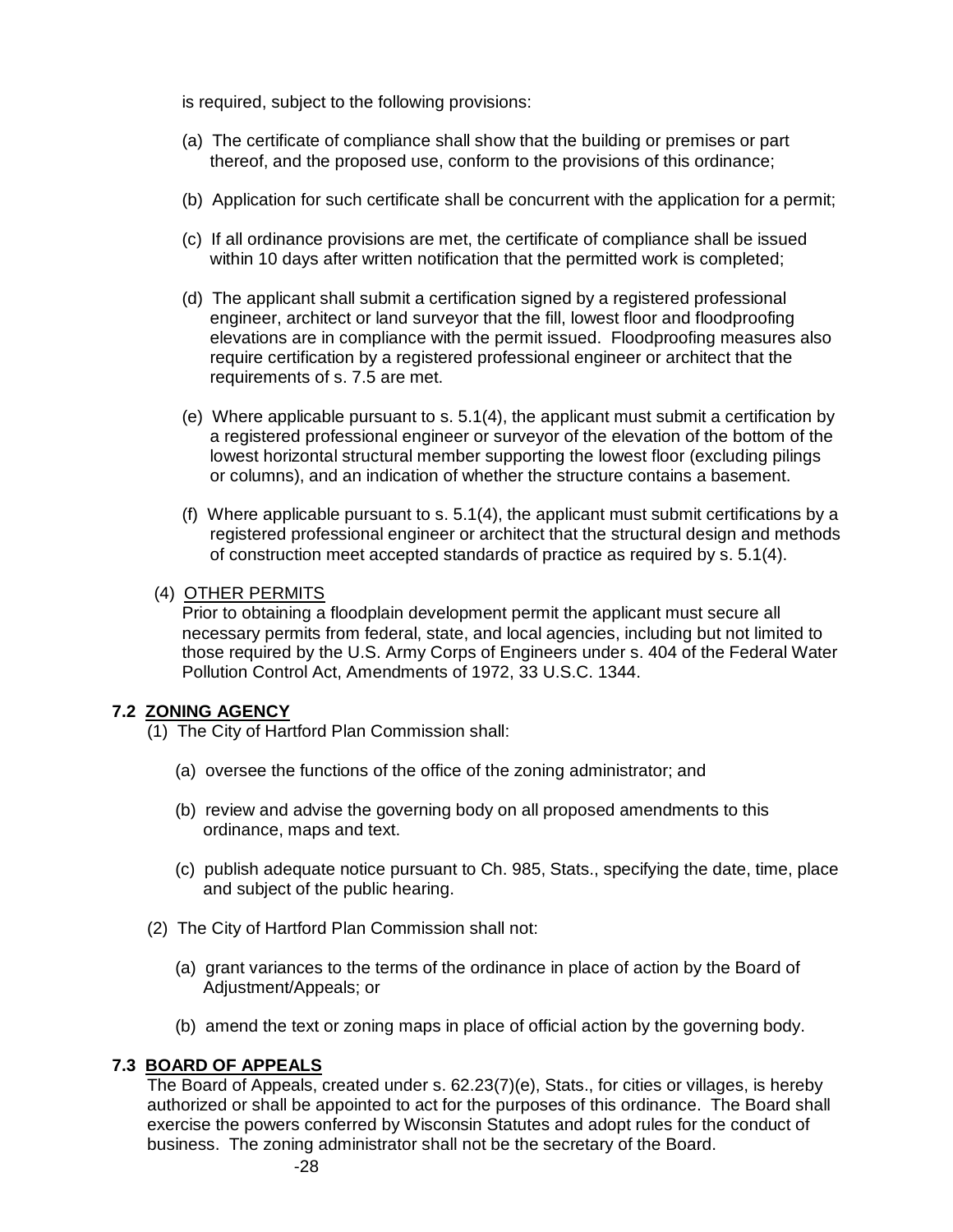#### (1) POWERS AND DUTIES

The Board of Appeals shall:

- (a) Appeals Hear and decide appeals where it is alleged there is an error in any order, requirement, decision or determination made by an administrative official in the enforcement or administration of this ordinance;
- (b) Boundary Disputes Hear and decide disputes concerning the district boundaries shown on the official floodplain zoning map; and
- (c) Variances Hear and decide, upon appeal, variances from the ordinance standards.
- (2) APPEALS TO THE BOARD
	- (a) Appeals to the board may be taken by any person aggrieved, or by any officer or department of the municipality affected by any decision of the zoning administrator or other administrative officer. Such appeal shall be taken within 30 days unless otherwise provided by the rules of the board, by filing with the official whose decision is in question, and with the board, a notice of appeal specifying the reasons for the appeal. The official whose decision is in question shall transmit to the board all records regarding the matter appealed.
	- (b) NOTICE AND HEARING FOR APPEALS INCLUDING VARIANCES
		- 1. Notice The board shall:
			- a. Fix a reasonable time for the hearing;
			- b. Publish adequate notice pursuant to Wisconsin Statutes, specifying the date, time, place and subject of the hearing; and
			- c. Assure that notice shall be mailed to the parties in interest and the Department Regional office at least 10 days in advance of the hearing.
		- 2. Hearing Any party may appear in person or by agent. The board shall:
			- a. Resolve boundary disputes according to s. 7.3(3);
			- b. Decide variance applications according to s. 7.3(4); and
			- c. Decide appeals of permit denials according to s. 7.4.
	- (c) DECISION: The final decision regarding the appeal or variance application shall:
		- 1. Be made within a reasonable time;
		- 2. Be sent to the Department Regional office within 10 days of the decision;
		- 3. Be a written determination signed by the chairman or secretary of the Board;
		- 4. State the specific facts which are the basis for the Board's decision;
		- 5. Either affirm, reverse, vary or modify the order, requirement, decision or determination appealed, in whole or in part, dismiss the appeal for lack of jurisdiction or grant or deny the variance application; and
		- 6. Include the reasons for granting an appeal, describing the hardship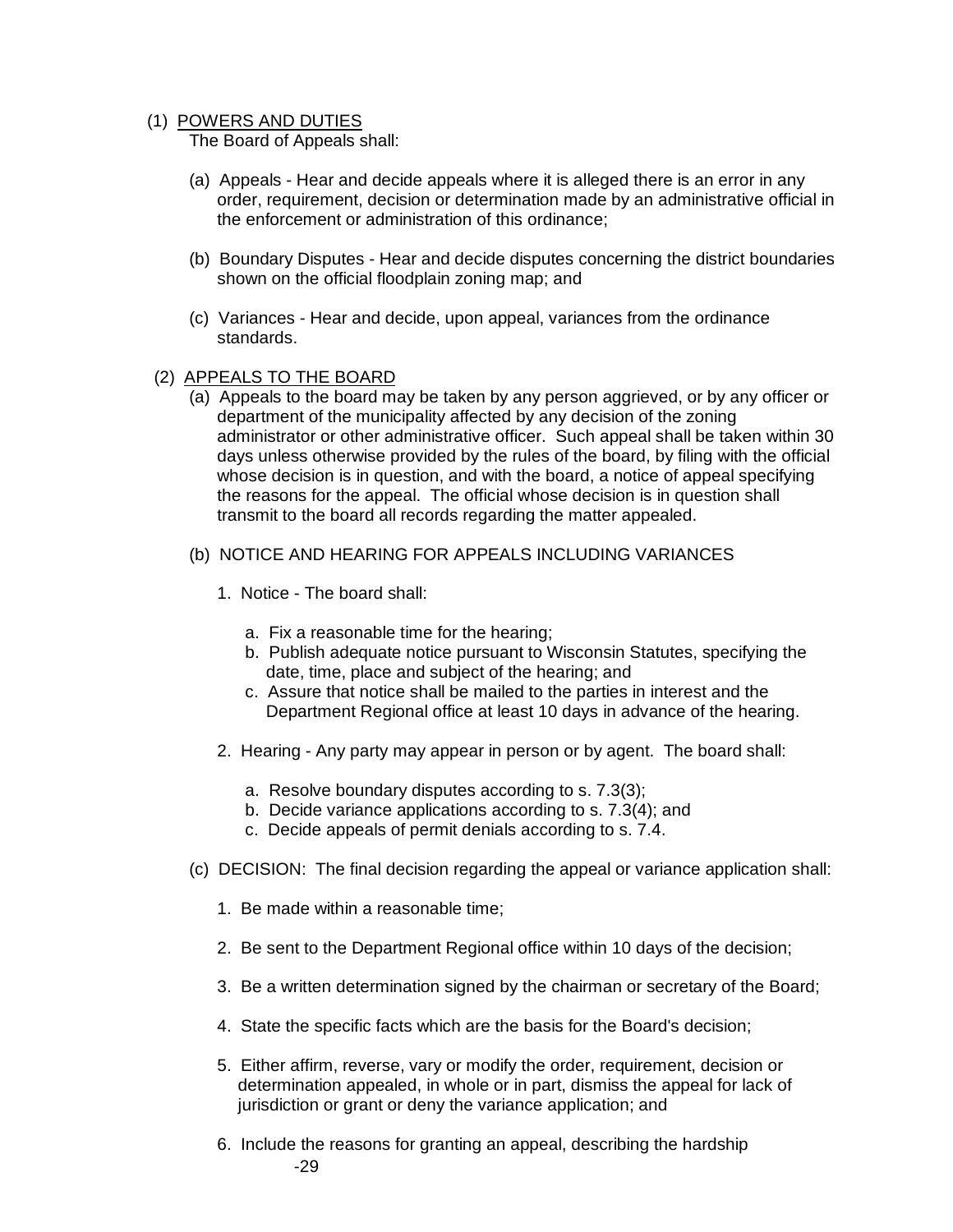demonstrated by the applicant in the case of a variance, clearly stated in the recorded minutes of the Board proceedings.

(3) BOUNDARY DISPUTES

The following procedure shall be used by the Board in hearing disputes concerning floodplain district boundaries:

- (a) If a floodplain district boundary is established by approximate or detailed floodplain studies, the flood elevations or profiles shall prevail in locating the boundary.
- (b) The person contesting the boundary location shall be given a reasonable opportunity to present arguments and technical evidence to the Board; and
- (c) If the boundary is incorrectly mapped, the Board should inform the zoning committee or the person contesting the boundary location to petition the governing body for a map amendment according to s. 8.0 *Amendments*.
- (4) VARIANCE
	- (a) The Board may, upon appeal, grant a variance from the standards of this ordinance if an applicant convincingly demonstrates that:
		- 1. Literal enforcement of the ordinance will cause unnecessary hardship;
		- 2. The hardship is due to adoption of the floodplain ordinance and unique property conditions, not common to adjacent lots or premises. In such case the ordinance or map must be amended;
		- 3. The variance is not contrary to the public interest; and
		- 4. The variance is consistent with the purpose of this ordinance in s. 1.3.
	- (b) In addition to the criteria in subd. (a), to qualify for a variance under FEMA regulations, the Board must find that the following criteria have been met:
		- 1. The variance shall not cause any increase in the regional flood elevation;
		- 2. The applicant has shown good and sufficient cause for issuance of the variance;
		- 3. Failure to grant the variance would result in exceptional hardship;
		- 4. Granting the variance will not result in additional threats to public safety, extraordinary expense, create a nuisance, cause fraud on or victimization of the public, or conflict with existing local laws or ordinances;
		- 5. The variance granted is the minimum necessary, considering the flood hazard, to afford relief.
	- (c) A variance shall not:
		- 1. Grant, extend or increase any use prohibited in the zoning district;
		- 2. Be granted for a hardship based solely on an economic gain or loss;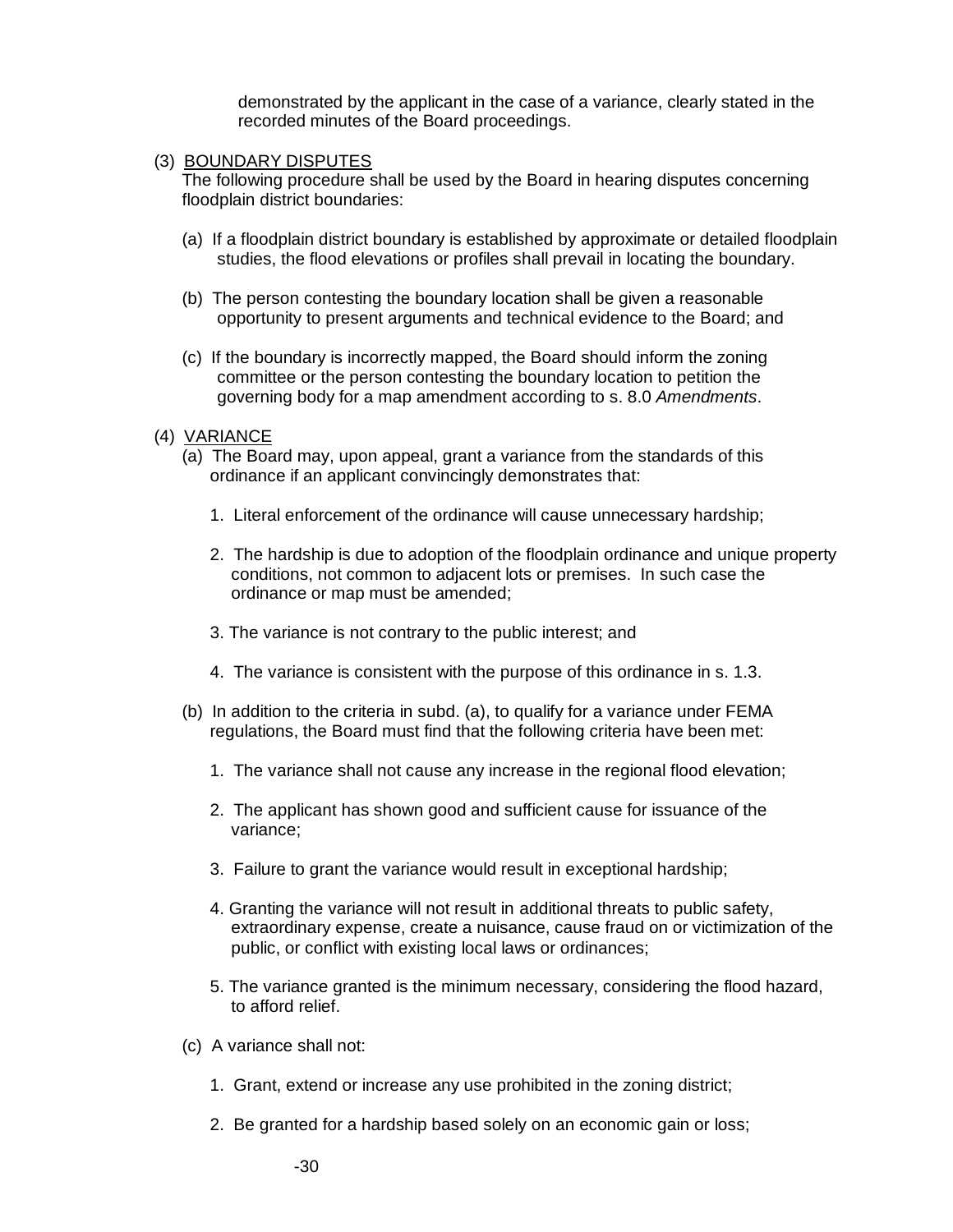- 3. Be granted for a hardship which is self-created.
- 4. Damage the rights or property values of other persons in the area;
- 5. Allow actions without the amendments to this ordinance or map(s) required in s. 8.0 *Amendments*; and
- 6. Allow any alteration of an historic structure, including its use, which would preclude its continued designation as an historic structure.
- (d) When a floodplain variance is granted the Board shall notify the applicant in writing that it may increase risks to life and property and flood insurance premiums could increase up to \$25.00 per \$100.00 of coverage. A copy shall be maintained with the variance record.

## **7.4 TO REVIEW APPEALS OF PERMIT DENIALS**

- (1) The Zoning Agency (s. 7.2) or Board shall review all data related to the appeal. This may include:
	- (a) Permit application data listed in s. 7.1(2);
	- (b) Floodway/floodfringe determination data in s. 5.1(5);
	- (c) Data listed in s. 3.3(1)(b) where the applicant has not submitted this information to the zoning administrator; and
	- (d) Other data submitted with the application or submitted to the Board with the appeal.
- (2) For appeals of all denied permits the Board shall:
	- (a) Follow the procedures of s. 7.3;
	- (b) Consider zoning agency recommendations; and
	- (c) Either uphold the denial or grant the appeal.
- (3) For appeals concerning increases in regional flood elevation the Board shall:
	- (a) Uphold the denial where the Board agrees with the data showing an increase in flood elevation. Increases may only be allowed after amending the flood profile and map and all appropriate legal arrangements are made with all adversely affected property owners as per the requirements of s. 8.0 *Amendments*; and
	- (b) Grant the appeal where the Board agrees that the data properly demonstrates that the project does not cause an increase provided no other reasons for denial exist.

## **7.5 FLOODPROOFING STANDARDS**

(1) No permit or variance shall be issued for a non-residential structure designed to be watertight below the regional flood elevation until the applicant submits a plan certified by a registered professional engineer or architect that the floodproofing measures will protect the structure or development to or above the flood protection elevation and submits a FEMA Floodproofing Certificate. Floodproofing is not an alternative to the development standards in ss. 2.0, 3.0, 4.0, 5.1, or 5.3.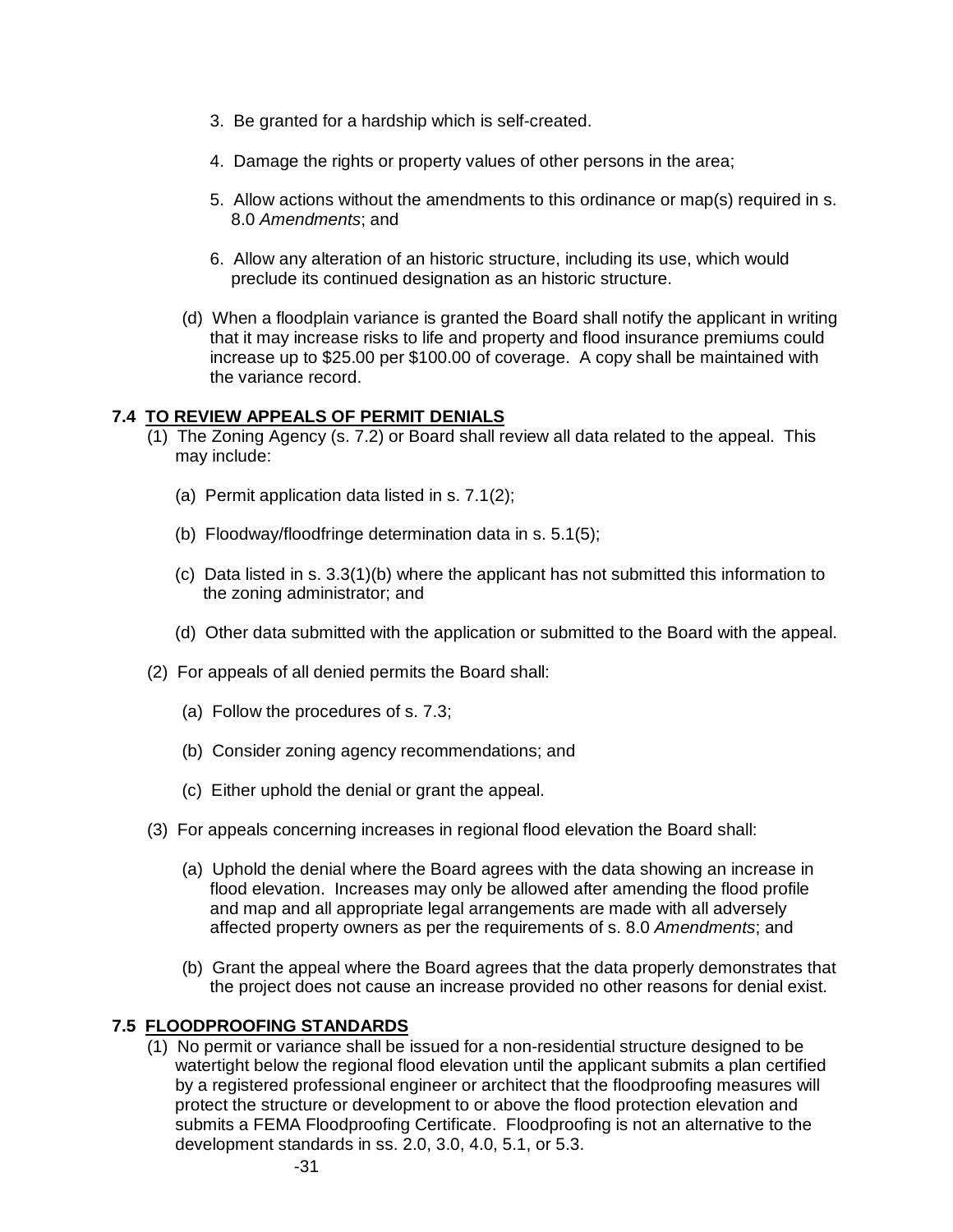- (2) For a structure designed to allow the entry of floodwaters, no permit or variance shall be issued until the applicant submits a plan either:
	- (a) certified by a registered professional engineer or architect; or
	- (b) meeting or exceeding the following standards:
		- 1. a minimum of two openings having a total net area of not less than one square inch for every square foot of enclosed area subject to flooding;
		- 2. the bottom of all openings shall be no higher than one-foot above grade; and
		- 3. openings may be equipped with screens, louvers, valves, or other coverings or devices provided that they permit the automatic entry and exit of floodwaters.
- (3) Floodproofing measures shall be designed, as appropriate, to:
	- (a) Withstand flood pressures, depths, velocities, uplift and impact forces and other regional flood factors;
	- (b) Protect structures to the flood protection elevation;
	- (c) Anchor structures to foundations to resist flotation and lateral movement;
	- (d) Minimize or eliminate infiltration of flood waters;
	- (e) Minimize or eliminate discharges into flood waters;
	- (f) Placement of essential utilities to or above the flood protection elevation; and
	- (g) If any part of the foundation below the flood protection elevation is enclosed, the following standards shall apply:

1. The enclosed area shall be designed by a registered architect or engineer to allow for the efficient entry and exit of flood waters without human intervention. A minimum of two openings must be provided with a minimum net area of at least one square inch for every one square foot of the enclosed area. The lowest part of the opening can be no more than 12 inches above the adjacent grade;

2. The parts of the foundation located below the flood protection elevation must be constructed of flood-resistant materials;

3.Mechanical and utility equipment must be elevated or floodproofed to or above the flood protection elevation; and

4. The use must be limited to parking, building access or limited storage.

## **7.6 PUBLIC INFORMATION**

- (1) Place marks on structures to show the depth of inundation during the regional flood.
- (2) All maps, engineering data and regulations shall be available and widely distributed.
- (3) Real estate transfers should show what floodplain district any real property is in.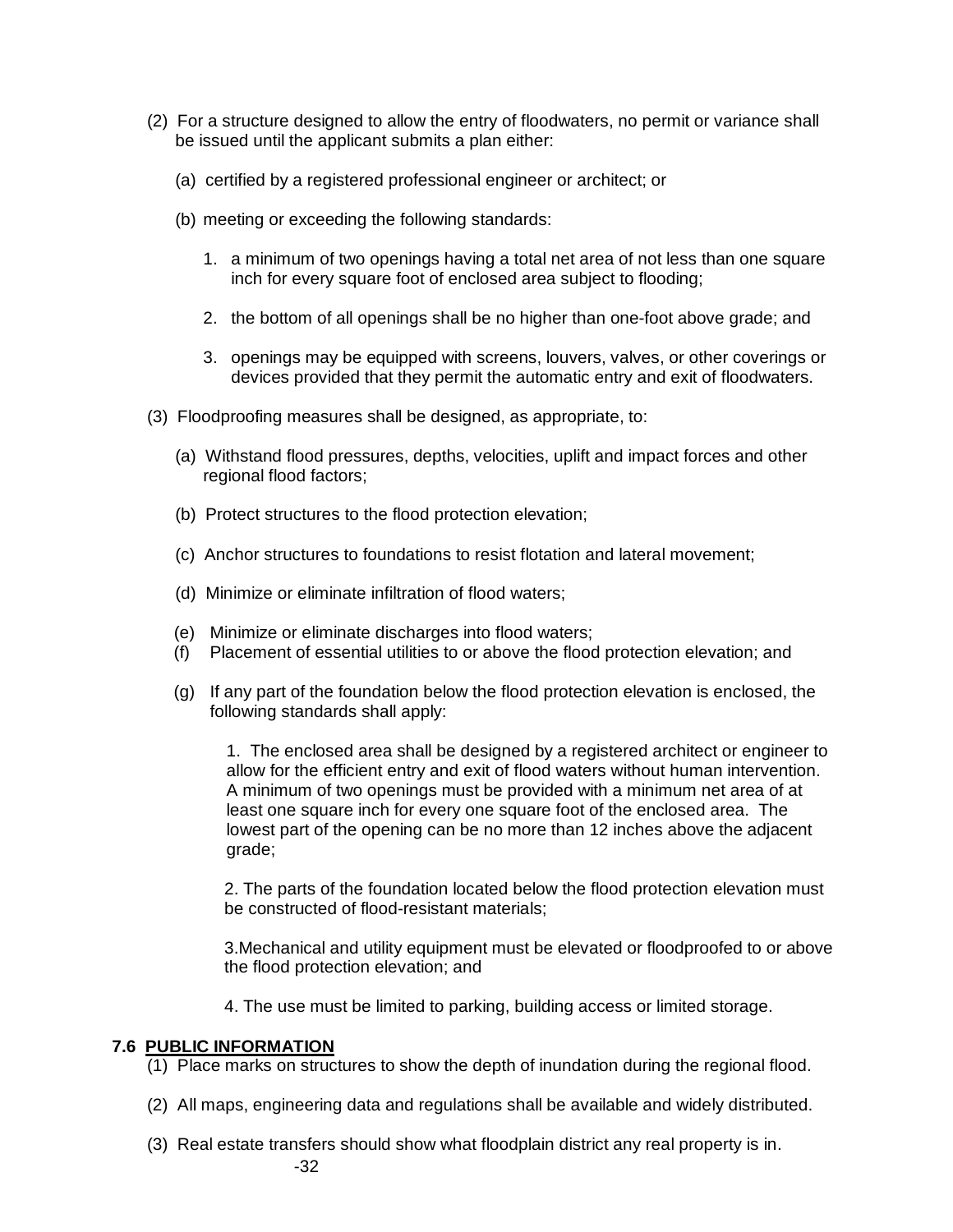### **8.0 AMENDMENTS**

Obstructions or increases may only be permitted if amendments are made to this ordinance, the official floodplain zoning maps, floodway lines and water surface profiles, in accordance with s. 8.1.

- (1) In AE Zones with a mapped floodway, no obstructions or increases shall be permitted unless the applicant receives a Conditional Letter of Map Revision from FEMA and amendments are made to this ordinance, the official floodplain zoning maps, floodway lines and water surface profiles, in accordance with s. 8.1. Any such alterations must be reviewed and approved by FEMA and the DNR.
- (2) In A Zones increases equal to or greater than 1.0 foot may only be permitted if the applicant receives a Conditional Letter of Map Revision from FEMA and amendments are made to this ordinance, the official floodplain maps, floodway lines, and water surface profiles, in accordance with s. 8.1.

## **8.1 GENERAL**

The governing body shall change or supplement the floodplain zoning district boundaries and this ordinance in the manner outlined in s. 8.2 below. Actions which require an amendment to the ordinance and/ or submittal of a Letter of Map Change (LOMC) include, but are not limited to, the following:

- (1) Any fill or floodway encroachment that obstructs flow causing any increase in the regional flood height;
- (2) Any change to the floodplain boundaries and/or watercourse alterations on the FIRM;
- (3) Any changes to any other officially adopted floodplain maps listed in s. 1.5 (2)(b);
- (4) Any floodplain fill which raises the elevation of the filled area to a height at or above the flood protection elevation and is contiguous to land lying outside the floodplain;
- (5) Correction of discrepancies between the water surface profiles and floodplain maps;
- (6) Any upgrade to a floodplain zoning ordinance text required by s. NR 116.05, Wis. Adm. Code, or otherwise required by law, or for changes by the municipality; and
- (7) All channel relocations and changes to the maps to alter floodway lines or to remove an area from the floodway or the floodfringe that is based on a base flood elevation from a FIRM requires prior approval by FEMA.

## **8.2 PROCEDURES**

Ordinance amendments may be made upon petition of any party according to the provisions of s. 62.23, Stats., for cities and villages. The petitions shall include all data required by s. 5.1(5) and 7.1(2). The Land Use Permit shall not be issued until a Letter of Map Revision is issued by FEMA for the proposed changes.

(1) The proposed amendment shall be referred to the zoning agency for a public hearing and recommendation to the governing body. The amendment and notice of public hearing shall be submitted to the Department Regional office for review prior to the hearing. The amendment procedure shall comply with the provisions of s. 62.23, Stats., for cities and villages.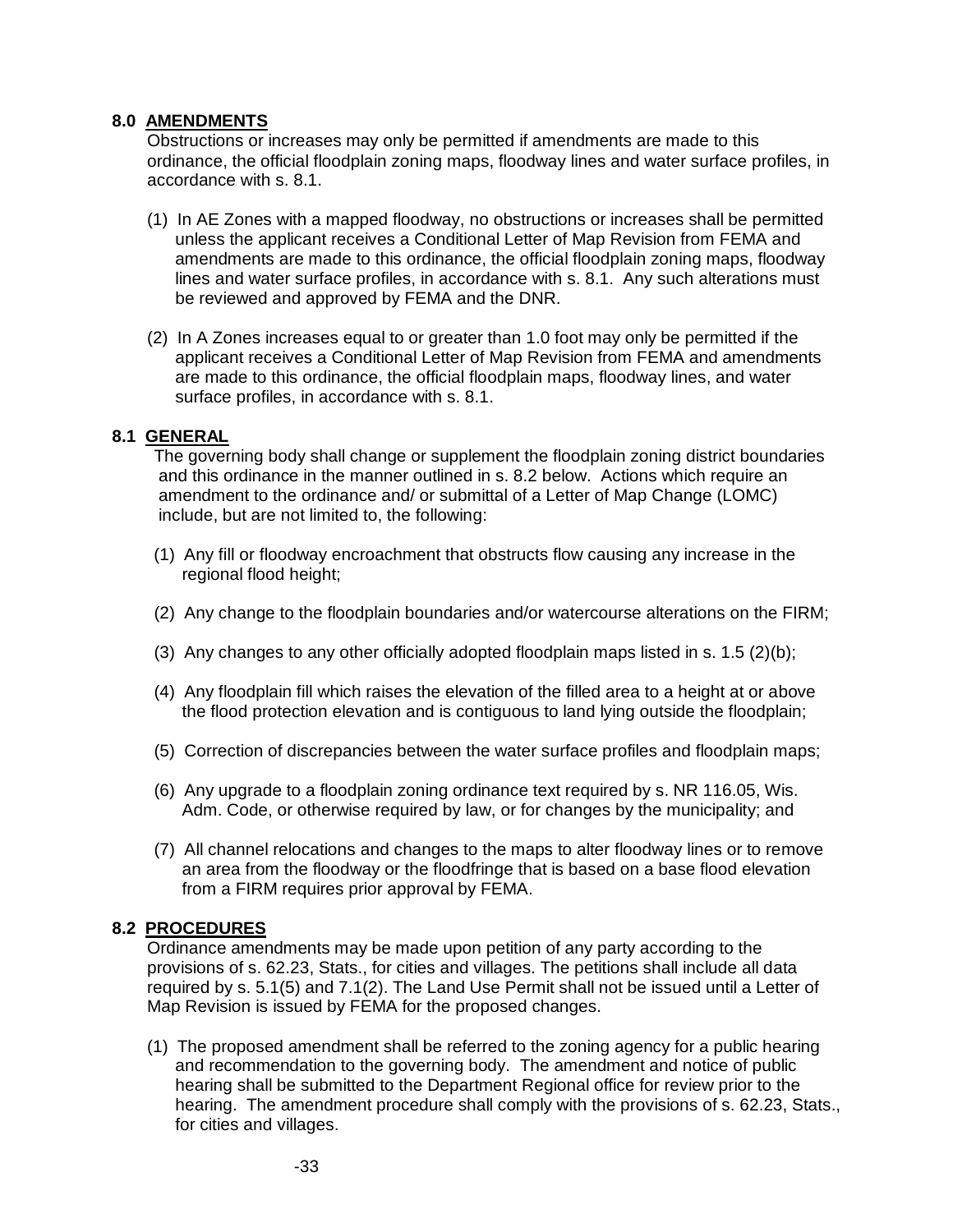- (2) No amendments shall become effective until reviewed and approved by the Department.
- (3) All persons petitioning for a map amendment that obstructs flow causing any increase in the regional flood height, shall obtain flooding easements or other appropriate legal arrangements from all adversely affected property owners and notify local units of government before the amendment can be approved by the governing body.

## **9.0 ENFORCEMENT AND PENALTIES**

Any violation of the provisions of this ordinance by any person shall be unlawful and shall be referred to the municipal attorney who shall expeditiously prosecute all such violators. A violator shall, upon conviction, forfeit to the municipality a penalty of not more than \$50.00 (fifty dollars), together with a taxable cost of such action. Each day of continued violation shall constitute a separate offense. Every violation of this ordinance is a public nuisance and the creation may be enjoined and the maintenance may be abated by action at suit of the municipality, the state, or any citizen thereof pursuant to s. 87.30, Stats.

#### **10.0 DEFINITIONS**

Unless specifically defined, words and phrases in this ordinance shall have their common law meaning and shall be applied in accordance with their common usage. Words used in the present tense include the future, the singular number includes the plural and the plural number includes the singular. The word "may" is permissive, "shall" is mandatory and is not discretionary.

- 1. A ZONES Those areas shown on the Official Floodplain Zoning Map which would be inundated by the regional flood*.* These areas may be numbered or unnumbered A Zones. The A Zones may or may not be reflective of flood profiles, depending on the availability of data for a given area.
- 2. AH ZONE See "AREA OF SHALLOW FLOODING".
- 3. AO ZONE See "AREA OF SHALLOW FLOODING".
- 4. ACCESSORY STRUCTURE OR USE A facility, structure, building or use which is accessory or incidental to the principal use of a property, structure or building. An accessory structure shall not be used for human habitation.
- 5. ALTERATION An enhancement, upgrade or substantial change or modification other than an addition or repair to a dwelling or to electrical, plumbing, heating, ventilating, air conditioning and other systems within a structure.
- 6. AREA OF SHALLOW FLOODING A designated AO, AH, AR/AO, AR/AH, or VO zone on a community's Flood Insurance Rate Map (FIRM) with a 1 percent or greater annual chance of flooding to an average depth of 1 to 3 feet where a clearly defined channel does not exist, where the path of flooding is unpredictable, and where velocity flood may be evident. Such flooding is characterized by ponding or sheet flow.
- 7. BASE FLOOD Means the flood having a one percent chance of being equaled or exceeded in any given year, as published by FEMA as part of a FIS and depicted on a FIRM.
- 8. BASEMENT Any enclosed area of a building having its floor sub-grade on all sides.
- -34 9. BREAKAWAY WALL – A wall that is not part of the structural support of the building and is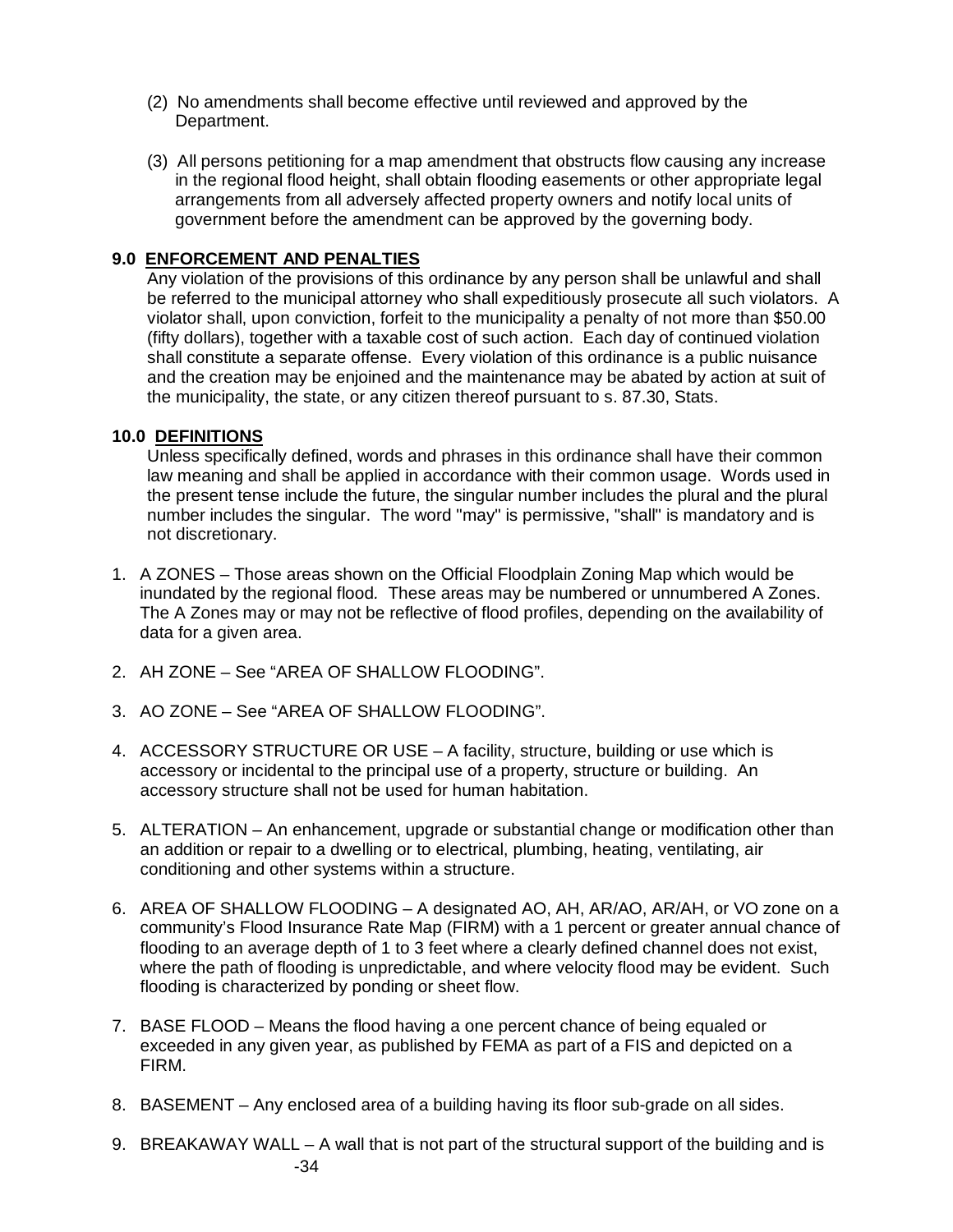intended through its design and construction to collapse under specific lateral loading forces, without causing damage to the elevated portion of the building or supporting foundation system.

- 10. BUILDING See STRUCTURE.
- 11. BULKHEAD LINE A geographic line along a reach of navigable water that has been adopted by a municipal ordinance and approved by the Department pursuant to s. 30.11, Stats., and which allows limited filling between this bulkhead line and the original ordinary highwater mark, except where such filling is prohibited by the floodway provisions of this ordinance.
- 12. CAMPGROUND Any parcel of land which is designed, maintained, intended or used for the purpose of providing sites for nonpermanent overnight use by 4 or more camping units, or which is advertised or represented as a camping area.
- 13. CAMPING UNIT Any portable device, no more than 400 square feet in area, used as a temporary shelter, including but not limited to a camping trailer, motor home, bus, van, pickup truck, or tent that is fully licensed, if required, and ready for highway use.
- 14. CERTIFICATE OF COMPLIANCE A certification that the construction and the use of land or a building, the elevation of fill or the lowest floor of a structure is in compliance with all of the provisions of this ordinance.
- 15. CHANNEL A natural or artificial watercourse with definite bed and banks to confine and conduct normal flow of water.
- 16. COASTAL FLOODPLAIN An area along the coast of Lake Michigan or Lake Superior which is inundated by the regional flood and which is also subject to additional hazard due to wave runup.
- 17. COASTAL HIGH HAZARD AREA An area of special flood hazard extending from offshore to the inland limit of a primary frontal dune along an open coast, and any other area subject to high velocity wave action from storms.
- 18. CRAWLWAYS or CRAWL SPACE An enclosed area below the first usable floor of a building, generally less than five feet in height, used for access to plumbing and electrical utilities.
- 19. DECK An unenclosed exterior structure that has no roof or sides and has a permeable floor which allows the infiltration of precipitation.
- 20. DEPARTMENT The Wisconsin Department of Natural Resources.
- 21. DEVELOPMENT Any artificial change to improved or unimproved real estate, including, but not limited to, the construction of buildings, structures or accessory structures; the construction of additions or alterations to buildings, structures or accessory structures; the repair of any damaged structure or the improvement or renovation of any structure, regardless of percentage of damage or improvement; the placement of buildings or structures; subdivision layout and site preparation; mining, dredging, filling, grading, paving, excavation or drilling operations; the storage, deposition or extraction of materials or equipment; and the installation, repair or removal of public or private sewage disposal systems or water supply facilities.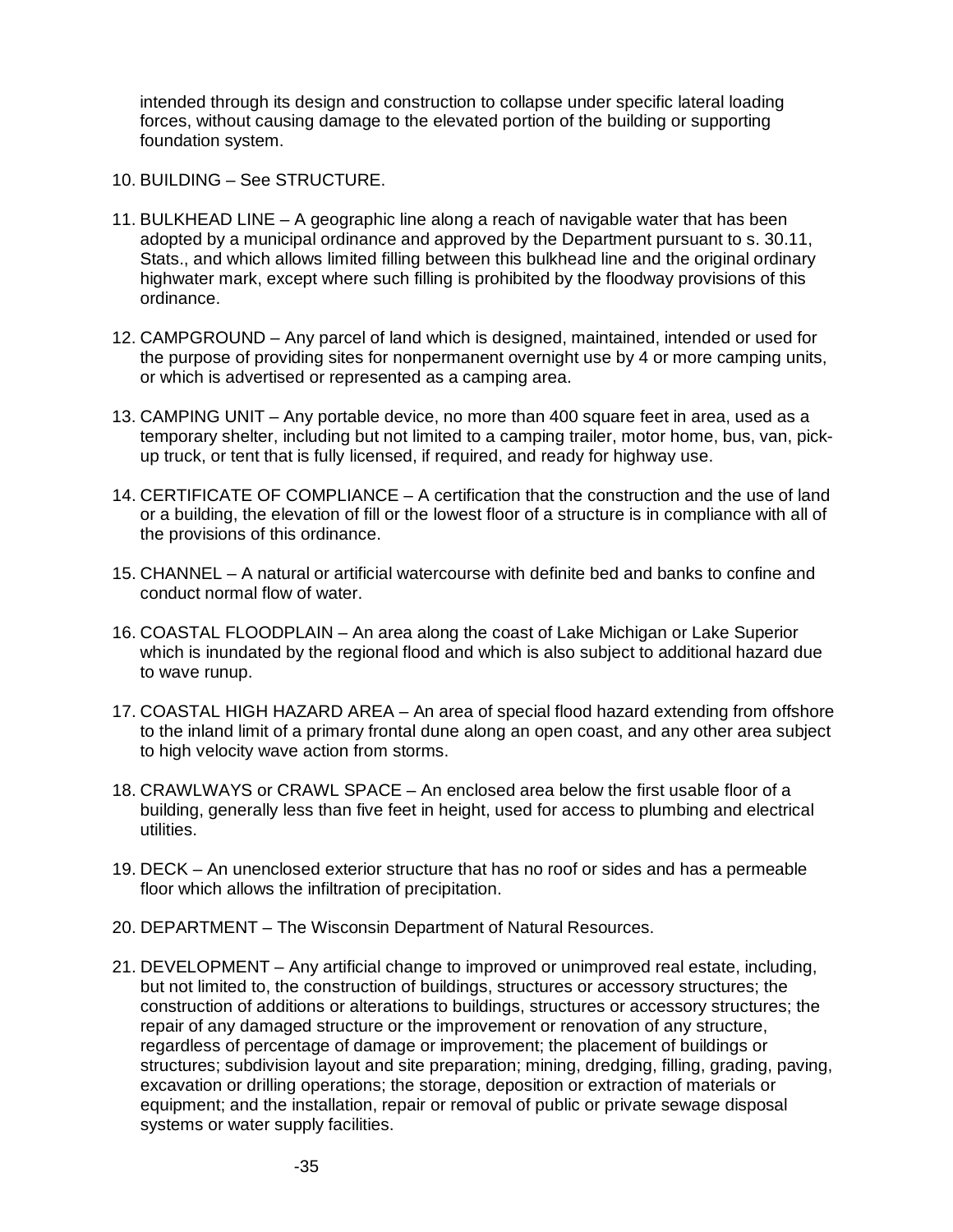- 22. DRYLAND ACCESS A vehicular access route which is above the regional flood elevation and which connects land located in the floodplain to land outside the floodplain, such as a road with its surface above regional flood elevation and wide enough for wheeled rescue and relief vehicles.
- 23. ENCROACHMENT Any fill, structure, equipment, use or development in the floodway.
- 24. FEDERAL EMERGENCY MANAGEMENT AGENCY (FEMA) The federal agency that administers the National Flood Insurance Program.
- 25. FLOOD INSURANCE RATE MAP (FIRM) A map of a community on which the Federal Insurance Administration has delineated both the floodplain and the risk premium zones applicable to the community. This map can only be amended by the Federal Emergency Management Agency.
- 26. FLOOD or FLOODING A general and temporary condition of partial or complete inundation of normally dry land areas caused by one of the following conditions:
	- The overflow or rise of inland waters;
	- The rapid accumulation or runoff of surface waters from any source;
	- The inundation caused by waves or currents of water exceeding anticipated cyclical levels along the shore of Lake Michigan or Lake Superior; or
	- The sudden increase caused by an unusually high water level in a natural body of water, accompanied by a severe storm, or by an unanticipated force of nature, such as a seiche, or by some similarly unusual event.
- 27. FLOOD FREQUENCY The probability of a flood occurrence which is determined from statistical analyses. The frequency of a particular flood event is usually expressed as occurring, on the average once in a specified number of years or as a percent (%) chance of occurring in any given year.
- 28. FLOODFRINGE That portion of the floodplain outside of the floodway which is covered by flood waters during the regional flood and associated with standing water rather than flowing water.
- 29. FLOOD HAZARD BOUNDARY MAP A map designating approximate flood hazard areas. Flood hazard areas are designated as unnumbered A-Zones and do not contain floodway lines or regional flood elevations. This map forms the basis for both the regulatory and insurance aspects of the National Flood Insurance Program (NFIP) until superseded by a Flood Insurance Study and a Flood Insurance Rate Map.
- 30. FLOOD INSURANCE STUDY A technical engineering examination, evaluation, and determination of the local flood hazard areas. It provides maps designating those areas affected by the regional flood and provides both flood insurance rate zones and base flood elevations and may provide floodway lines. The flood hazard areas are designated as numbered and unnumbered A-Zones. Flood Insurance Rate Maps, that accompany the Flood Insurance Study, form the basis for both the regulatory and the insurance aspects of the National Flood Insurance Program.
- 31. FLOODPLAIN Land which has been or may be covered by flood water during the regional flood. It includes the floodway and the floodfringe and may include other designated floodplain areas for regulatory purposes.
- 32. FLOODPLAIN ISLAND A natural geologic land formation within the floodplain that is surrounded, but not covered, by floodwater during the regional flood.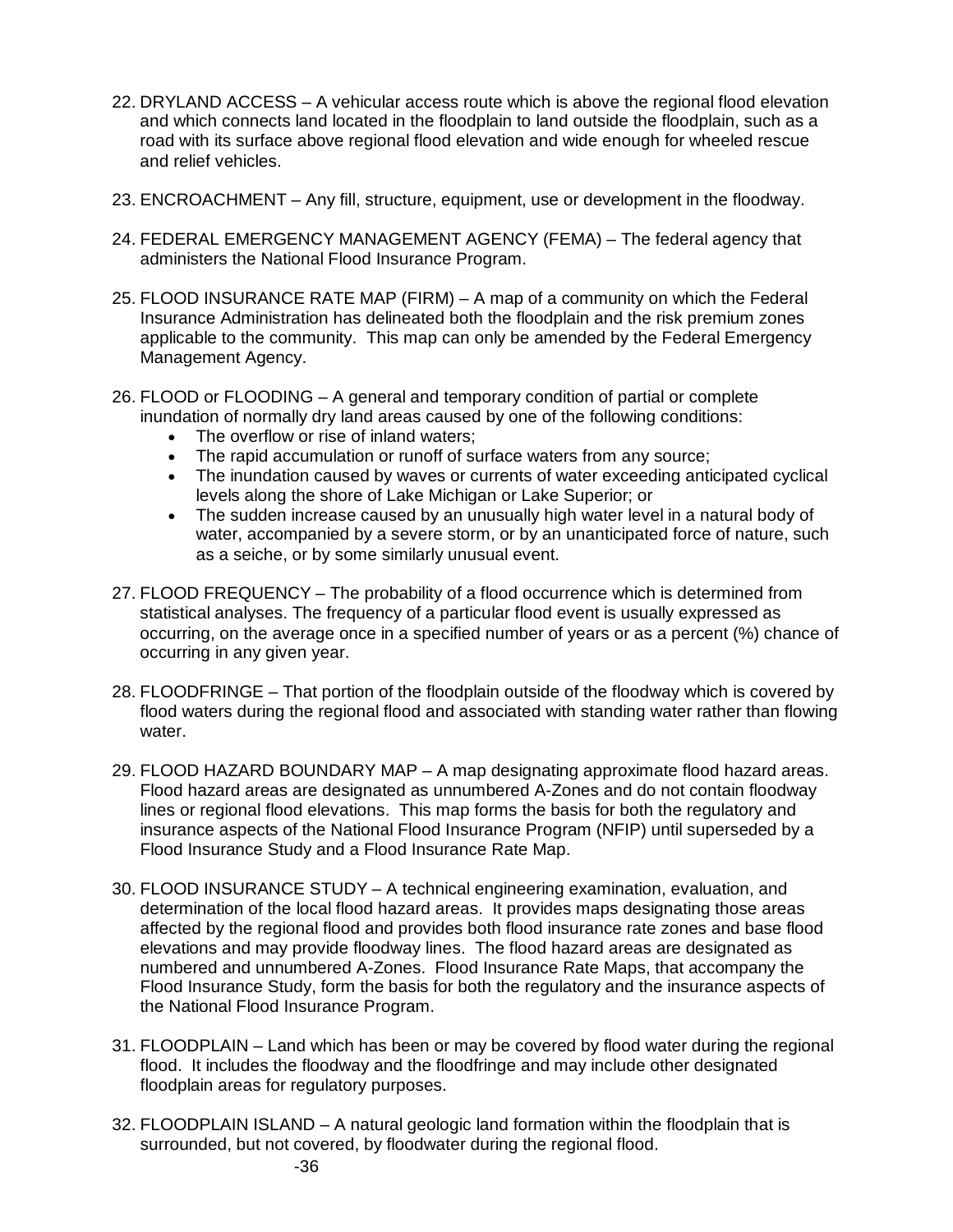- 33. FLOODPLAIN MANAGEMENT Policy and procedures to ensure wise use of floodplains, including mapping and engineering, mitigation, education, and administration and enforcement of floodplain regulations.
- 34. FLOOD PROFILE A graph or a longitudinal profile line showing the relationship of the water surface elevation of a flood event to locations of land surface elevations along a stream or river.
- 35. FLOODPROOFING Any combination of structural provisions, changes or adjustments to properties and structures, water and sanitary facilities and contents of buildings subject to flooding, for the purpose of reducing or eliminating flood damage.
- 36. FLOOD PROTECTION ELEVATION An elevation of two feet of freeboard above the Regional Flood Elevation. (Also see: FREEBOARD.)
- 37. FLOOD STORAGE Those floodplain areas where storage of floodwaters has been taken into account during analysis in reducing the regional flood discharge.
- 38. FLOODWAY The channel of a river or stream and those portions of the floodplain adjoining the channel required to carry the regional flood discharge.
- 39. FREEBOARD A safety factor expressed in terms of a specified number of feet above a calculated flood level. Freeboard compensates for any factors that cause flood heights greater than those calculated, including ice jams, debris accumulation, wave action, obstruction of bridge openings and floodways, the effects of watershed urbanization, loss of flood storage areas due to development and aggregation of the river or stream bed.
- 40. HABITABLE STRUCTURE Any structure or portion thereof used or designed for human habitation.
- 41. HEARING NOTICE Publication or posting meeting the requirements of Ch. 985, Stats. For appeals, a Class 1 notice, published once at least one week (7 days) before the hearing, is required. For all zoning ordinances and amendments, a Class 2 notice, published twice, once each week consecutively, the last at least a week (7 days) before the hearing. Local ordinances or bylaws may require additional notice, exceeding these minimums.
- 42. HIGH FLOOD DAMAGE POTENTIAL Damage that could result from flooding that includes any danger to life or health or any significant economic loss to a structure or building and its contents.
- 43. HIGHEST ADJACENT GRADE The highest natural elevation of the ground surface prior to construction next to the proposed walls of a structure.
- 44. HISTORIC STRUCTURE Any structure that is either:
	- Listed individually in the National Register of Historic Places or preliminarily determined by the Secretary of the Interior as meeting the requirements for individual listing on the National Register;
	- Certified or preliminarily determined by the Secretary of the Interior as contributing to the historical significance of a registered historic district or a district preliminarily determined by the Secretary to qualify as a registered historic district;
	- Individually listed on a state inventory of historic places in states with historic preservation programs which have been approved by the Secretary of the Interior; or
	- Individually listed on a local inventory of historic places in communities with historic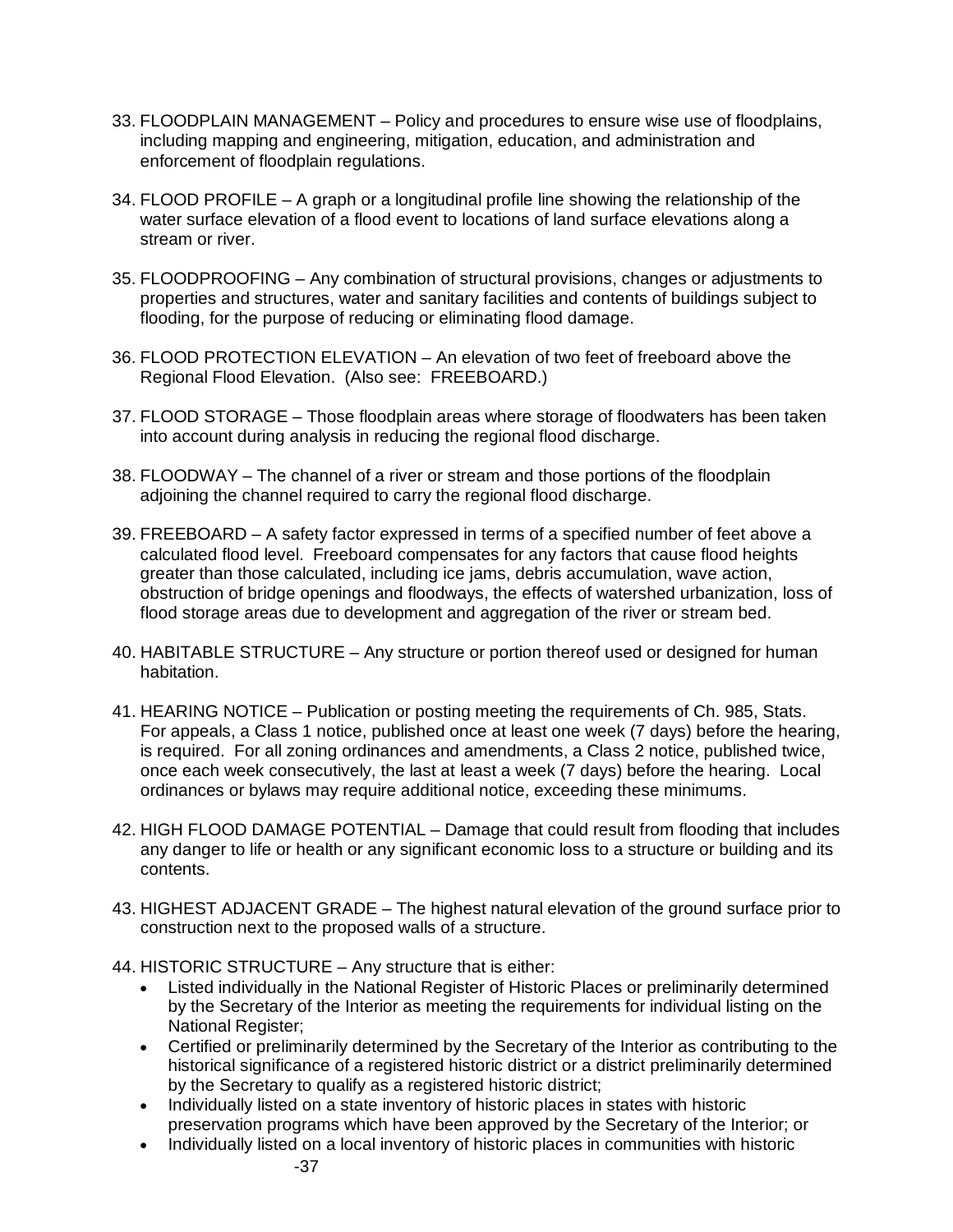preservation programs that have been certified either by an approved state program, as determined by the Secretary of the Interior; or by the Secretary of the Interior in states without approved programs.

- 45. INCREASE IN REGIONAL FLOOD HEIGHT A calculated upward rise in the regional flood elevation greater than 0.00 foot, based on a comparison of existing conditions and proposed conditions which is directly attributable to development in the floodplain but not attributable to manipulation of mathematical variables such as roughness factors, expansion and contraction coefficients and discharge.
- 46. LAND USE Any nonstructural use made of unimproved or improved real estate. (Also see DEVELOPMENT.)
- 47. LOWEST ADJACENT GRADE Elevation of the lowest ground surface that touches any of the exterior walls of a building.
- 48. LOWEST FLOOR The lowest floor of the lowest enclosed area (including basement).
- 49. MAINTENANCE The act or process of ordinary upkeep and repairs, including redecorating, refinishing, nonstructural repairs, or the replacement of existing fixtures, systems or equipment with equivalent fixtures, systems or structures.
- 50. MANUFACTURED HOME A structure transportable in one or more sections, which is built on a permanent chassis and is designed to be used with or without a permanent foundation when connected to required utilities. The term "manufactured home" includes a mobile home but does not include a "mobile recreational vehicle."
- 51. MOBILE/MANUFACTURED HOME PARK OR SUBDIVISION A parcel (or contiguous parcels) of land, divided into two or more manufactured home lots for rent or sale.
- 52. MOBILE/MANUFACTURED HOME PARK OR SUBDIVISION, EXISTING A parcel of land, divided into two or more manufactured home lots for rent or sale, on which the construction of facilities for servicing the lots is completed before the effective date of this ordinance. At a minimum, this would include the installation of utilities, the construction of streets and either final site grading or the pouring of concrete pads.
- 53. MOBILE/MANUFACTURED HOME PARK, EXPANSION TO EXISTING The preparation of additional sites by the construction of facilities for servicing the lots on which the manufactured homes are to be affixed. This includes installation of utilities, construction of streets and either final site grading, or the pouring if concrete pads.
- 54. MOBILE RECREATIONAL VEHICLE A vehicle which is built on a single chassis, 400 square feet or less when measured at the largest horizontal projection, designed to be selfpropelled, carried or permanently towable by a licensed, light-duty vehicle, is licensed for highway use if registration is required and is designed primarily not for use as a permanent dwelling, but as temporary living quarters for recreational, camping, travel or seasonal use. Manufactured homes that are towed or carried onto a parcel of land, but do not remain capable of being towed or carried, including park model homes, do not fall within the definition of "mobile recreational vehicles."
- 55. MODEL, CORRECTED EFFECTIVE A hydraulic engineering model that corrects any errors that occur in the Duplicate Effective Model, adds any additional cross sections to the Duplicate Effective Model, or incorporates more detailed topographic information than that used in the current effective model.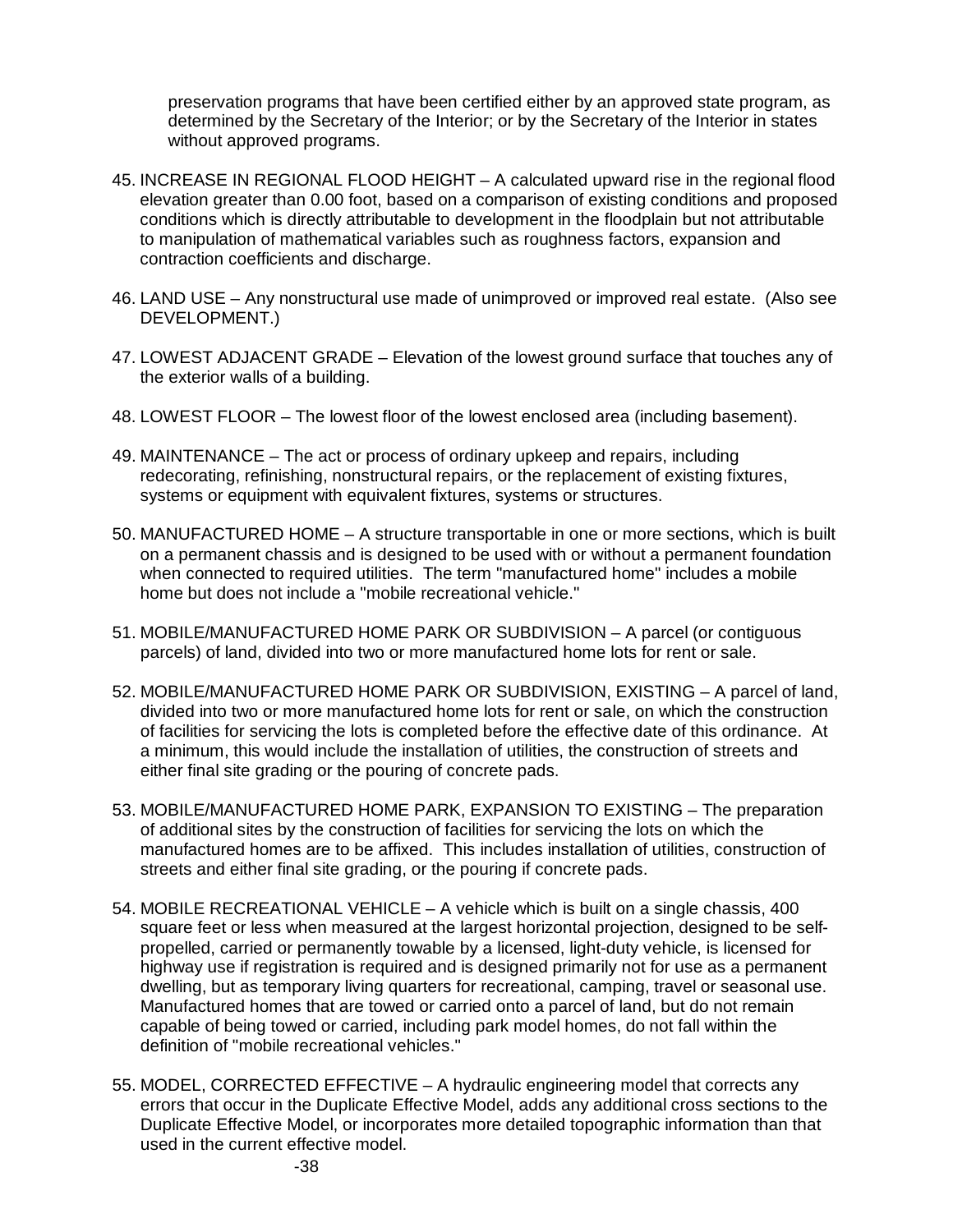- 56. MODEL, DUPLICATE EFFECTIVE A copy of the hydraulic analysis used in the effective FIS and referred to as the effective model.
- 57. MODEL, EFFECTIVE The hydraulic engineering model that was used to produce the current effective Flood Insurance Study.
- 58. MODEL, EXISTING (PRE-PROJECT) A modification of the Duplicate Effective Model or Corrected Effective Model to reflect any man made modifications that have occurred within the floodplain since the date of the effective model but prior to the construction of the project for which the revision is being requested. If no modification has occurred since the date of the effective model, then this model would be identical to the Corrected Effective Model or Duplicate Effective Model.
- 59. MODEL, REVISED (POST-PROJECT) A modification of the Existing or Pre-Project Conditions Model, Duplicate Effective Model or Corrected Effective Model to reflect revised or post-project conditions.
- 60. MODERATE WAVE ACTION AREA (MoWA) A special flood hazard area subject to the potential for breaking wave heights of greater than or equal to 1.5 feet, but less than 3 feet, where the primary source of flooding is astronomical tides, storm surges, seiches, and/or tsunamis. A MoWA is an area within zone AE on a FIRM that is between the inland limit of zone VE and a Limit of Moderate Wave Action, where identified. (Also known as "coastal A zone")
- 61. MUNICIPALITY or MUNICIPAL The county, city or village governmental units enacting, administering and enforcing this zoning ordinance.
- 62. NAVD or NORTH AMERICAN VERTICAL DATUM Elevations referenced to mean sea level datum, 1988 adjustment.
- 63. NGVD or NATIONAL GEODETIC VERTICAL DATUM Elevations referenced to mean sea level datum, 1929 adjustment.
- 64. NEW CONSTRUCTION Structures for which the start of construction commenced on or after the effective date of a floodplain zoning regulation adopted by this community and includes any subsequent improvements to such structures.
- 65. NON-FLOOD DISASTER A fire or an ice storm, tornado, windstorm, mudslide or other destructive act of nature, but excludes a flood.
- 66. NONCONFORMING STRUCTURE An existing lawful structure or building which is not in conformity with the dimensional or structural requirements of this ordinance for the area of the floodplain which it occupies. (For example, an existing residential structure in the floodfringe district is a conforming use. However, if the lowest floor is lower than the flood protection elevation, the structure is nonconforming.)
- 67. NONCONFORMING USE An existing lawful use or accessory use of a structure or building which is not in conformity with the provisions of this ordinance for the area of the floodplain which it occupies. (Such as a residence in the floodway.)
- 68. OBSTRUCTION TO FLOW Any development which blocks the conveyance of floodwaters such that this development alone or together with any future development will cause an increase in regional flood height.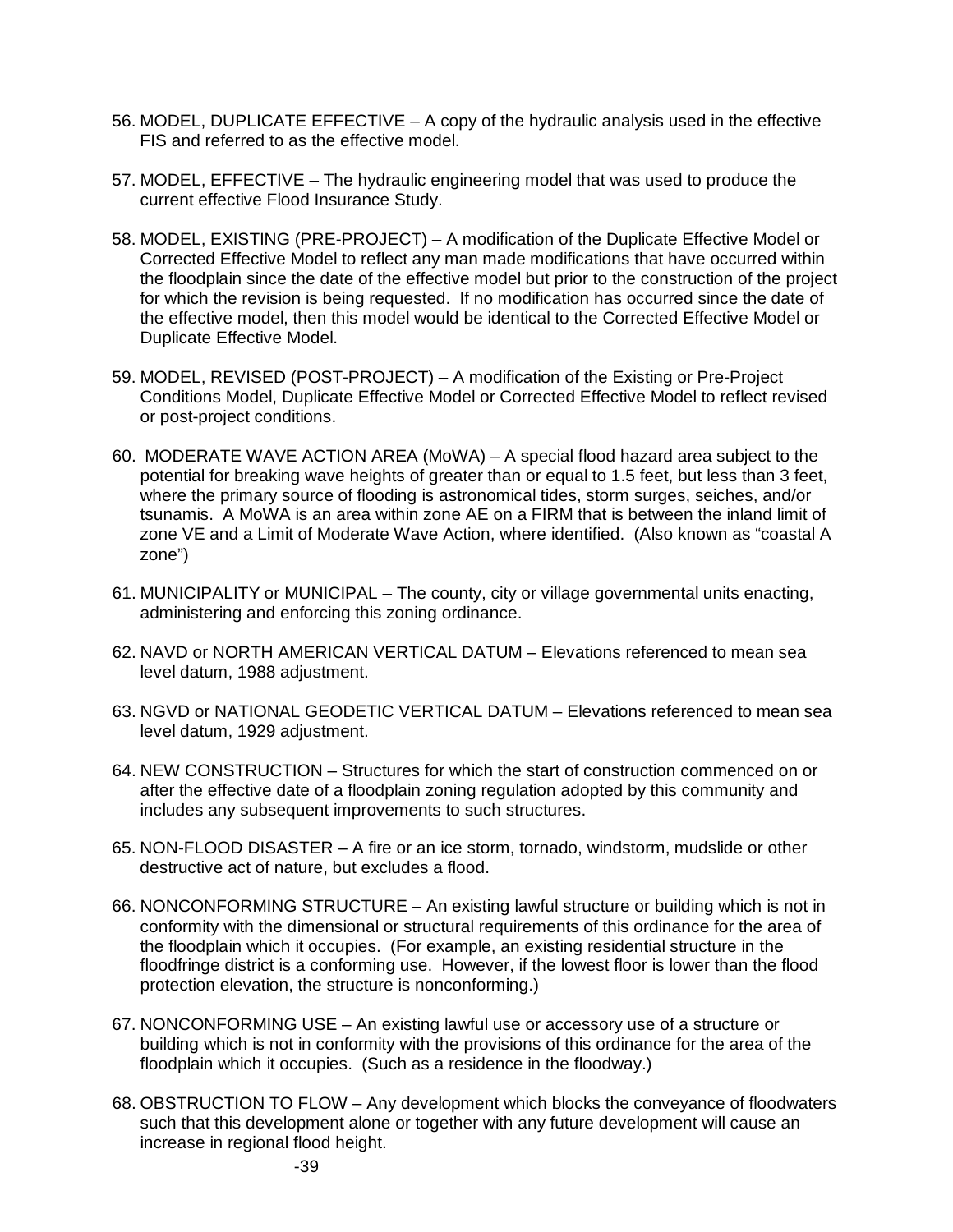- 69. OFFICIAL FLOODPLAIN ZONING MAP That map, adopted and made part of this ordinance, as described in s. 1.5(2), which has been approved by the Department and FEMA.
- 70. OPEN SPACE USE Those uses having a relatively low flood damage potential and not involving structures.
- 71. ORDINARY HIGHWATER MARK The point on the bank or shore up to which the presence and action of surface water is so continuous as to leave a distinctive mark such as by erosion, destruction or prevention of terrestrial vegetation, predominance of aquatic vegetation, or other easily recognized characteristic.
- 72. PERSON An individual, or group of individuals, corporation, partnership, association, municipality or state agency.
- 73. PRIMARY FRONTAL DUNE A continuous or nearly continuous mound or ridge of sand with relatively steep seaward and landward slopes immediately landward and adjacent to the beach and subject to erosion and overtopping from high tides and waves during major coastal storms. The inland limit of the primary frontal dune occurs at the point where there is a distinct change from a relatively steep slope to a relatively mild slope.
- 74. PRIVATE SEWAGE SYSTEM A sewage treatment and disposal system serving one structure with a septic tank and soil absorption field located on the same parcel as the structure. It also means an alternative sewage system approved by the Department of Safety and Professional Services, including a substitute for the septic tank or soil absorption field, a holding tank, a system serving more than one structure or a system located on a different parcel than the structure.
- 75. PUBLIC UTILITIES Those utilities using underground or overhead transmission lines such as electric, telephone and telegraph, and distribution and collection systems such as water, sanitary sewer and storm sewer.
- 76. REASONABLY SAFE FROM FLOODING Means base flood waters will not inundate the land or damage structures to be removed from the floodplain and that any subsurface waters related to the base flood will not damage existing or proposed buildings.
- 77. REGIONAL FLOOD A flood determined to be representative of large floods known to have occurred in Wisconsin. A regional flood is a flood with a one percent chance of being equaled or exceeded in any given year, and if depicted on the FIRM, the RFE is equivalent to the BFE.
- 78. SAND DUNES Naturally occurring accumulations of sand in ridges or mounds landward of the beach.
- 79. START OF CONSTRUCTION The date the building permit was issued, provided the actual start of construction, repair, reconstruction, rehabilitation, addition, placement, or other improvement was within 180 days of the permit date. The actual start means either the first placement of permanent construction on a site, such as the pouring of slab or footings, the installation of piles, the construction of columns, or any work beyond initial excavation, or the placement of a manufactured home on a foundation. Permanent construction does not include land preparation, such as clearing, grading and filling, nor does it include the installation of streets and/or walkways, nor does it include excavation for a basement, footings, piers or foundations or the erection of temporary forms, nor does it